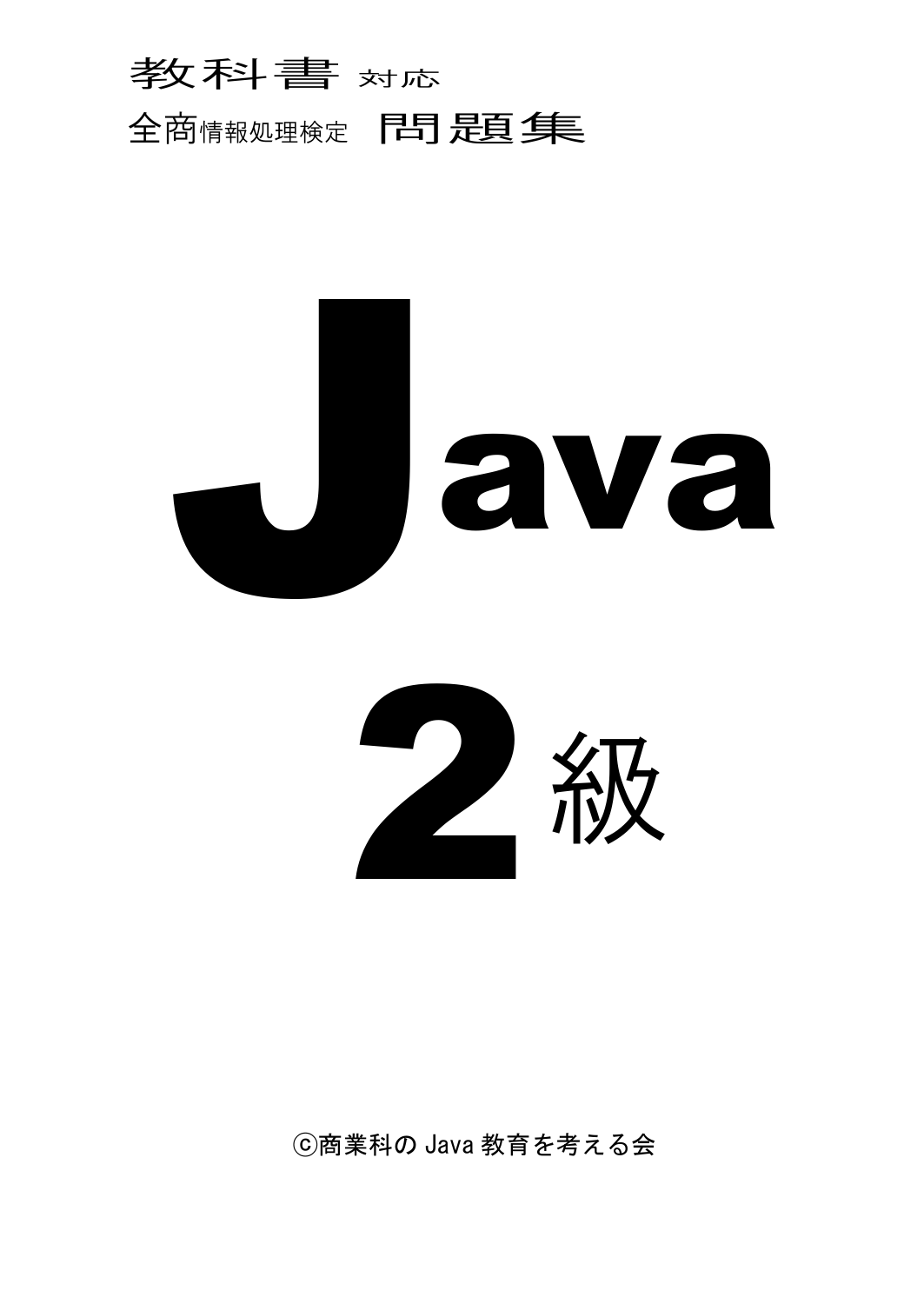### 1 「教科書対応 全商情報処理検定問題集 Java2級」の活用方法

- ・教科書でJavaの基本的なプログラムを学び、その都度該当する問題を問題集 で学習する。
- ・教科書には載っていない内容(応用問題)を解くことにより、一歩進んだ Java を理解する。
- ・検定範囲の筆記問題(データの集計と平均や線形探索など)を解くことにより、 検定試験に合格できる力を身につける。

### 2 問題について

第1章 プログラミングの基礎



Javaでは大文字と小文字は区別されます。気をつけて記入しましょう。

### 3 連絡先

サポート情報や訂正などの情報は下記Webサイトをご覧下さい。

「教科商業の道具箱」 http://syougyou.ninpou.jp/

誤植や問題の間違いなど何かありましたら下記アドレスまでご連絡下さい。

「商業科のJava教育を考える会」事務局 syougyoukyouiku@yahoo.co.jp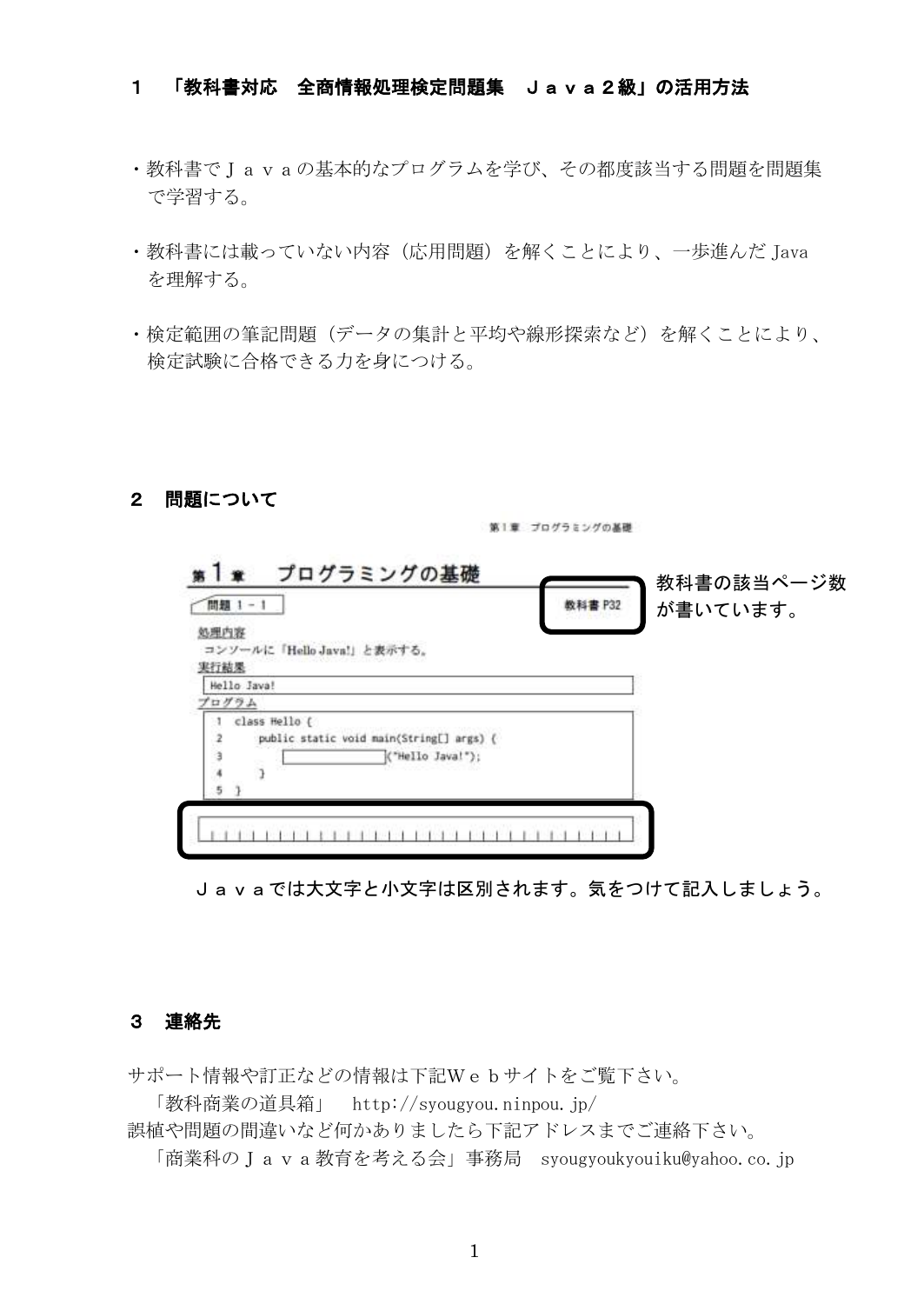# 教科書対応 全商情報処理検定問題集 Java2級

本書はプログラミングのJava教科書および全商情報処理検定プログラミング 部門 2 級Javaに対応した問題集です。全商検定第2級検定基準も完全に網羅し ています。

| 第1章 | プログラミングの基礎   |  |  |  |  |  |  |  |  | 3              |
|-----|--------------|--|--|--|--|--|--|--|--|----------------|
|     | ・データの出力      |  |  |  |  |  |  |  |  | 3              |
|     | ·変数          |  |  |  |  |  |  |  |  | $\overline{4}$ |
|     | ・データの入力      |  |  |  |  |  |  |  |  | 7              |
| 第2章 | 分岐と繰り返し処理    |  |  |  |  |  |  |  |  | 9              |
|     | · 二分岐        |  |  |  |  |  |  |  |  | 9              |
|     | ・多分岐         |  |  |  |  |  |  |  |  | 14             |
|     | ・繰り返し処理      |  |  |  |  |  |  |  |  | 15             |
| 第3章 | クラスの基礎       |  |  |  |  |  |  |  |  | 20             |
|     | ・クラスの定義とメソッド |  |  |  |  |  |  |  |  | 20             |
|     | ・オブジェクトの生成   |  |  |  |  |  |  |  |  | 20             |
|     | ・アクセス修飾子     |  |  |  |  |  |  |  |  | 25             |
| 第4章 | 配列の利用        |  |  |  |  |  |  |  |  | 28             |
|     | · 一次元配列      |  |  |  |  |  |  |  |  | 28             |
|     | ・参照型の配列      |  |  |  |  |  |  |  |  | 32             |
| 第5章 | データの集計と平均    |  |  |  |  |  |  |  |  | 34             |
| 第6章 | 最大値と最小値の算出   |  |  |  |  |  |  |  |  | 42             |
| 第7章 | 配列を用いた集計     |  |  |  |  |  |  |  |  | 48             |
| 第8章 | 線形探索         |  |  |  |  |  |  |  |  | 54             |
| 第9章 | ファイル入出力      |  |  |  |  |  |  |  |  | 60             |
|     | ・ファイル入力      |  |  |  |  |  |  |  |  | 60             |
|     | ・ファイル出力      |  |  |  |  |  |  |  |  | 63             |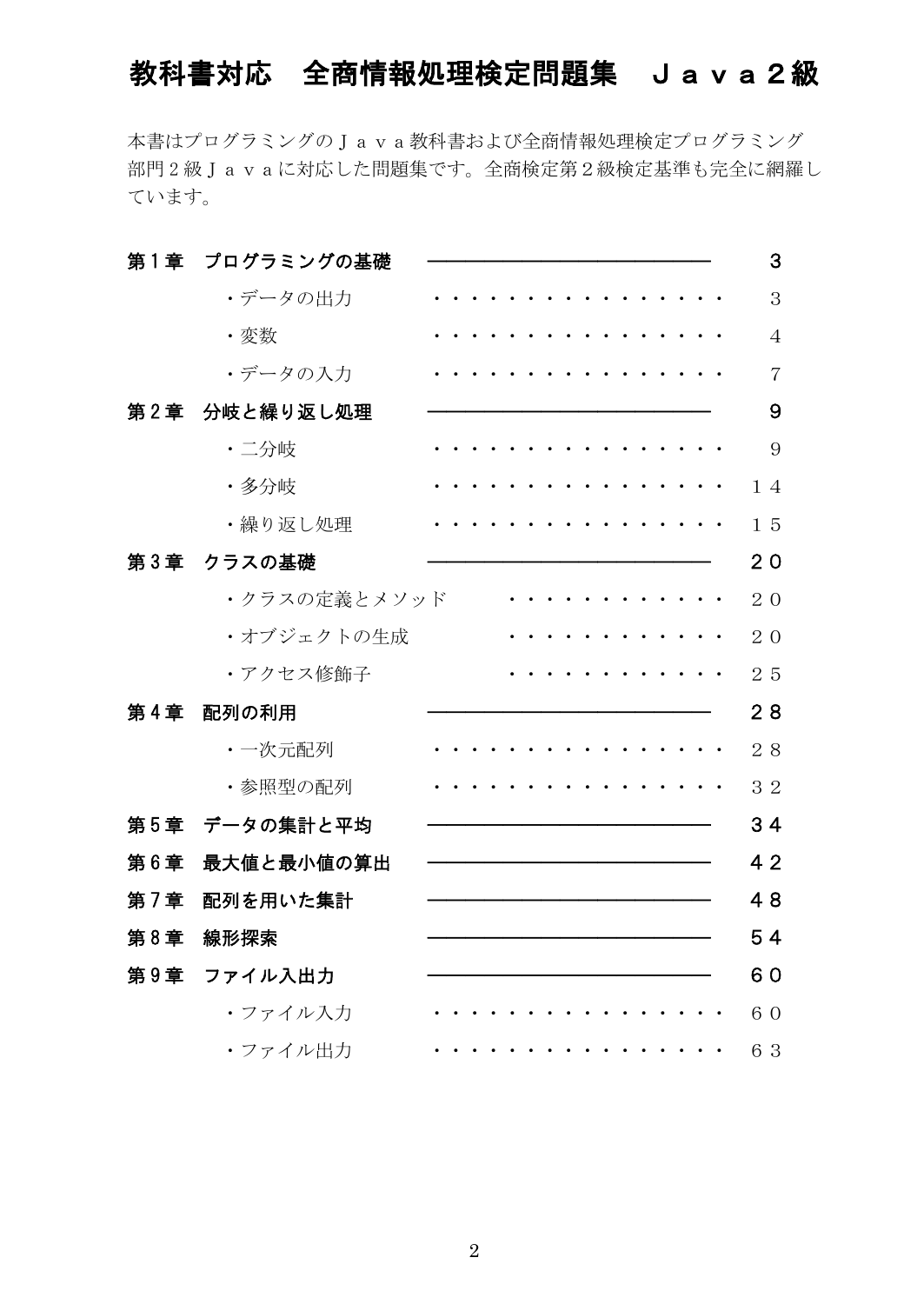# 第1章 プログラミングの基礎

### 問題 1 - 1 教科書 P32

処理内容

コンソールに「Hello Java!」と表示する。

実行結果

Hello Java!

プログラム

|   | class Hello {                            |
|---|------------------------------------------|
|   | public static void main(String[] args) { |
|   | (''Hello Java!');                        |
|   |                                          |
| 5 |                                          |
|   |                                          |
|   |                                          |

### 問題 1 - 2 教科書 P33

処理内容

コンソールに「Hello」と表示し、次の行に「Java World!」と表示する。

実行結果

Hello

Java World!

プログラム

|   | class Hello {      |                                          |  |  |  |  |  |  |  |
|---|--------------------|------------------------------------------|--|--|--|--|--|--|--|
|   |                    | public static void main(String[] args) { |  |  |  |  |  |  |  |
|   |                    | ("Hello");                               |  |  |  |  |  |  |  |
|   |                    | (''Java World!'');                       |  |  |  |  |  |  |  |
| 5 |                    |                                          |  |  |  |  |  |  |  |
| 6 |                    |                                          |  |  |  |  |  |  |  |
|   | ※2 つの空欄部分は同一の内容である |                                          |  |  |  |  |  |  |  |

※2 つの空懶部分は回一の内谷である

 $\sim$  1  $\Box$  $\blacksquare$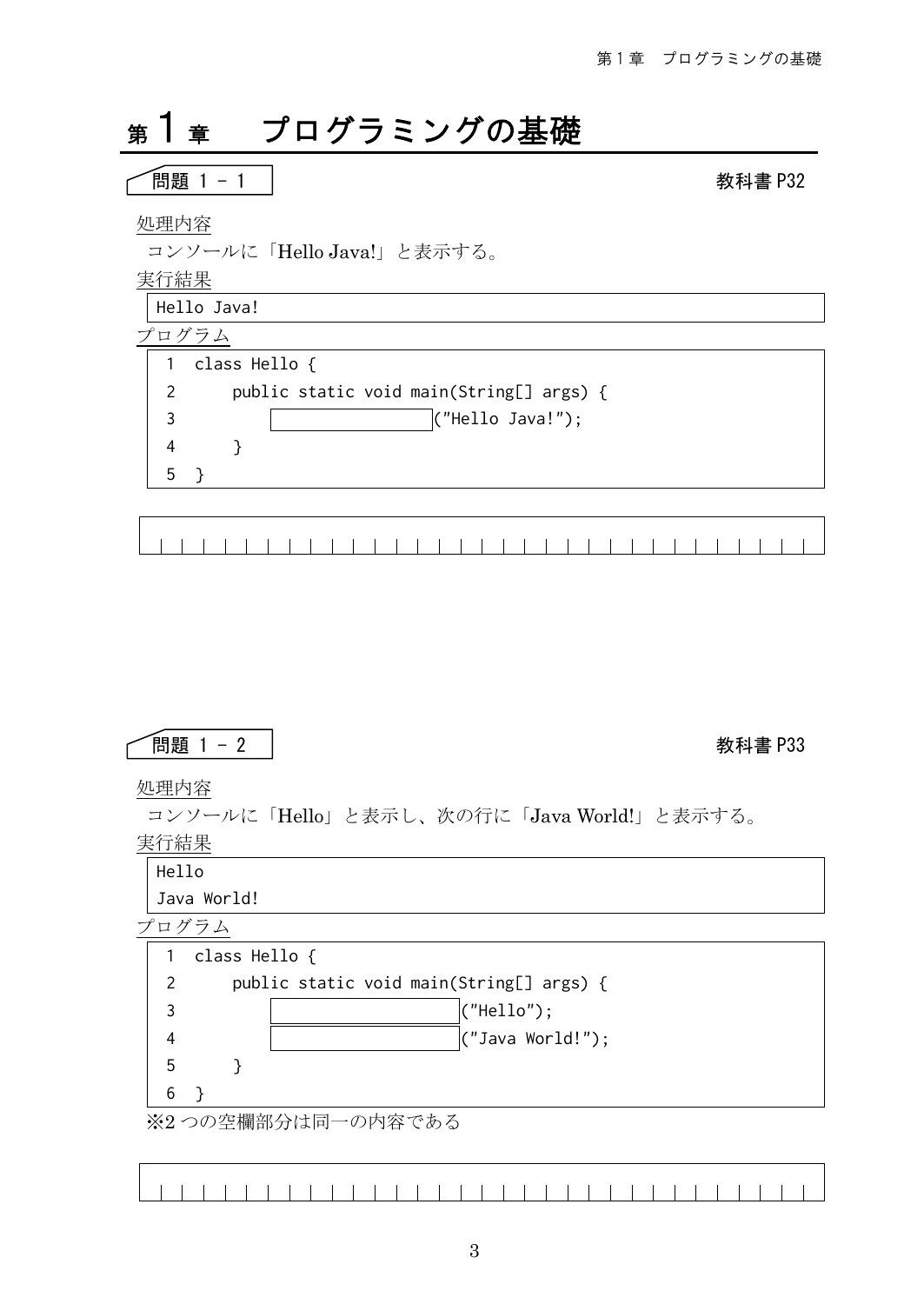### 処理内容 コンソールに「Hello」と表示し、次の行に「Java World!」と表示する。 実行結果 Hello Java World! プログラム 1 class Hello { 2 3 4 5 } public static void main(String[] args) { System.out.print(" "); } 問題 1 - 3 教科書 P32



処理内容

数値を代入した変数を表示する。

実行結果

得点は 100 点です

プログラム

|   | class TokutenSample {                    |  |
|---|------------------------------------------|--|
|   | public static void main(String[] args) { |  |
|   | int tokuten = $100$ ;                    |  |
|   | System.out.print(                        |  |
| 5 |                                          |  |
|   |                                          |  |
|   |                                          |  |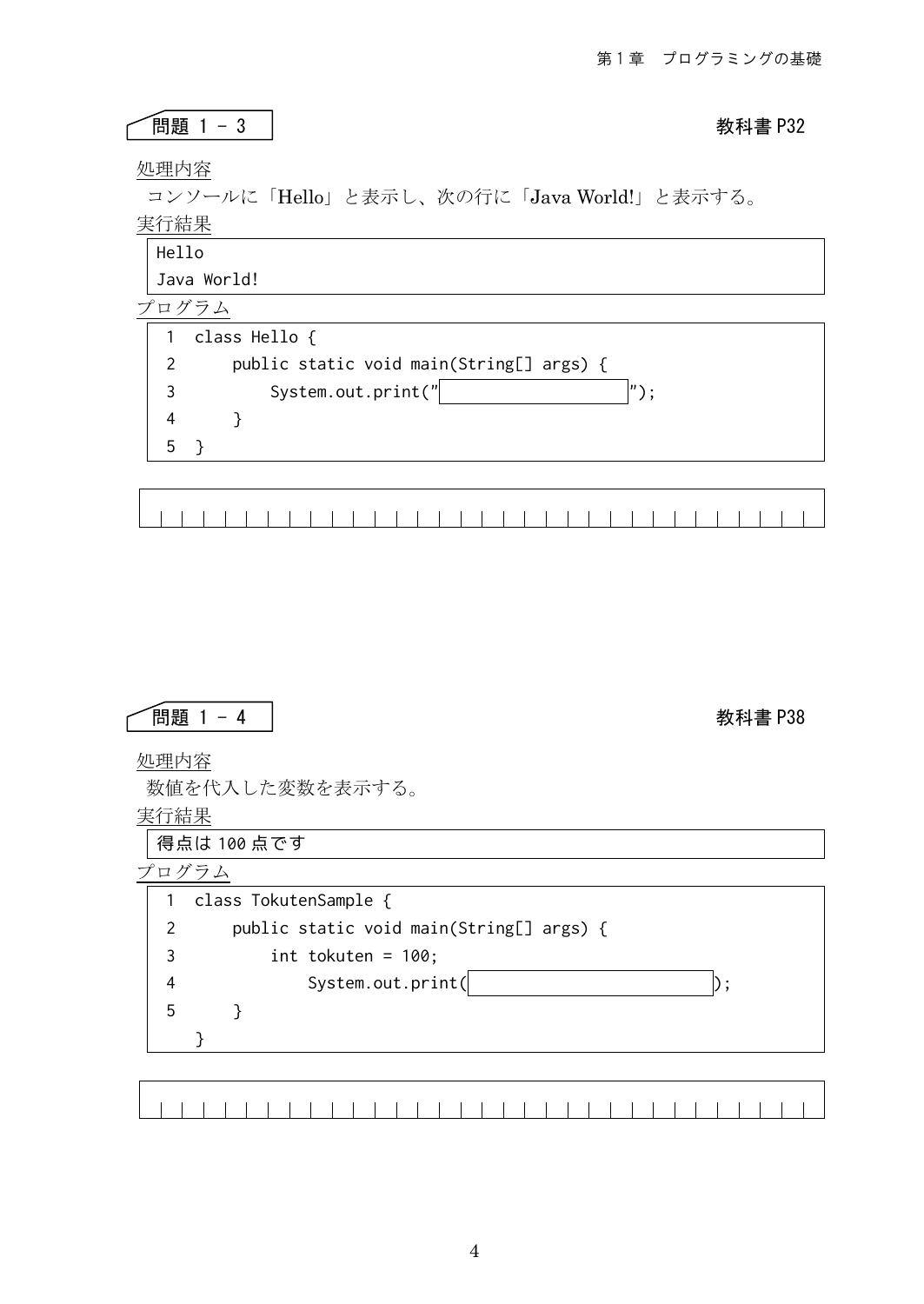### 問題 1 - 5 教科書 P38

処理内容

数値を代入した変数 a と b を合計して表示する。

実行結果

合計点は 180 点です

プログラム

1 class Goukeiten { 2 3 4 5 6 7 } public static void main(String[] args) { int  $a = 100$ ; int  $b = 80$ ; System.out.print("合計点は" + + + "点です"); }

$$
\boxed{\qquad \qquad \text{Rig } 1 - 6}
$$

処理内容

変数 avg1 を avg2 にキャストして表示する。

実行結果

|               | class Avg {                              |
|---------------|------------------------------------------|
| $\mathcal{P}$ | public static void main(String[] args) { |
| 3             | double $avg1 = 73.45$ ;                  |
| 4             | int $avg2 =$                             |
| 5             | System.out.print(avg2);                  |
| 6             |                                          |
|               |                                          |
|               |                                          |

|--|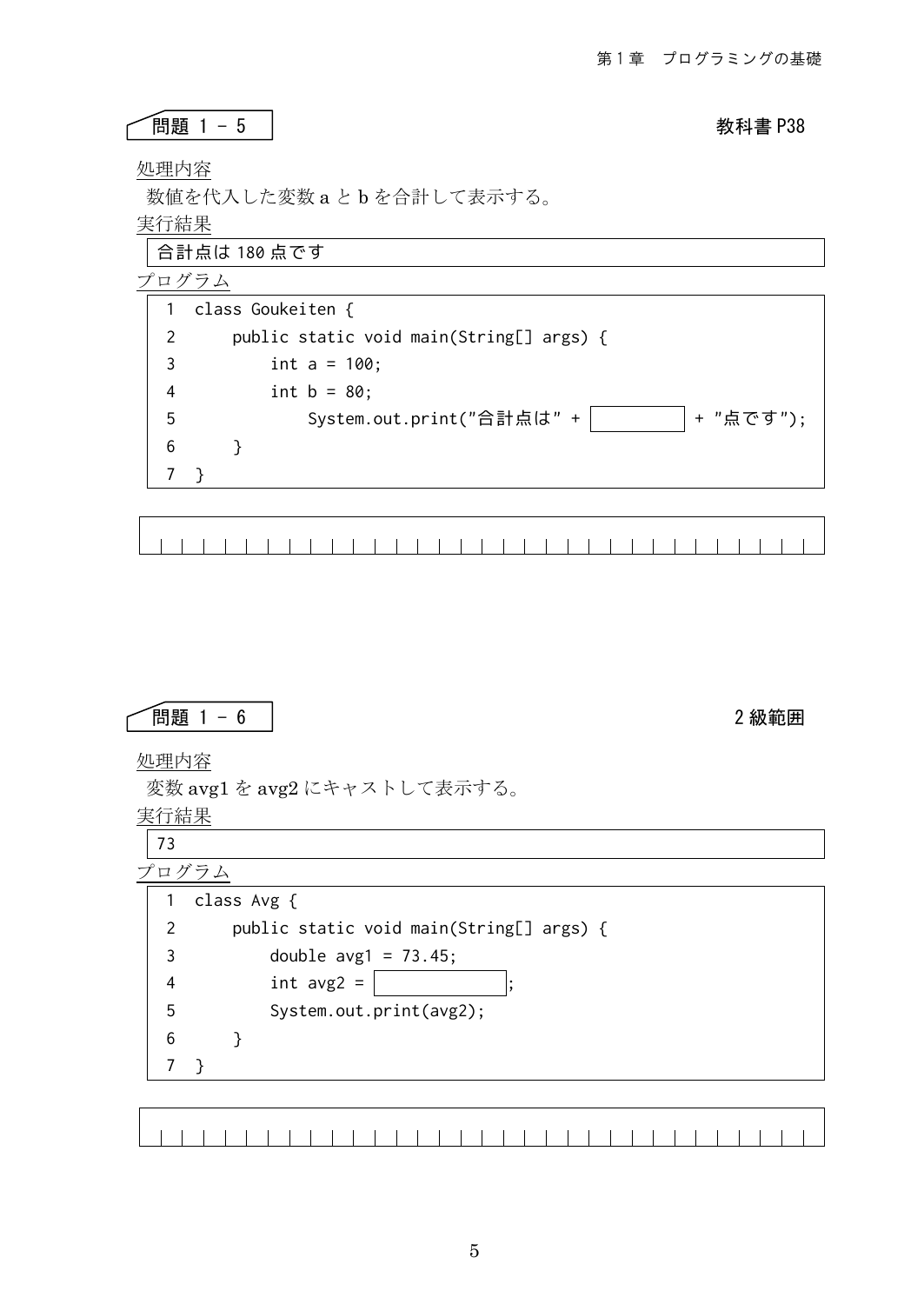問題 1 - 7 2 級範囲

処理内容

文字列型や定数を表示する。変数 CPI は定数として定義する。

実行結果

山田さんの身長は 66.92913385826772 インチです

プログラム

|                | class SintyouKeisan {                                   |  |
|----------------|---------------------------------------------------------|--|
| $\mathcal{P}$  | public static void main(String[] args) {                |  |
| 3              | namae = $" \mathbf{\perp} \mathbf{\boxplus} "$ ;<br>(1) |  |
| $\overline{4}$ | int cmSintyou = $170$ ;                                 |  |
| 5              | double $CPI = 2.54;$<br>(2)                             |  |
| 6              | $double$ inchSintyou = cmSintyou / CPI;                 |  |
| 7              | System.out.print(namae + "さんの身長は");                     |  |
| 8              | System.out.print(inchSintyou + "インチです");                |  |
| 9              |                                                         |  |
| 10             |                                                         |  |

(1) (2)

$$
\fbox{H51 }1-8
$$

### 教科書 P94

処理内容

指定した書式で表示する。

実行結果

| │単価は¥580      |  |  |
|---------------|--|--|
| 売上は 3,200,000 |  |  |

|   | class UriageOutput {                     |
|---|------------------------------------------|
|   | public static void main(String[] args) { |
| 3 | int tanka = $580$ ;                      |
| 4 | int uriage = $3200000$ ;                 |
| 5 | System.out.println("単価は\\'+<br>(1)       |
| 6 | (2) ("売上は%,d", uriage);<br>System.out.   |
|   |                                          |
|   |                                          |

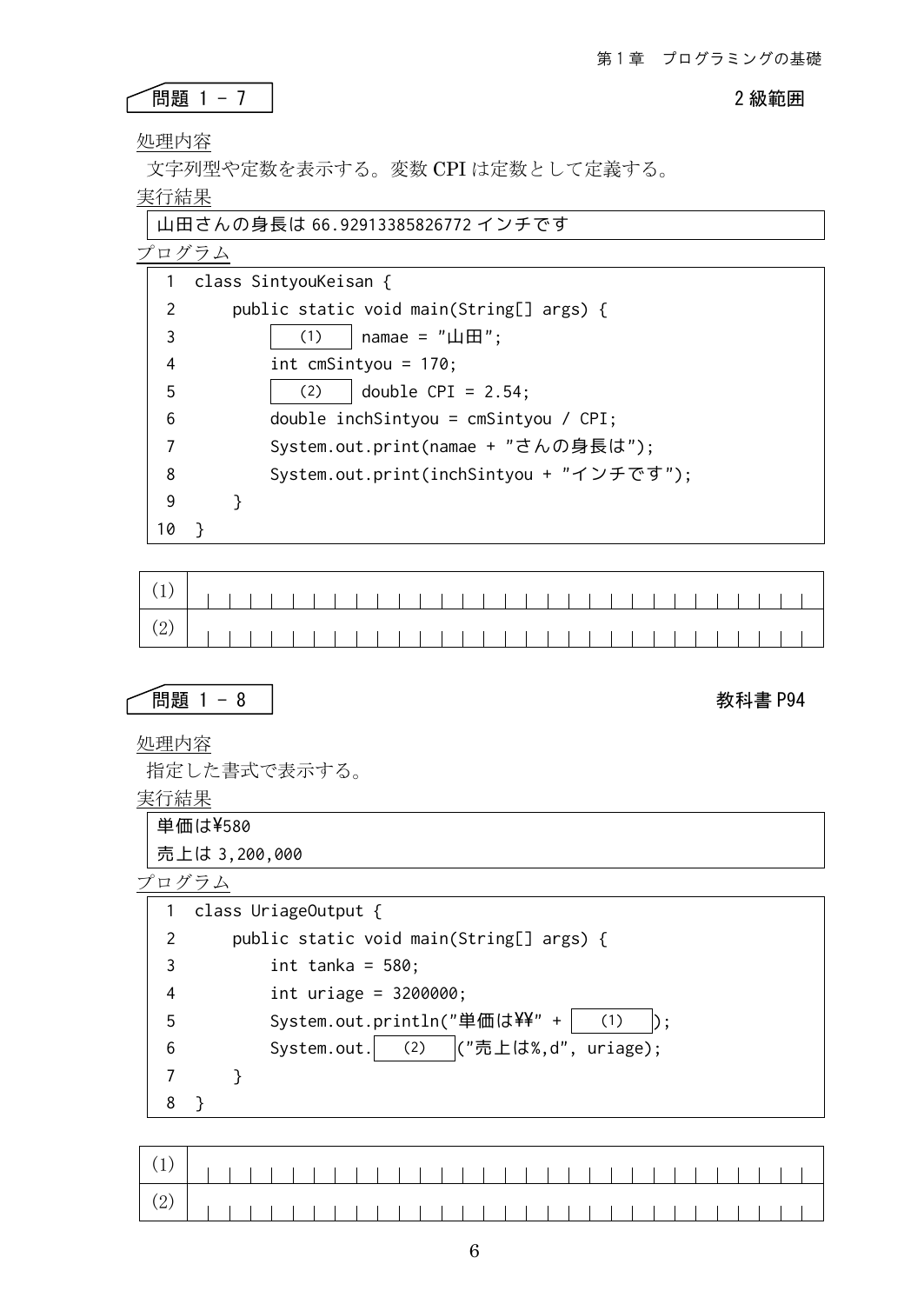### 問題 1 - 9 教科書 P40

処理内容

 $\sqrt{ }$ 

キーボードからデータを入力し、表示する。

実行結果

| あなたの体重は 65     |  |  |
|----------------|--|--|
| あなたの名前は yamada |  |  |
| 65             |  |  |
| 体重を入力してください:   |  |  |
| yamada         |  |  |
| 名前を入力してください:   |  |  |

|    | import java.util.Scanner;                |
|----|------------------------------------------|
| 2  | class ScannerSample {                    |
| 3  | public static void main(String[] args) { |
| 4  | (System.in);<br>$sc = new$<br>(1)<br>(1) |
| 5  | System.out.println("名前を入力してください:");      |
| 6  | String namae $=$<br>(2)                  |
| 7  | System.out.println("体重を入力してください:");      |
| 8  | int weight $=$<br>(3)                    |
| 9  | System.out.println("あなたの名前は" + namae);   |
| 10 | System.out.println("あなたの体重は" + weight);  |
| 11 | sc.close();                              |
| 12 |                                          |
| 13 |                                          |
|    |                                          |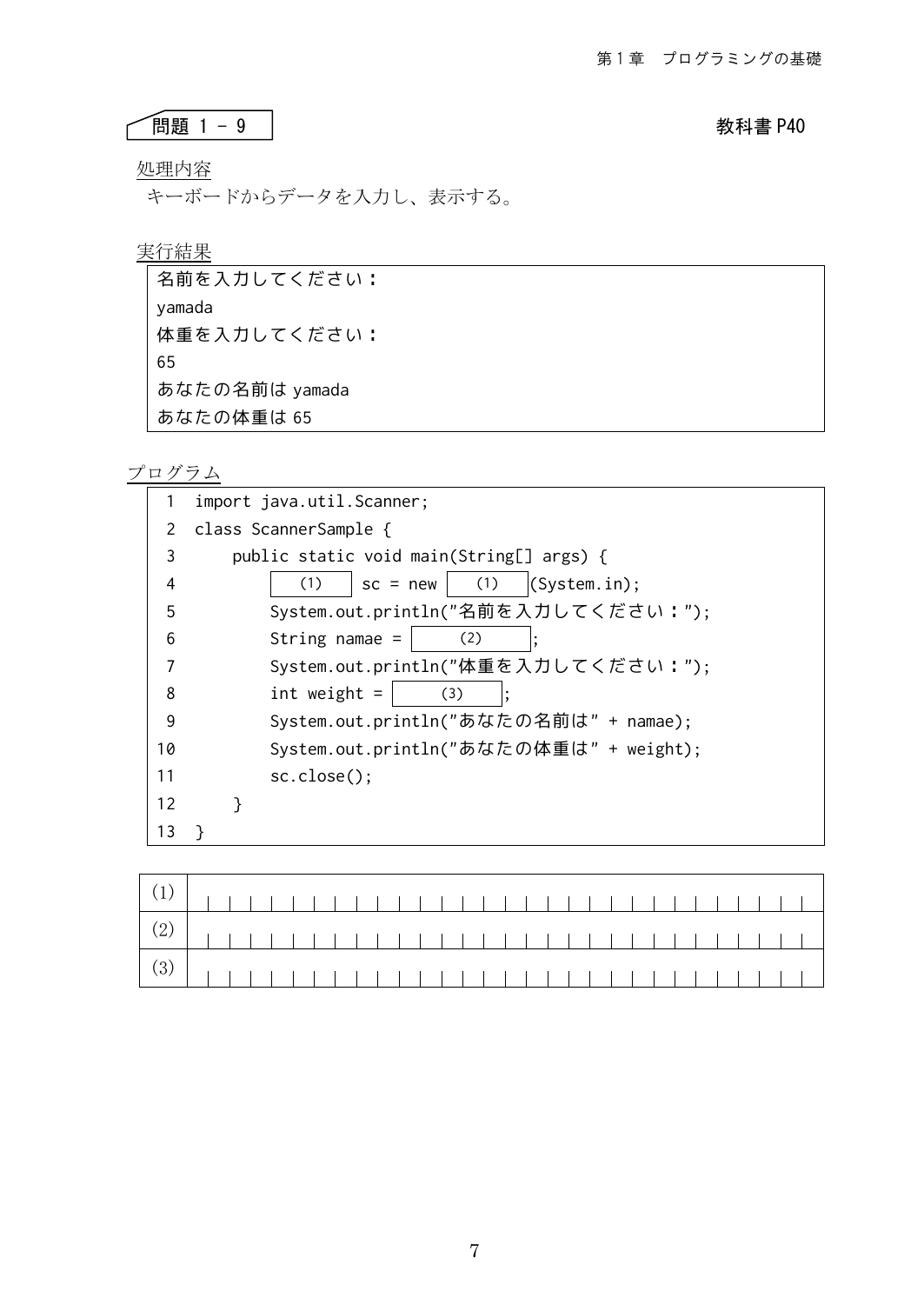### 問題 1 - 10 教科書 P40

処理内容

 $\Gamma$ 

キーボードからデータを入力し、定数との計算結果を表示する。

### 実行結果

| 直径を入力してください  |
|--------------|
| 20           |
| 円周は 62.80 です |

|    | import java.util.Scanner;                |  |
|----|------------------------------------------|--|
| 2  | class Circle {                           |  |
| 3  | public static void main(String[] args) { |  |
| 4  | (1)<br>final<br>$= 3.14$ ;               |  |
| 5  | (2)<br>= new Scanner(System.in);         |  |
| 6  | System.out.println("直径を入力してください");       |  |
|    | $int$ tyokkei = sc.nextInt();            |  |
| 8  | double ensyu = tyokkei $*$ PI;           |  |
| 9  | System.out.printf("円周は%.2f です",<br>(3)   |  |
| 10 | $sc.close()$ :                           |  |
| 11 |                                          |  |
| 12 |                                          |  |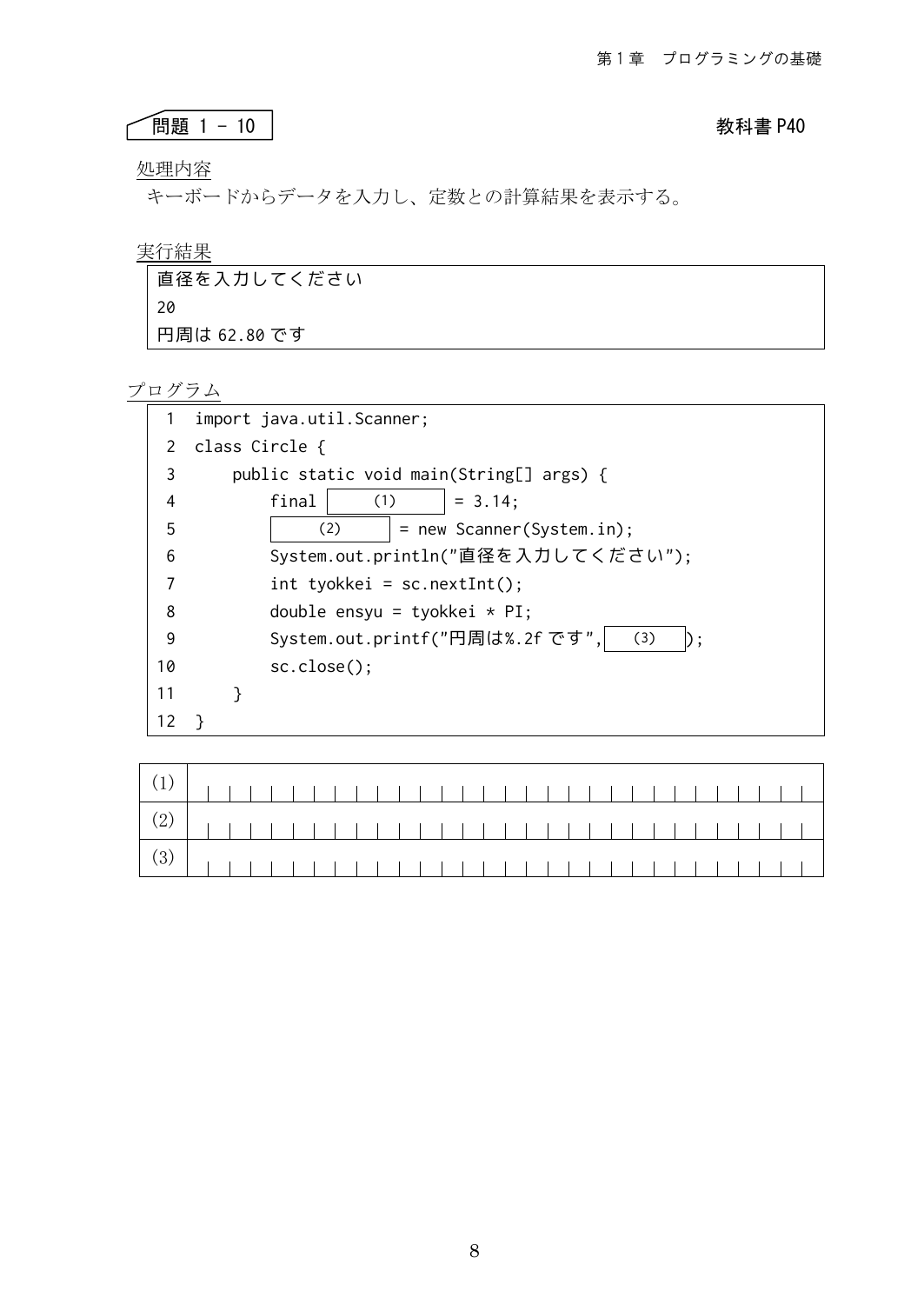# 第2章 分岐と繰り返し処理

### 問題 2 - 1 教科書 P52

### 処理内容

・得点を基準点(70 点)と比較して、合格か不合格か表示する。

実行結果

|               | 不合格です。                                   |
|---------------|------------------------------------------|
| プログラム         |                                          |
|               | class IfSample {                         |
| $\mathcal{P}$ | public static void main(String[] args) { |
| 3             | int kijyun = 70, tokuten = $60$ ;        |
| 4             | if                                       |
| 5             | System.out.print("不合格です");               |
| 6             | }else{                                   |
|               | System.out.print("合格です");                |
| 8             |                                          |
| q             |                                          |
| Q             |                                          |

$$
\fbox{H51 }2-2
$$

### 教科書 P52

処理内容

・入力された得点を最高点(100 点)と比較して、同じ点数であれば saikouKaisu の値を 1 プラスする。

プログラム

|    | import java.util.Scanner;                |
|----|------------------------------------------|
|    | class IfSample {                         |
| 3  | public static void main(String[] args) { |
| 4  | int saikou = 100, saikouKaisu = 0;       |
| 5  | Scanner $sc = new Scanner(System.in);$   |
| 6  | System.out.println("得点を入力して下さい");        |
| 7  | $int$ tokuten = sc.nextInt();            |
| 8  | if(                                      |
| 9  | saikouKaisu++;                           |
| 10 |                                          |
| 11 | $sc.close()$ :                           |
| 12 |                                          |
|    |                                          |

<sup>・</sup>基準点より低ければ不合格、基準点以上であれば合格である。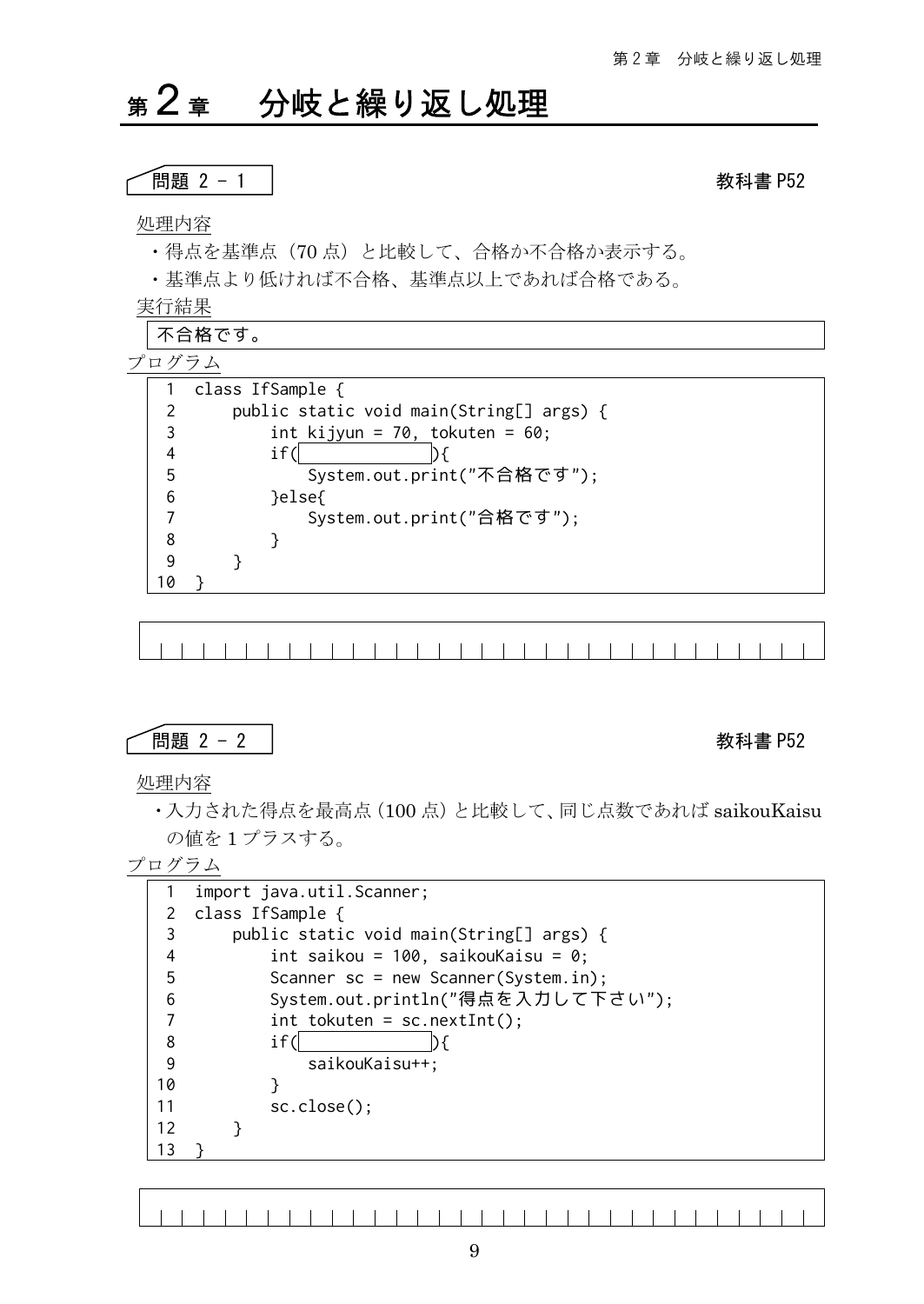### 問題 2 - 3 教科書 P52

処理内容

 $\sqrt{ }$ 

問題に対して答えを入力し、正解していれば 10 点プラスし、不正解なら 10 点マ イナスする。

### 実行結果

| 平安京は何年に開かれたか? |
|---------------|
| 710           |
| 不正解です         |

| 1  | import java.util.Scanner;                |
|----|------------------------------------------|
| 2  | class Quiz {                             |
| 3  | public static void main(String[] args) { |
| 4  | int score = $0$ ;                        |
| 5  | question = "平安京は何年に開かれたか?";<br>(1)       |
| 6  | int answer;                              |
| 7  | Scanner $sc = new Scanner(System.in);$   |
| 8  | System.out.println(question);            |
| 9  | (2)                                      |
| 10 | $if(answer == 794)$                      |
| 11 | System.out.print("正解です");                |
| 12 | score $+= 10;$                           |
| 13 | (3)                                      |
| 14 | System.out.print("不正解です");               |
| 15 | score $= 10$ ;                           |
| 16 | }                                        |
| 17 | sc.close();                              |
| 18 | }                                        |
| 19 | }                                        |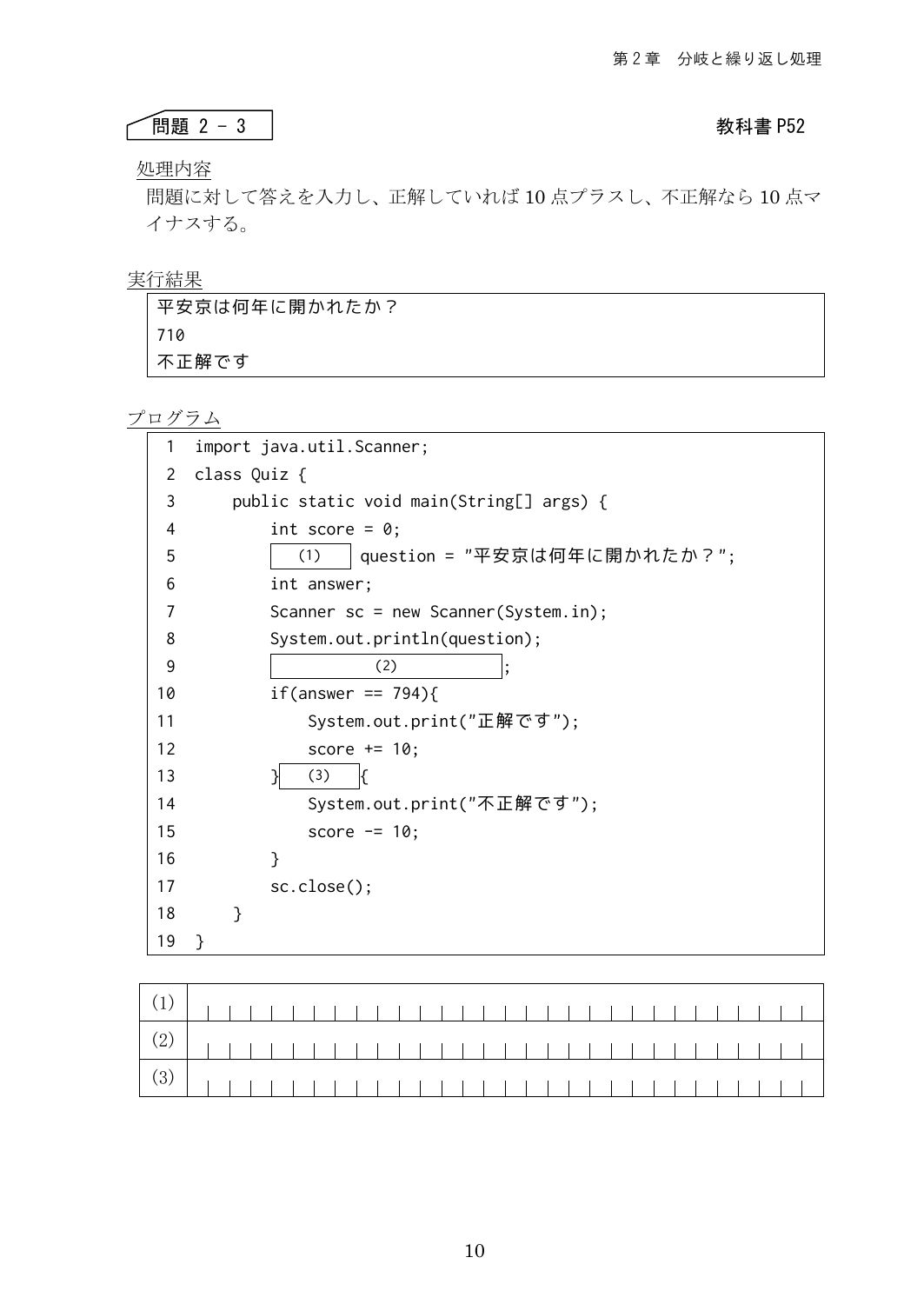## ● **1999年 - 1999年 - 1999年 - 1999年 - 1999年 - 1999年 - 1999年 - 1999年 - 1999年 - 1999年 - 1999年 - 1999年 - 1999年 - 1999年 - 1999年 - 1999年 - 1999年 - 1999年 - 1999年 - 1999年 - 1999年 - 1999年 - 1999年 - 1999年 - 1999年 - 1999年 - 1999年 - 1**

処理内容

- ・キーボードから入力された購入数量に応じて値引きを行う。 ・購入数 100 個以上 … 代金の 500 円引き ・購入数 100 個未満 80 個以上 … 代金の 200 円引き
	- ・購入数 80 個未満 … 値引きなし

| 1              | import java.util.Scanner;                |  |
|----------------|------------------------------------------|--|
| 2              | class IfSample {                         |  |
| 3              | public static void main(String[] args) { |  |
| $\overline{4}$ | int price = $500$ , sales;               |  |
| 5              | Scanner $sc = new Scanner(System.in);$   |  |
| 6              | System.out.println("購入数量を入力して下さい");      |  |
| 7              | $int number = sc.nextInt();$             |  |
| 8              | (number >= $100$ ){<br>(1)               |  |
| 9              | sales = $price * number - 500;$          |  |
| 10             | (number $>= 80$ ){<br>(2)                |  |
| 11             | sales = $price * number - 200;$          |  |
| 12             | (3)                                      |  |
| 13             | sales = $price * number;$                |  |
| 14             | ł                                        |  |
| 15             | sc.close();                              |  |
| 16             | ł                                        |  |
| 17             |                                          |  |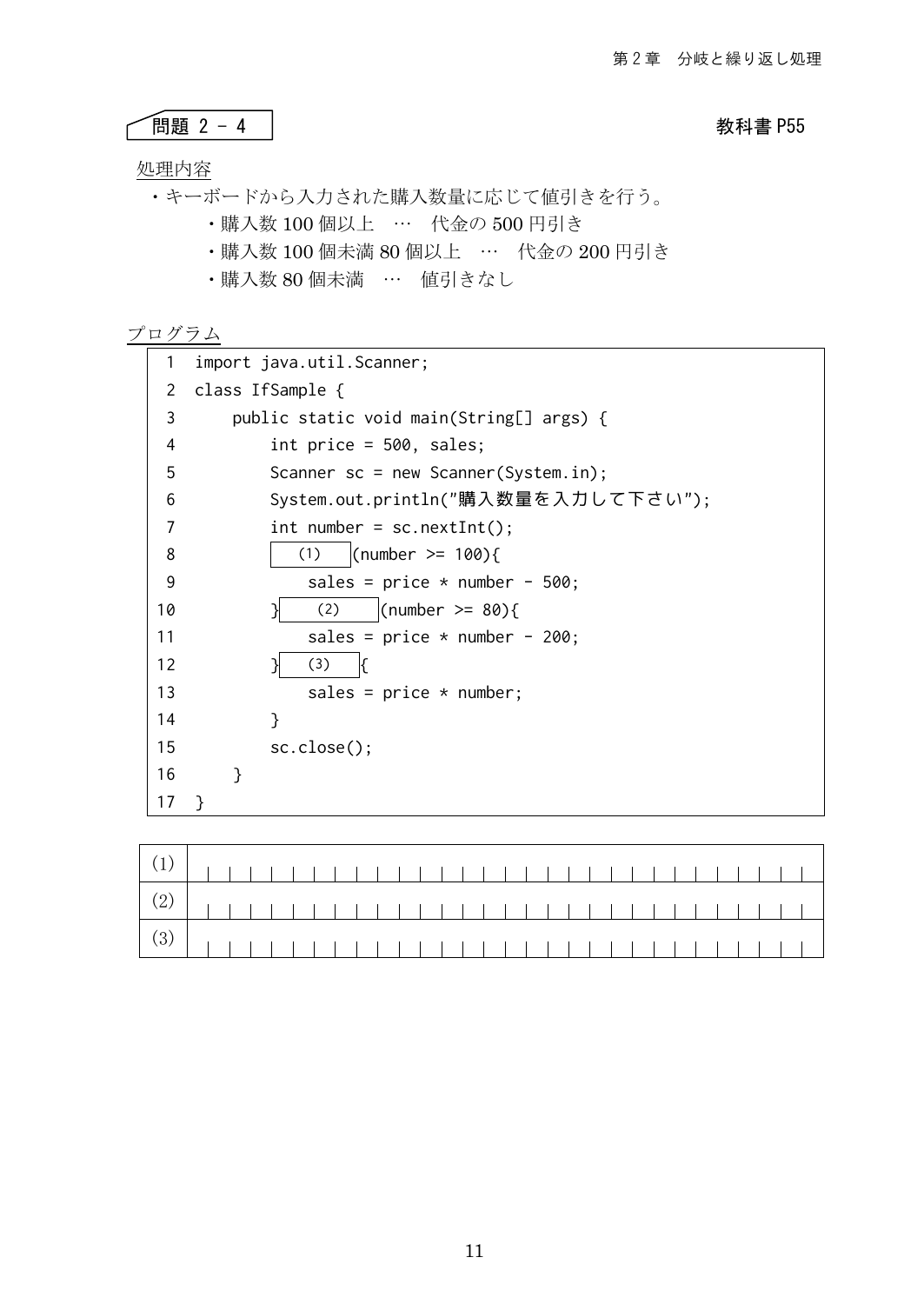問題 2 - 5 教科書 P56

処理内容

キーボードから入力された購入数量に応じて値引きを行う。

| 購入数 100 個以上      | 代金の 500 円引き |
|------------------|-------------|
| 購入数 100個未満 80個以上 | 代金の 200 円引き |
| 購入数 80 個未満       | 値引きなし       |

| 1  | import java.util.Scanner;                |
|----|------------------------------------------|
| 2  | class IfSample {                         |
| 3  | public static void main(String[] args) { |
| 4  | int price = $500$ , sales;               |
| 5  | $sc = new$ (1) (System.in);<br>(1)       |
| 6  | System.out.println("購入数量を入力して下さい");      |
| 7  | $int number = sc.nextInt();$             |
| 8  | if(<br>(2)<br>) {                        |
| 9  | sales = $price * number - 500;$          |
| 10 | }else{                                   |
| 11 | if(<br>(3)<br>$\mathcal{H}$              |
| 12 | sales = price $*$ number - 200;          |
| 13 | }else{                                   |
| 14 | sales = $price * number;$                |
| 15 | }                                        |
| 16 | }                                        |
| 17 | sc.close();                              |
| 18 | }                                        |
| 19 | ł                                        |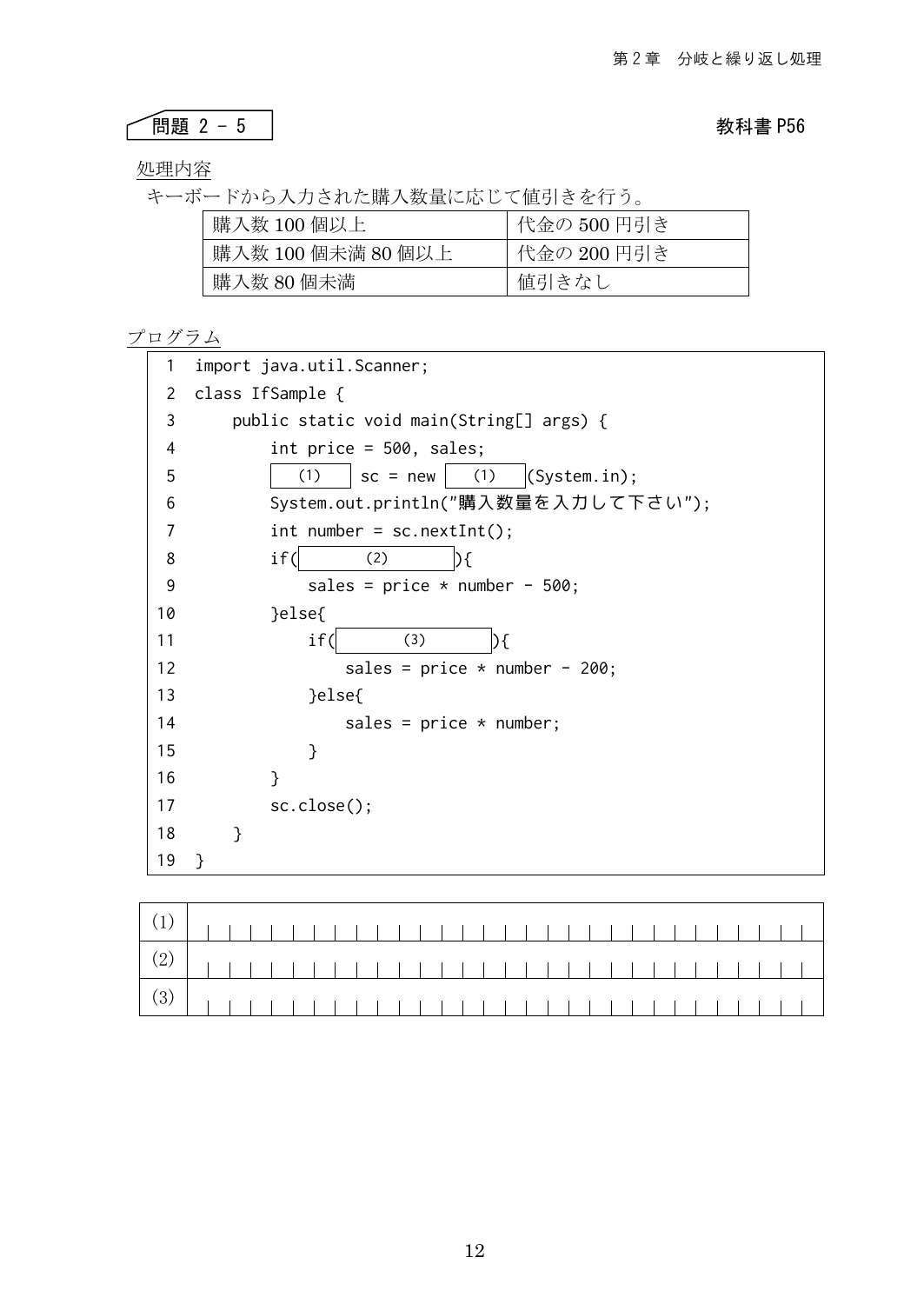### 問題 2 - 6 教科書 P57

処理内容

変数 x と y と z の 3 つの値が同じかどうか判定する。

実行結果

(この問題では 3 つが違う値なので何も表示されない)

プログラム

|   | class LogicalSample {                    |
|---|------------------------------------------|
| 2 | public static void main(String[] args) { |
| 3 | int $x = 5$ , $y = 5$ , $z = 4$ ;        |
|   | if                                       |
| 5 | System.out.print("3つが同じ値です");            |
| 6 |                                          |
|   |                                          |
|   |                                          |

$$
\fbox{BB 2 - 7}
$$

教科書 P57

処理内容

国語か英語の点のいずれかが 80 点以上なら、合格と表示する。

実行結果 合格



1 1 1 1 1 1 1 1 1 1 1 1 1 1 1 1 1  $\blacksquare$  $\blacksquare$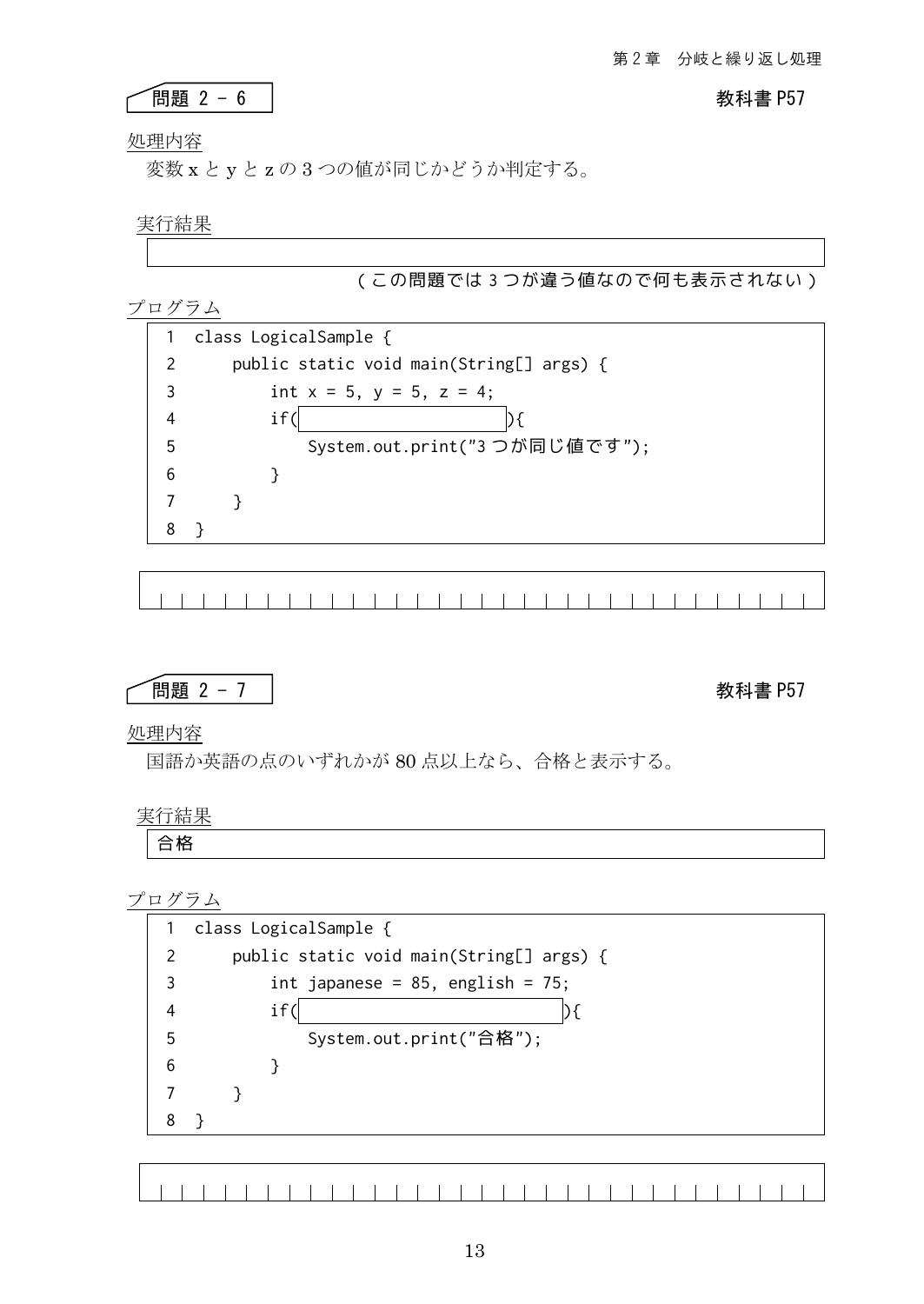# 問題 2 - 8 教科書 P58

処理内容

 $\sqrt{ }$ 

キーボードから入力した区分に応じて在庫数を増減する。

| 区分 1  | 在庫数を2プラスする  |
|-------|-------------|
| 区分 2  | 在庫数を1プラスする  |
| 区分3か4 | 在庫数を1マイナスする |
| 上記以外  | 区分エラーと表示する  |

| 1              | import java.util.Scanner;                |
|----------------|------------------------------------------|
| 2              | class CategorySample {                   |
| 3              | public static void main(String[] args) { |
| 4              | int zaiko = $10$ , kubun;                |
| 5              | Scanner $sc = new Scanner(System.in);$   |
| 6              | System.out.println("区分を入力して下さい");        |
| $\overline{7}$ | $kubun = sc.nextInt();$                  |
| 8              | if(<br>(1)<br>D {                        |
| 9              | System.out.println("区分エラーです");           |
| 10             | }else{                                   |
| 11             | (2)<br>ſ                                 |
| 12             | case $1:$                                |
| 13             | zaiko = zaiko + 2;                       |
| 14             | (3)                                      |
| 15             | case 2:                                  |
| 16             | zaiko = zaiko + 1;                       |
| 17             | (3)                                      |
| 18             | (4)                                      |
| 19             | zaiko = zaiko - 1;                       |
| 20             | }                                        |
| 21             | }                                        |
| 22             | sc.close();                              |
| 23             | }                                        |
| 24             | }                                        |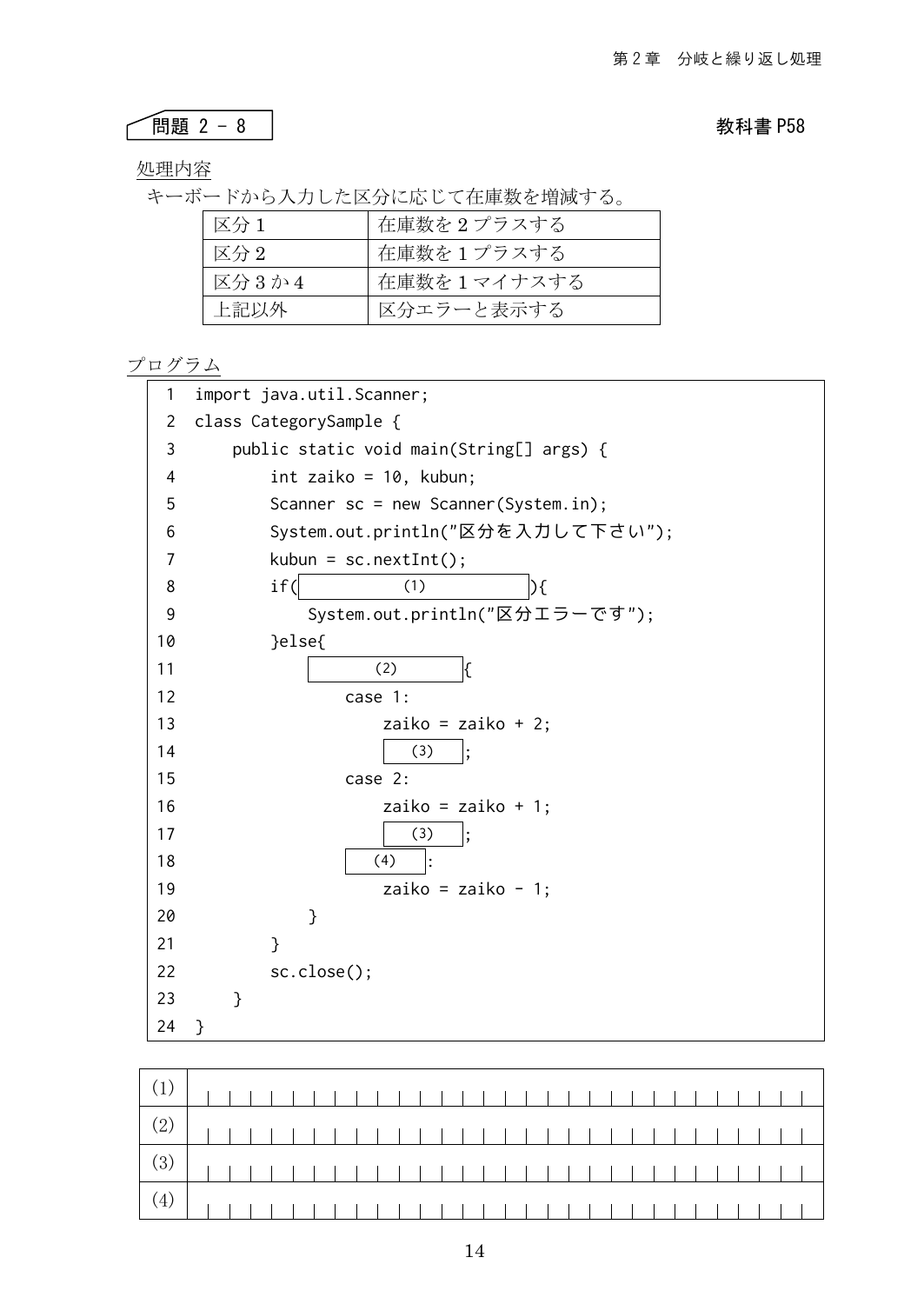### ● ● 19 NH 製 2 - 9 2 NH 製 製 製 製 製 2 - 9 2 NH 製 製 製 製 製 P61

٦

処理内容

1~10 を合計し表示する。

実行結果

55

|                | プログラム                                    |
|----------------|------------------------------------------|
| 1              | class RepeatSample {                     |
| $\overline{2}$ | public static void main(String[] args) { |
| 3              | int goukei = $0$ ;                       |
| 4              | for(                                     |
| 5              | goukei $+=$ i;                           |
| 6              |                                          |
| 7              | System.out.println(goukei);              |
| 8              |                                          |
| 9              |                                          |
|                |                                          |

問題 2 - 10 教科書 P65

処理内容

г

繰り返し処理を利用して「○」を 10 個表示する。

実行結果

○○○○○○○○○○

プログラム

| 1 | class RepeatSample {                     |
|---|------------------------------------------|
| 2 | public static void main(String[] args) { |
| 3 | int $i = 1$ ;                            |
| 4 | while(i $\leq$ 11){                      |
| 5 | System.out.print(" $\circ$ ");           |
| 6 |                                          |
| 7 |                                          |
| 8 |                                          |
|   |                                          |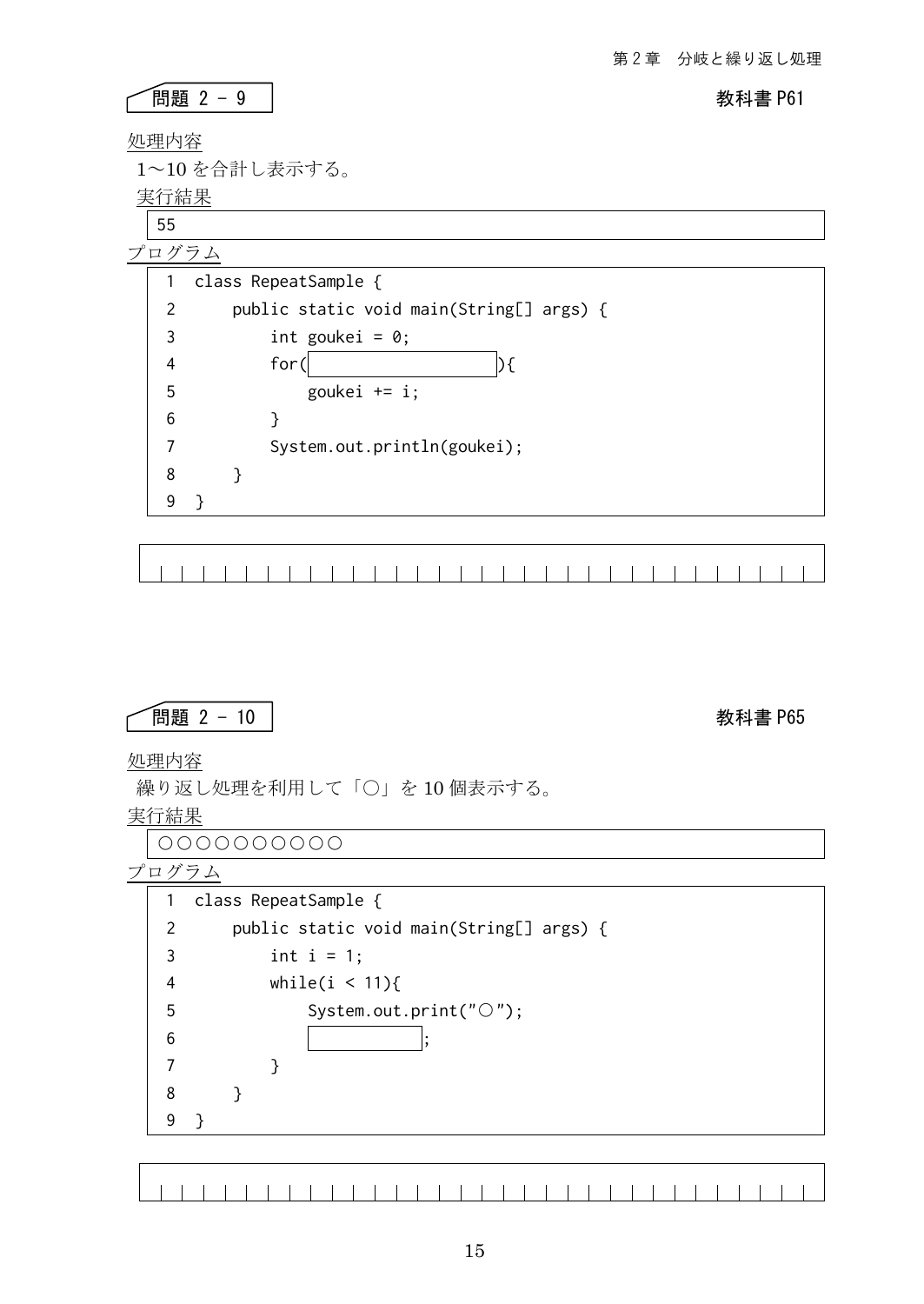### 問題 2 - 11 教科書 P61

٦

処理内容

掛け算の九九を表示する。

# 実行結果

| ヘロルト           |                |    |    |    |    |    |    |    |
|----------------|----------------|----|----|----|----|----|----|----|
|                | $\mathfrak{p}$ | 3  | 4  | 5  | 6  |    | 8  | 9  |
| $\overline{2}$ | $\overline{4}$ | 6  | 8  | 10 | 12 | 14 | 16 | 18 |
| 3              | 6              | 9  | 12 | 15 | 18 | 21 | 24 | 27 |
| 4              | 8              | 12 | 16 | 20 | 24 | 28 | 32 | 36 |
| 5              | 10             | 15 | 20 | 25 | 30 | 35 | 40 | 45 |
| 6              | 12             | 18 | 24 | 30 | 36 | 42 | 48 | 54 |
| 7              | 14             | 21 | 28 | 35 | 42 | 49 | 56 | 63 |
| 8              | 16             | 24 | 32 | 40 | 48 | 56 | 64 | 72 |
| 9              | 18             | 27 | 36 | 45 | 54 | 63 | 72 | 81 |
|                |                |    |    |    |    |    |    |    |

プログラム

class Multiplication { 1 2 public static void main(String[] args) { for(int i = 1; i < 10; i++){ 3 4  $\mathbb{R}$ System.out.print( $(i * j) + "Yt")$ ; 5 6 } 7 System.out.println(); 8 } 9 } 10 }  $\overline{\Gamma}$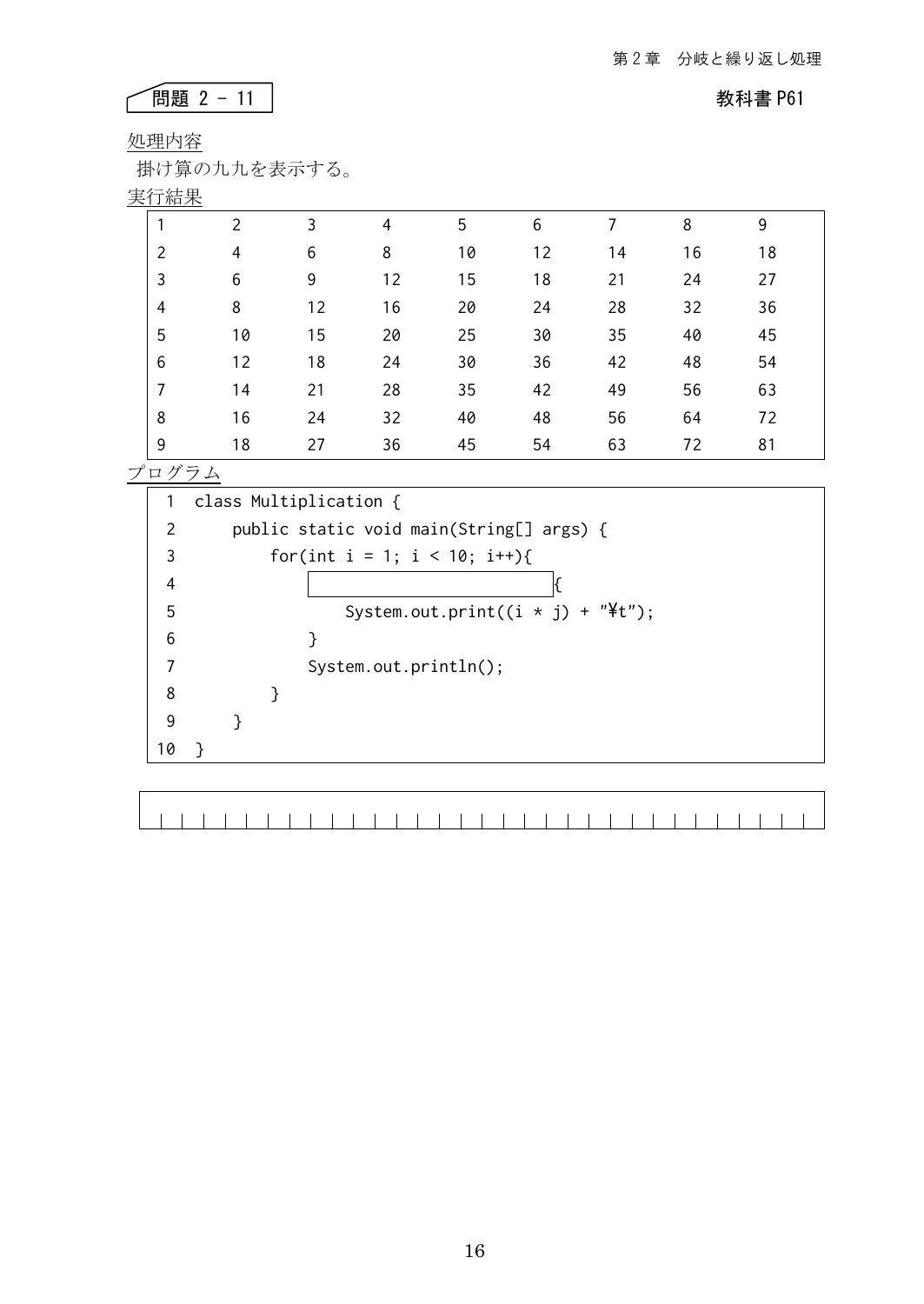## **THE 2 - 12** 2 - 12 2

処理内容

指定した数値から指定した数値までの合計を求めて表示する。

実行結果

| │ 最初の数値を入力:        |
|--------------------|
| 10                 |
| │ 最後の数値を入力:        |
| 100                |
| 10 ~ 100 の合計:5,005 |

| 1  | import java.util.Scanner;                                     |
|----|---------------------------------------------------------------|
| 2  | public class SumTest {                                        |
| 3  | public static void main(String[] args) {                      |
| 4  | Scanner $sc = new Scanner(System.in);$                        |
| 5  | System.out.println("最初の数値を入力:");                              |
| 6  | $int startNum = sc.nextInt();$                                |
| 7  | System.out.println("最後の数値を入力:");                              |
| 8  | $int$ endNum = sc.nextInt();                                  |
| 9  | int $i =$<br>(1)                                              |
| 10 | int sum = $0$ ;                                               |
| 11 | while(i $\le$ endNum){                                        |
| 12 | sum $+= i;$                                                   |
| 13 | (2)<br>;                                                      |
| 14 | }                                                             |
| 15 | System.out.print(startNum + " $\sim$ " + endNum + " の合計 : "); |
| 16 | System.out.printf( $"$ %,d", $ $ (3)                          |
| 17 | sc.close();                                                   |
| 18 | ł                                                             |
| 19 | ł                                                             |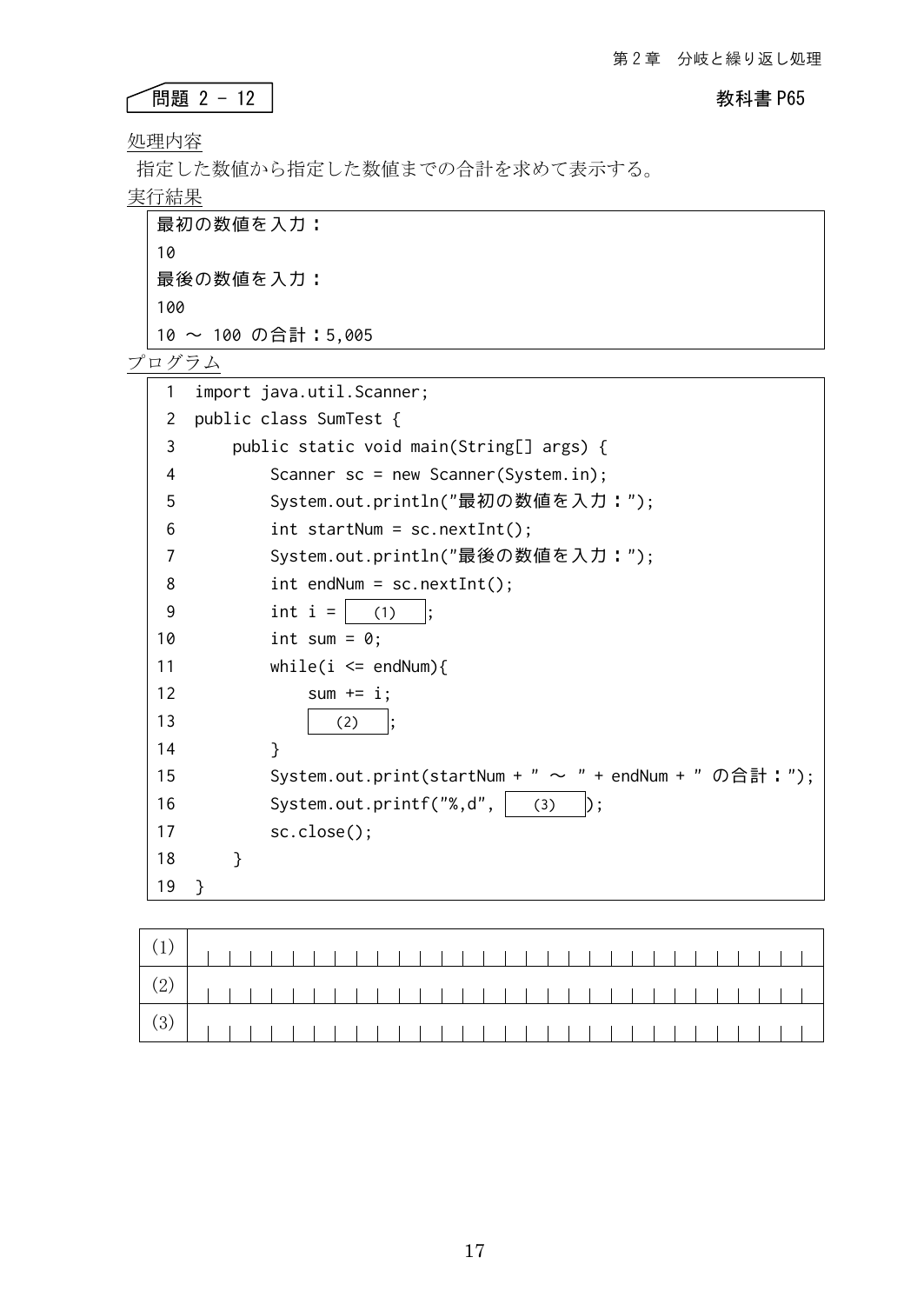### ● <mark>問題 2 − 13</mark> わかり おもの おもの おもの 教科書 P65

処理内容

あらかじめ設定されている正解の数字(今回の場合は53)を当てるゲーム。正 解の数字より大きいか小さいかを表示し、一致すればプログラムを終了する。 実行結果

数字を入力して下さい: 70 大きいです!数字を入力して下さい: 40 小さいです!数字を入力して下さい: 55 大きいです!数字を入力して下さい: 53 正解です

| 1  | import java.util.Scanner;                         |
|----|---------------------------------------------------|
| 2  | public class Guess {                              |
| 3  | public static void main(String[] args) {          |
| 4  | Scanner $sc = new Scanner(System.in);$            |
| 5  | int number = $53$ ;                               |
| 6  | int answer;                                       |
| 7  | System.out.println("数字を入力して下さい:");                |
| 8  | while((answer = $sc.nextInt()$ ) !=<br>(1)<br>D { |
| 9  | if(<br>(2)<br>$\mathcal{H}$                       |
| 10 | System.out.print("大きいです!");                       |
| 11 | }else if(<br>(3)                                  |
| 12 | System.out.print("小さいです!");                       |
| 13 | }                                                 |
| 14 | System.out.println("数字を入力して下さい:");                |
| 15 | }                                                 |
| 16 | System.out.println("正解です");                       |
| 17 | sc.close();                                       |
| 18 | $\mathcal{F}$                                     |
| 19 | ł                                                 |

| $\left( \begin{array}{c c c c c} (1) & & & & & \\ \hline \end{array} \right) \left( \begin{array}{c c c c} (1) & & & & & \\ \hline \end{array} \right) \left( \begin{array}{c c c c} (1) & & & & & \\ \hline \end{array} \right) \left( \begin{array}{c c c c} (1) & & & & & \\ \hline \end{array} \right) \left( \begin{array}{c c c c} (1) & & & & & \\ \hline \end{array} \right) \left( \begin{array}{c c c c} (1) & & & & & \\ \hline \end{array} \right) \left$ |  |  |  |  |  |  |  |  |  |  |  |  |  |  |  |  |
|-----------------------------------------------------------------------------------------------------------------------------------------------------------------------------------------------------------------------------------------------------------------------------------------------------------------------------------------------------------------------------------------------------------------------------------------------------------------------|--|--|--|--|--|--|--|--|--|--|--|--|--|--|--|--|
|                                                                                                                                                                                                                                                                                                                                                                                                                                                                       |  |  |  |  |  |  |  |  |  |  |  |  |  |  |  |  |
|                                                                                                                                                                                                                                                                                                                                                                                                                                                                       |  |  |  |  |  |  |  |  |  |  |  |  |  |  |  |  |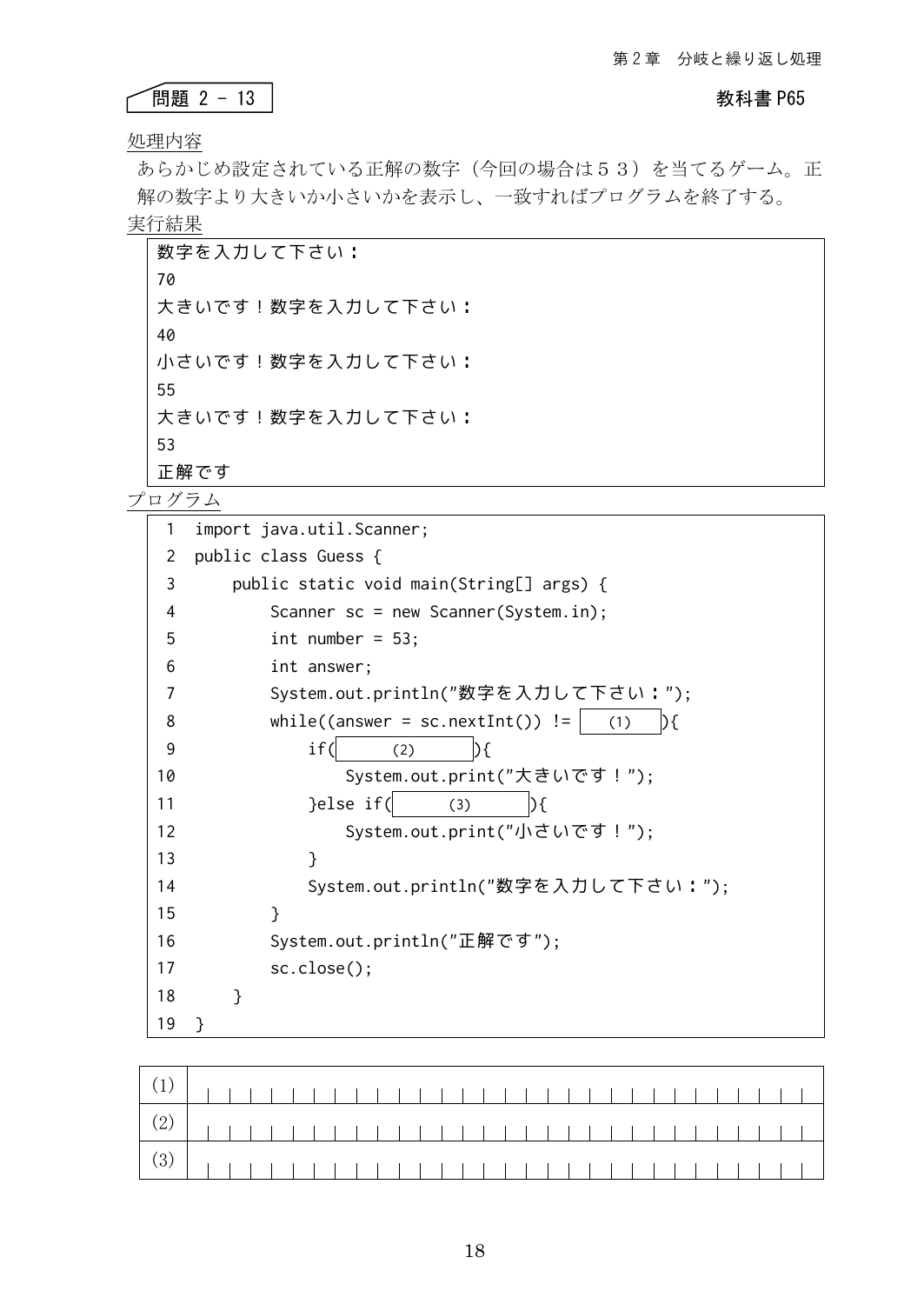### ● <mark>問題 2 - 14</mark> レントン インタン インタン おおき P71

処理内容

0~9 を表示する。ただし、5 は表示しない。

実行結果

0 1 2 3 4 6 7 8 9

プログラム

| 1             | class Escape {                           |
|---------------|------------------------------------------|
| $\mathcal{P}$ | public static void main(String[] args) { |
| 3             | for(int i = 0; i < 10; i++){             |
| 4             | $if(i == 5)$                             |
| 5             |                                          |
| 6             |                                          |
| 7             | System.out.print $(i + " "$              |
| 8             |                                          |
| 9             |                                          |
| 10            |                                          |

**└──問題 2 - 15 │** 教科書 P71

処理内容

0~9 を表示する。ただし、変数 i が 5 になると、表示をせずに繰り返し処理を抜 ける。(結果的に 0~4 までしか表示されないプログラムとなる)

実行結果

0 1 2 3 4

プログラム

| 1  | class Escape {                           |
|----|------------------------------------------|
| 2  | public static void main(String[] args) { |
| 3  | for(int i = 0; i < 10; i++){             |
| 4  | $if(i == 5)$                             |
| 5  |                                          |
| 6  |                                          |
|    | System.out.print $(i + " "$              |
| 8  |                                          |
| 9  |                                          |
| 10 |                                          |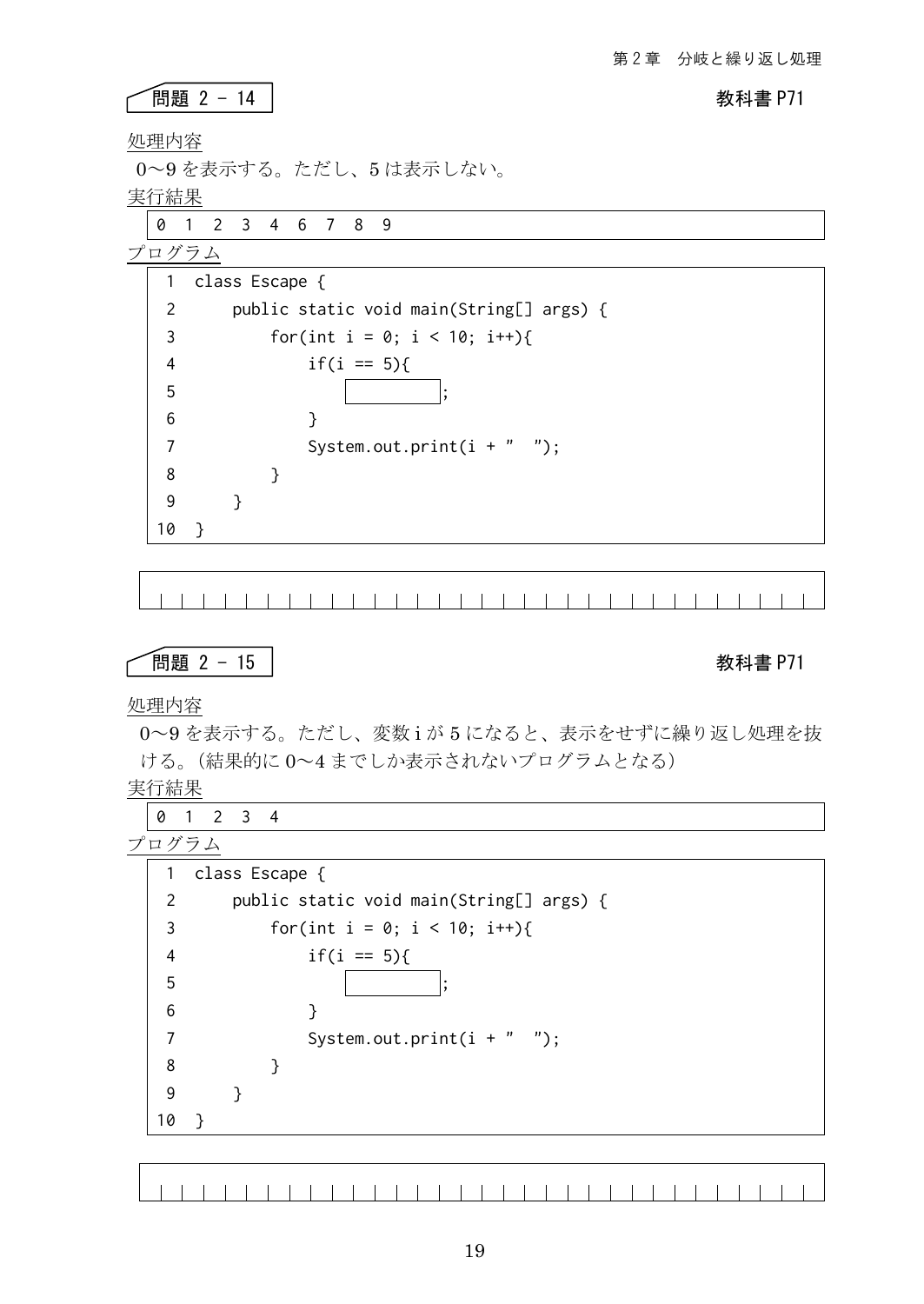# <sup>第</sup>3章 クラスの基礎

$$
\sqrt{}}
$$
問題 3 - 1

教科書 P74

処理内容

下記のフィールドを持つ Student クラスを作成する。

|        | クラス名: Student |
|--------|---------------|
| フィールド名 | フィールドの型       |
| grade  | int           |
| name   | String        |
| age    | int           |

プログラム

| 1. | class Student { |  |  |
|----|-----------------|--|--|
|    |                 |  |  |
|    | ۰,              |  |  |
|    |                 |  |  |
|    |                 |  |  |

## 問題 3 - 2 教科書 P75

### 処理内容

Student クラスをインスタンス化し、フィールドに値を代入して表示する。 実行結果

tanaka takashi

|   | class Student {                          |
|---|------------------------------------------|
|   | String name;                             |
|   |                                          |
|   | class StudentSample {                    |
|   | public static void main(String[] args) { |
| 3 | Student tanaka;                          |
| 4 | $t$ anaka =<br>(1)                       |
| 5 | = "tanaka takashi";<br>(2)               |
| 6 | System.out.print(tanaka.name);           |
|   |                                          |
|   |                                          |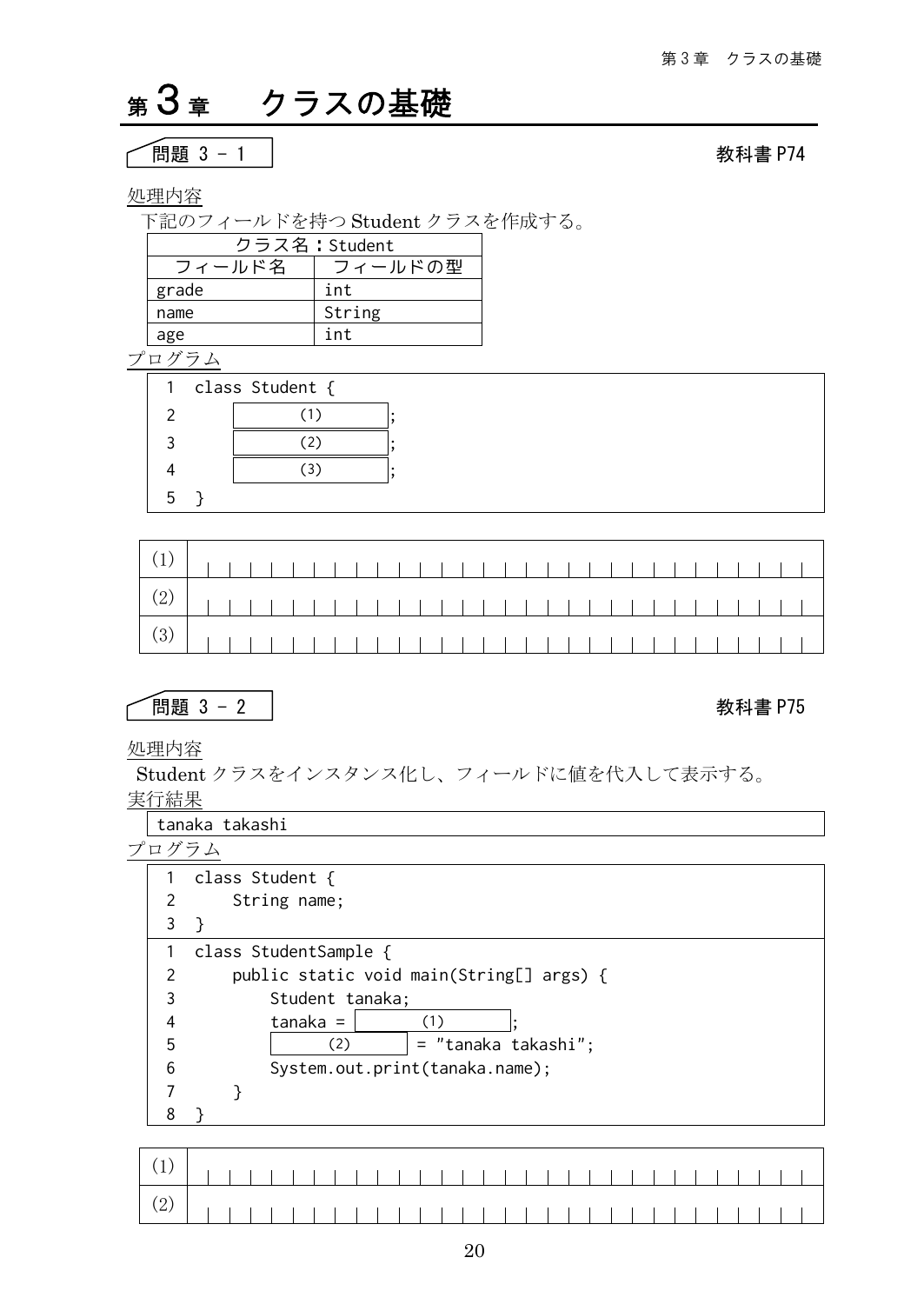### ├──問題 3 - 3 │ おおし おおし おおもち 教科書 P75

### 処理内容

Student クラスをインスタンス化し、フィールドに値を代入し、インスタンスの メソッドを呼び出す。

### 実行結果

| 名前は tanaka takashi です |  |
|-----------------------|--|
| 名前は yamada yasuo です   |  |

| 1  | class Student {                          |
|----|------------------------------------------|
| 2  | String name;                             |
| 3  | int age;                                 |
| 4  | void showName(){                         |
| 5  | System.out.println("名前は" + name + "です"); |
| 6  | ł                                        |
| 7  | ł                                        |
| 1  | class StudentSample {                    |
| 2  | public static void main(String[] args) { |
| 3  | (1)<br>$t$ anaka = new Student();        |
| 4  | tanaka.name = "tanaka takashi";          |
| 5  | (2)                                      |
| 6  | (1)<br>yamada = new Student();           |
|    | yamada.name = "yamada yasuko";           |
| 8  | (3)                                      |
| 9  |                                          |
| 10 | ł                                        |
|    |                                          |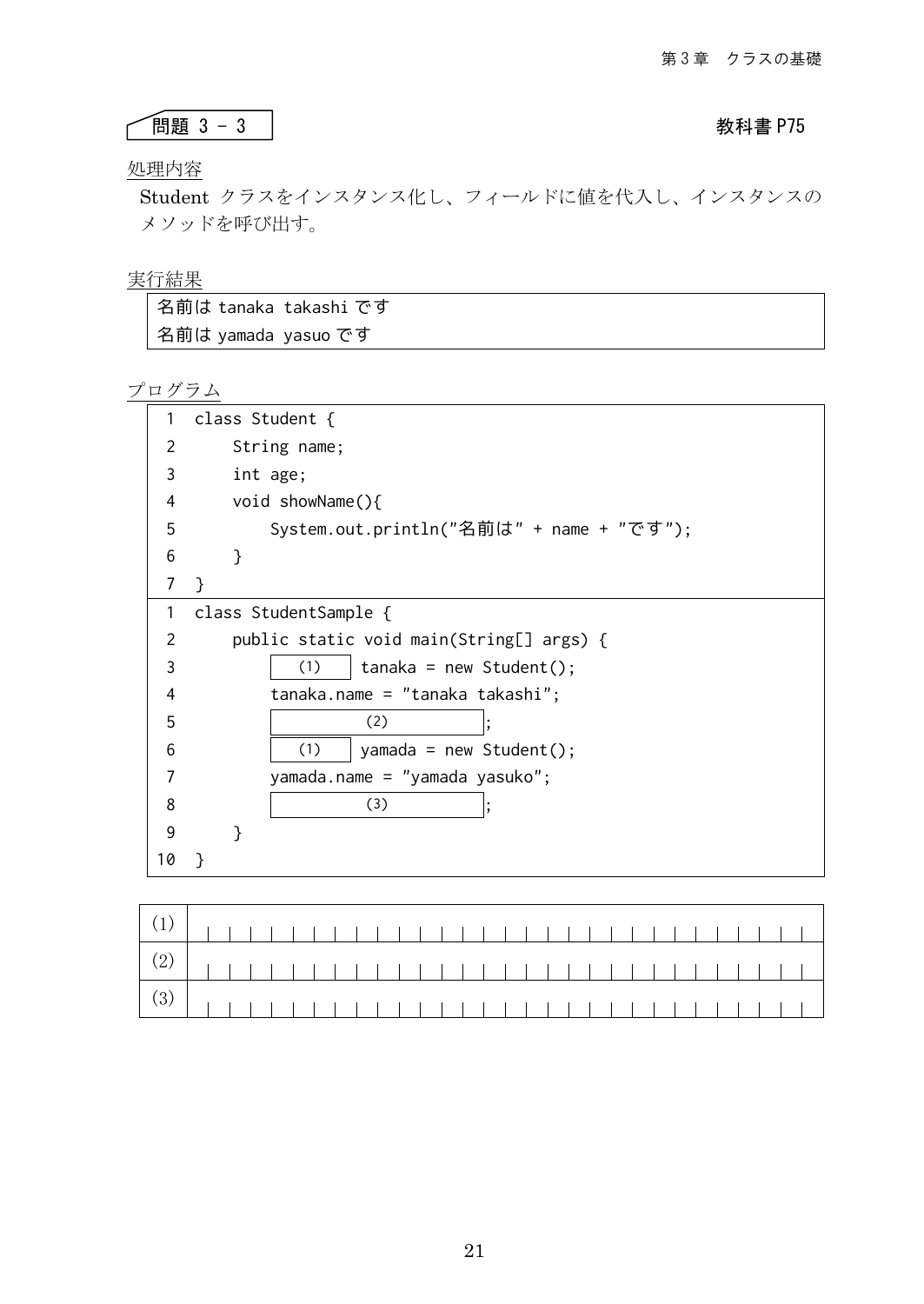## **THE 3 - 4 SET ASSESSED ASSESSED AT A STATE AND A STATE PROPERTY**

### 処理内容

コンストラクタを利用しフィールドに値を設定し、表示する。

### 実行結果

| ーペン           |  |  |  |
|---------------|--|--|--|
| $ 110\rangle$ |  |  |  |

| 1             |                                                          |
|---------------|----------------------------------------------------------|
|               | class Item $\{$                                          |
| $\mathcal{P}$ | String name;                                             |
| 3             | int price;                                               |
| 4             | Item(<br>(1)                                             |
| 5             | (2)<br>$.name = name;$                                   |
| 6             | (2)<br>.price = $price$ ;                                |
| 7             | }                                                        |
| 8             | }                                                        |
| 1             | class ItemSample {                                       |
| 2             | public static void main(String[] args) {                 |
| 3             | Item pen = new Item(" $\mathcal{R} \mathcal{V}$ ", 110); |
| 4             | System.out.println(pen.name);                            |
| 5             | System.out.println(pen.price);                           |
| 6             | }                                                        |
| 7             | ł                                                        |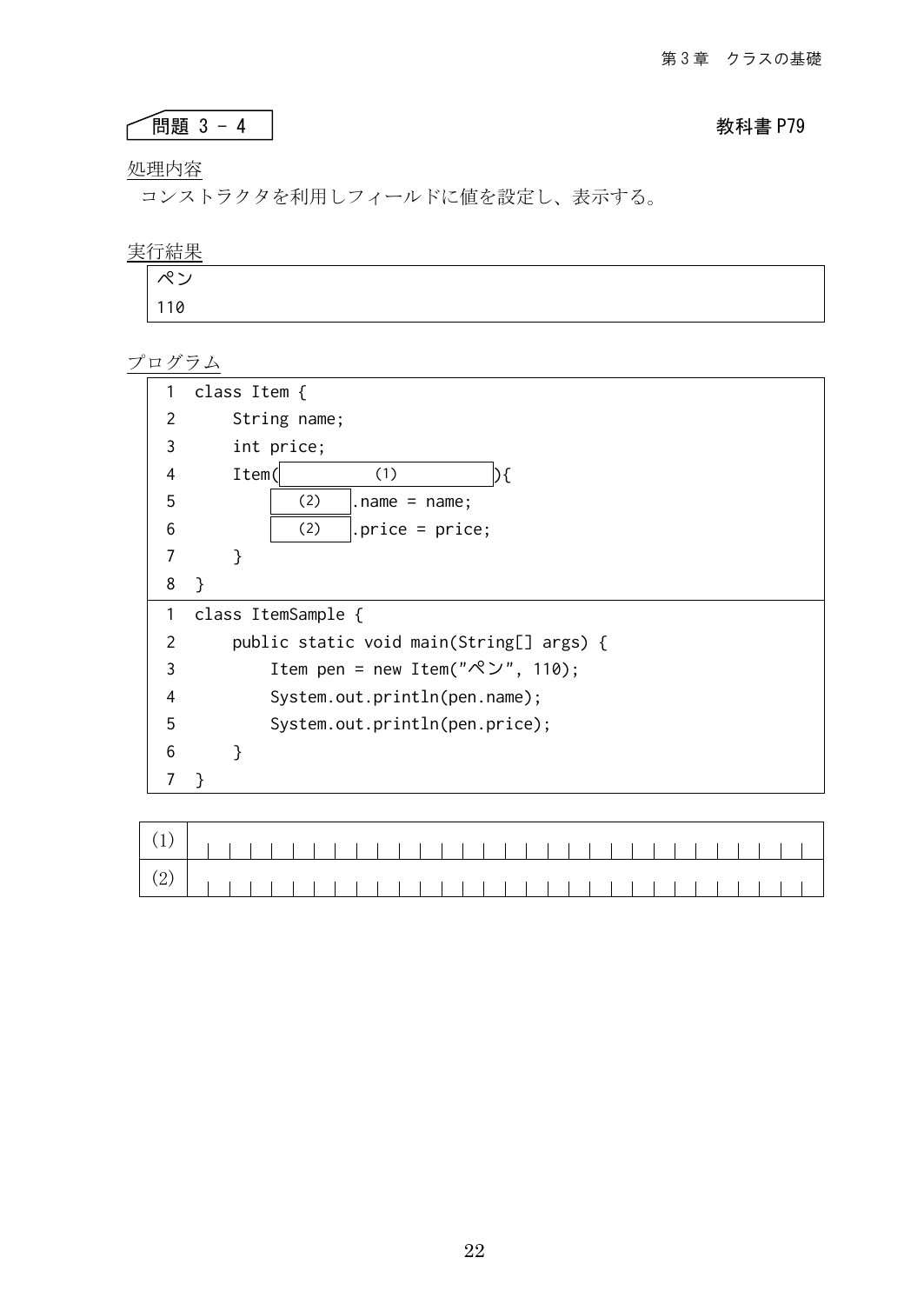問題 3 - 5 教科書 P94

処理内容

Item クラスをインスタンス化し、フィールドに値を代入し、メソッドを呼び出し 表示する。また、インスタンスから売上高を受け取り、売上高を表示する。

実行結果

| 商品名:ペン        |
|---------------|
| 単価:110        |
| 売上数量:200      |
| 売上高は 22000 です |

| 1              | class Item {                              |
|----------------|-------------------------------------------|
| $\overline{c}$ | String namae;                             |
| 3              | int tanka;                                |
| 4              | int urisuu;                               |
| 5              | int uriage;                               |
| 6              | void showItem(){                          |
| 7              | System.out.println("商品名:" + namae);       |
| 8              | System.out.println("単価:" + tanka);        |
| 9              | System.out.println("売上数量:" + urisuu);     |
| 10             | <sup>}</sup>                              |
| 11             | String showSales(){                       |
| 12             |                                           |
|                | uriage = tanka $*$ urisuu;                |
| 13             | "売上高は" + uriage + "です";<br>(1)            |
| 14             | }                                         |
| 15             |                                           |
| $\mathbf{1}$   | class SalesSample {                       |
| $\overline{c}$ | public static void main(String[] args) {  |
| 3              | String output;                            |
| 4              | Item pen = new Item();                    |
| 5              | pen.namae = $"\mathcal{R} \mathcal{Y}$ "; |
| 6              | pen.tanka = $110$ ;                       |
| 7              | pen.urisuu = $200$ ;                      |
| 8              | (2)                                       |
| 9              | $output =$<br>(3)                         |
| 10             | System.out.println(output);               |
| 11             | $\mathcal{E}$                             |
| 12             | ł                                         |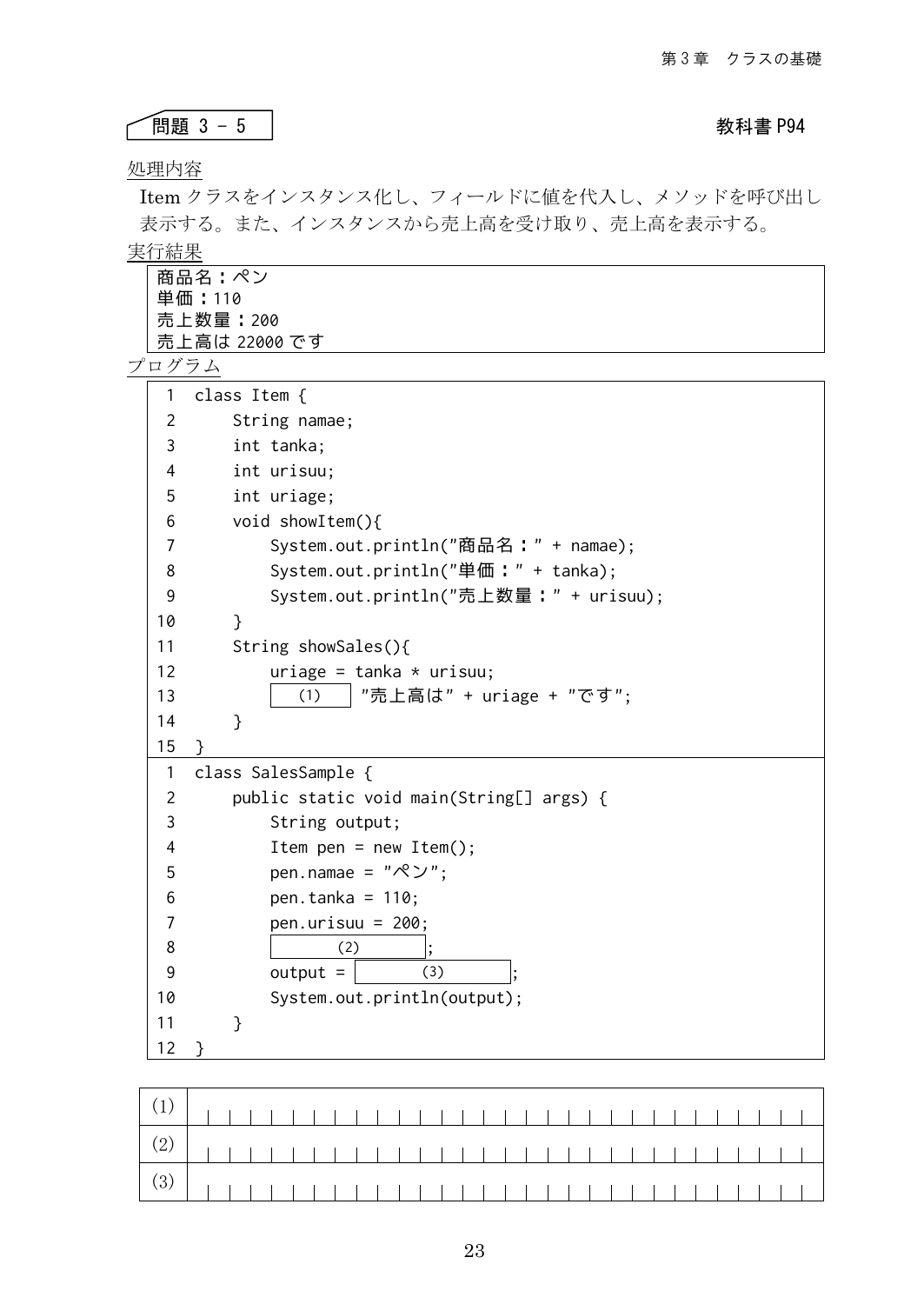### 問題 3 - 6 教科書 P75

処理内容

インスタンスメソッドを利用する。

実行結果

売上高は 800 プログラム 1 class SalesTest1 { 2 int sales; void showSales(){ 3 System.out.println("売上高は" + sales); 4 5 } 6 public static void main(String[] args) { SalesTest1 textbook =  $\vert$ 7 textbook.sales = 800; 8 9 textbook.showSales(); 10 } 11 }  $\blacksquare$  $\blacksquare$  $\blacksquare$ 問題 3 - 7 教科書 P92 処理内容 クラスメソッドを利用する。 実行結果 売上高は 800 プログラム 1 public class SalesTest2 { 2 static int sales; 3 static void showSales(){ System.out.println("売上高は" + sales); 4 5 } 6 public static void main(String[] args) { 7 .sales = 800; 8 .showSales(); 9 } 10 } ※2 つの空欄部分は同一の内容である

11111111111111111111111111111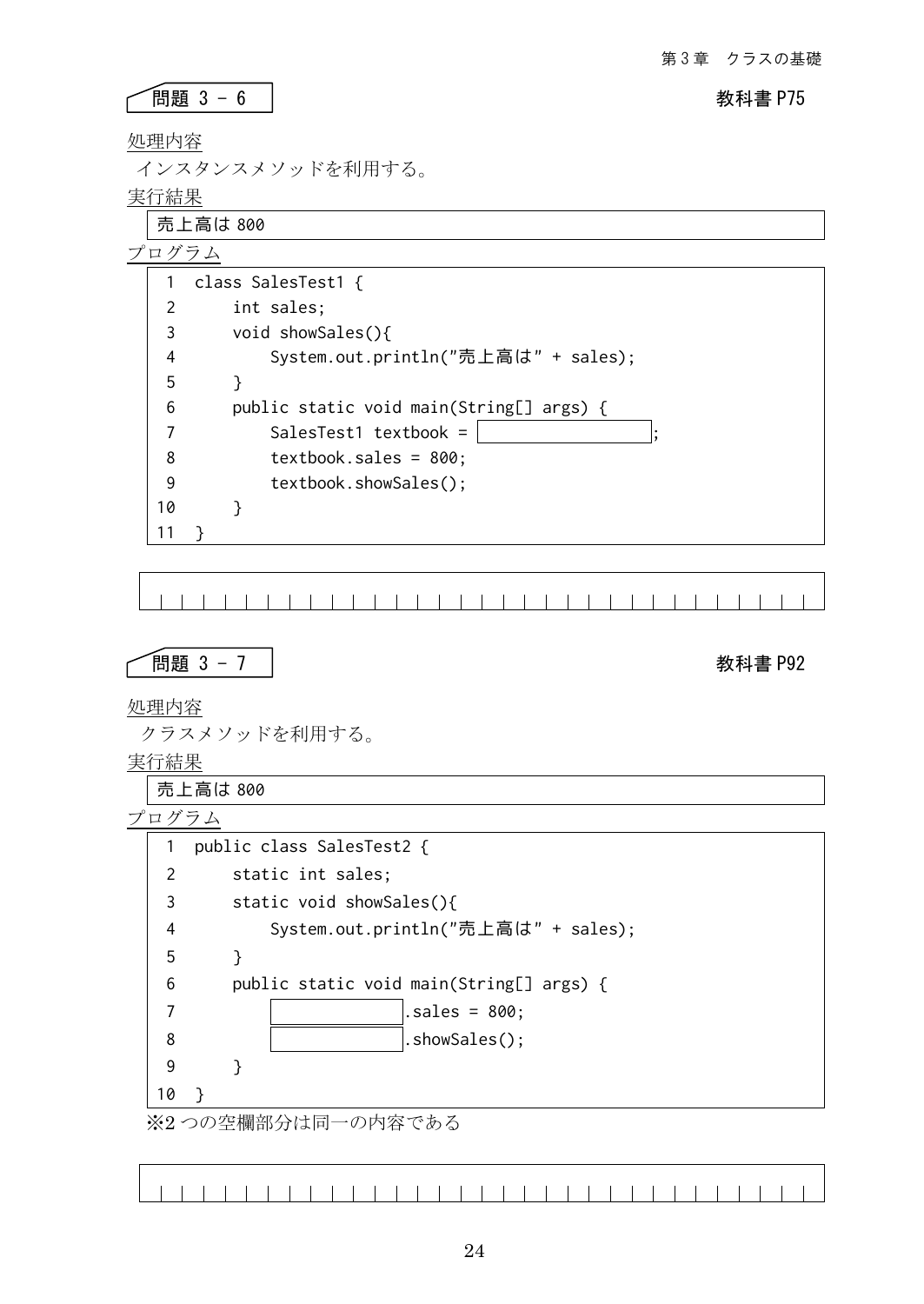$$
\boxed{\mathbb{B} \mathbb{B} \quad 3-8}
$$

教科書 P92

### 処理内容

- ・アクセス制御を意識してフィールドに値を代入する。
- ・Student インスタンスの name フィールドに「山本」という文字列を代入する。
- ・Student インスタンスの score フィールドに 90 という数値を代入する。

|               | public class Student {                   |
|---------------|------------------------------------------|
| $\mathcal{P}$ | private String name;                     |
| 3             | public int score;                        |
| 4             | public void setName(String name){        |
| 5             | this.name = $name$ ;                     |
| 6             |                                          |
| 7             |                                          |
| 1             | public class StudentTest {               |
| 2             | public static void main(String[] args) { |
| 3             | Student yamamoto = new Student();        |
| 4             | yamamoto.<br>(1)                         |
| 5             | (2)<br>yamamoto.                         |
| 6             |                                          |
|               |                                          |
|               |                                          |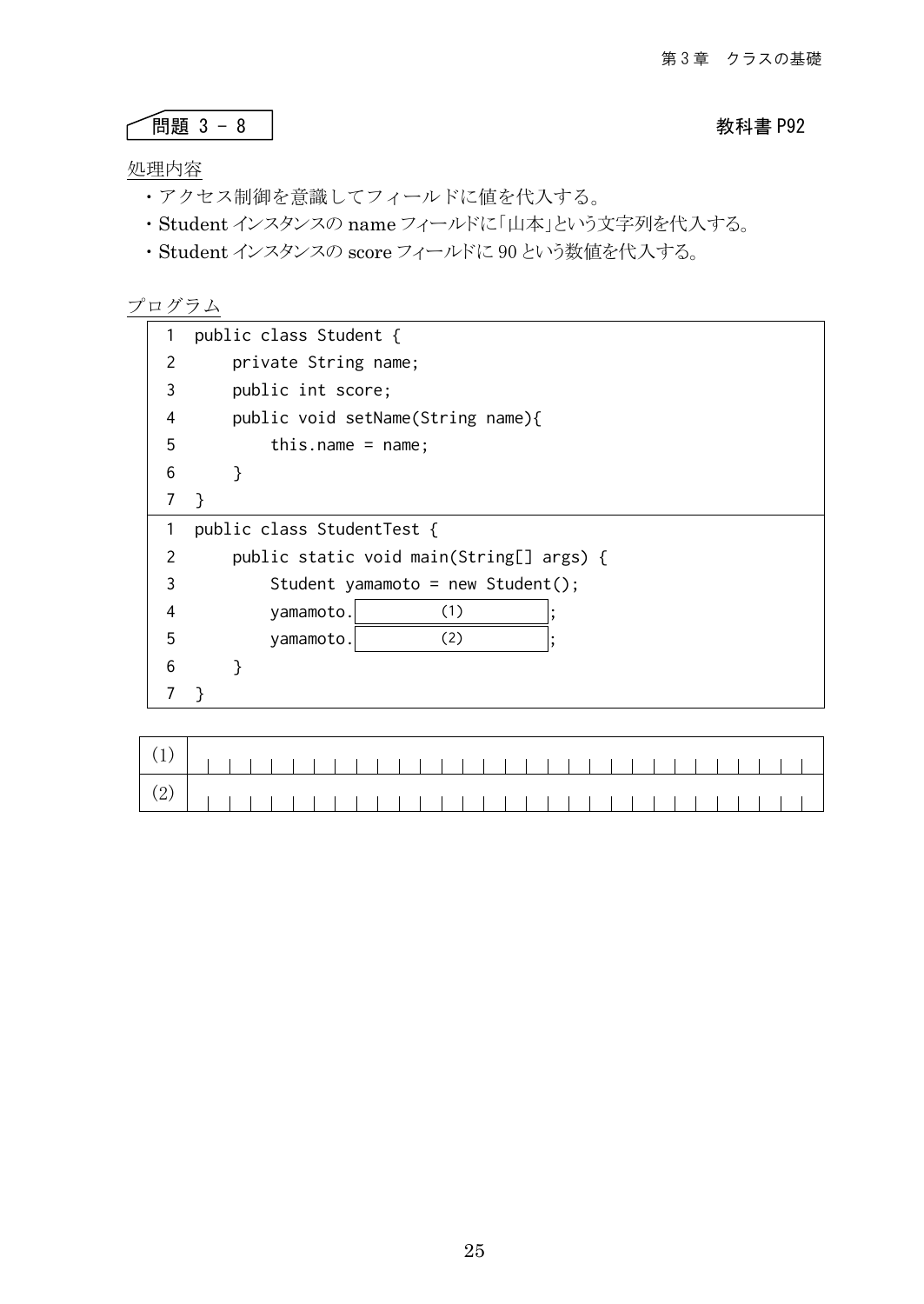### 問題 3 - 9 教科書 P92

処理内容

Ĺ

Player クラスと Enemy クラスのインスタンスを生成し、レベルの高い方が勝ち と表示する。同じレベルの場合は引き分けと表示する。

## 実行結果

|                | 上田の勝ちです                                                 |  |
|----------------|---------------------------------------------------------|--|
| プログラム          |                                                         |  |
| $\mathbf{1}$   | public class Player {                                   |  |
| $\overline{2}$ | String name;                                            |  |
| 3              | int level;                                              |  |
| 4              | public Player(String name, int level){                  |  |
| 5              | this.name = $name;$                                     |  |
| 6              | (1)                                                     |  |
| $\overline{7}$ | $\mathcal{E}$                                           |  |
| 8              | }                                                       |  |
| 1              | public class Enemy {                                    |  |
| 2              | String name;                                            |  |
| 3              | int level;                                              |  |
| 4              | public Enemy(String name, int level){                   |  |
| 5              | this.name = $name;$                                     |  |
| 6              | (1)                                                     |  |
| 7              | }                                                       |  |
| 8              | }                                                       |  |
| 1              | public class GameMain {                                 |  |
| $\overline{c}$ | public static void main(String[] args) {                |  |
| 3              | (2)<br>Player<br>= new Player("上田", 5);                 |  |
| 4              | Enemy enemy = new Enemy(" $\lambda \geq \lambda$ ", 3); |  |
| 5              | if(player. level > enemy. level)                        |  |
| 6              | + "の勝ちです");<br>System.out.println(<br>(3)               |  |
| 7              | }else if(player.level < enemy.level){                   |  |
| 8              | System.out.println(<br>+ "の勝ちです");<br>(4)               |  |
| 9              | }else{                                                  |  |
| 10             | System.out.println("引き分けです");                           |  |
| 11             | }                                                       |  |
| 12             | ł                                                       |  |
| 13             |                                                         |  |

| $\left( \begin{array}{c} (2) \end{array} \right)$ |  |  |  |  |  |  |  |  |  |  |  |  |  |  |  |
|---------------------------------------------------|--|--|--|--|--|--|--|--|--|--|--|--|--|--|--|
|                                                   |  |  |  |  |  |  |  |  |  |  |  |  |  |  |  |
|                                                   |  |  |  |  |  |  |  |  |  |  |  |  |  |  |  |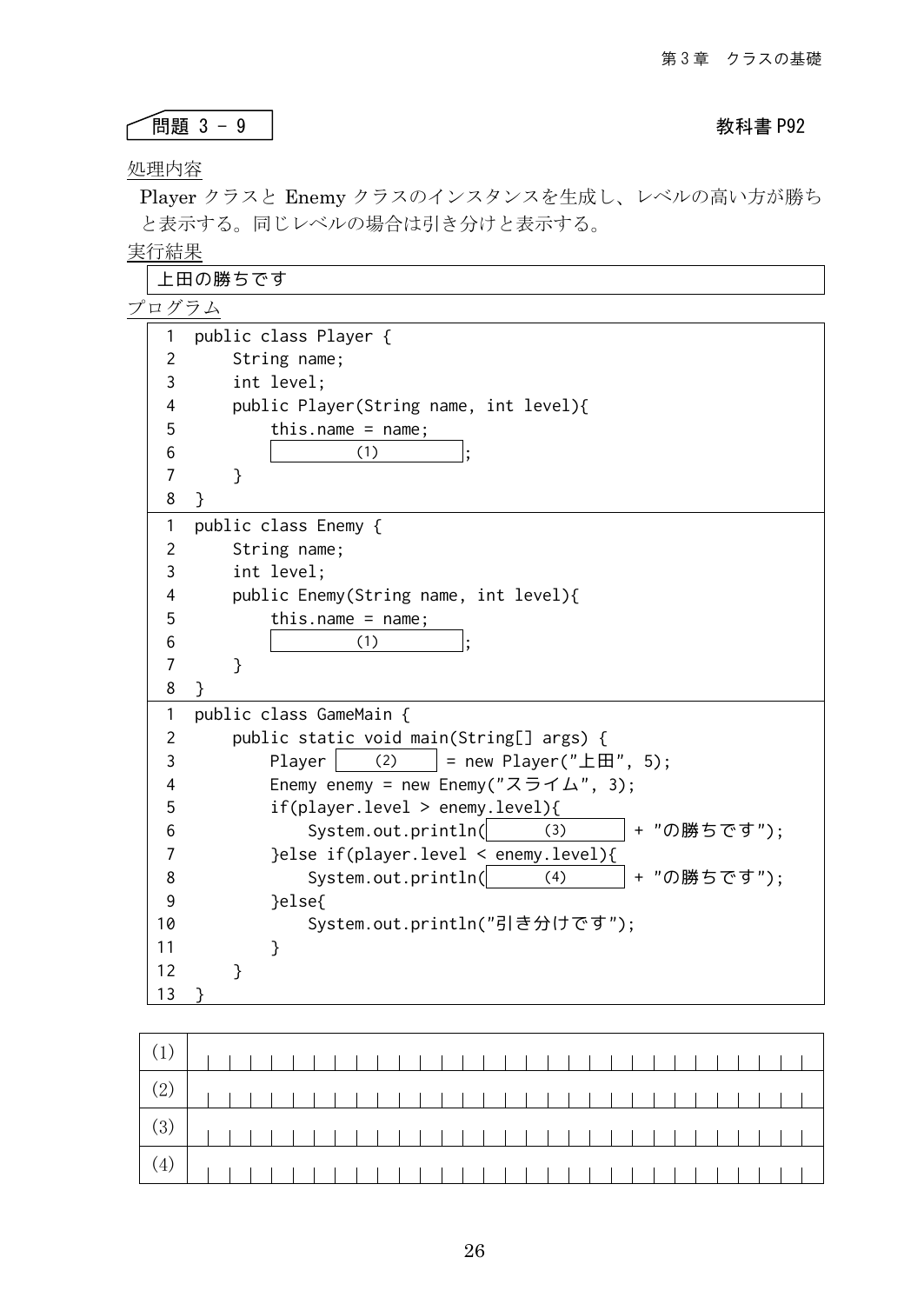# 問題 3 - 10 教科書 P92

処理内容

 $\sqrt{ }$ 

Customer クラスのインスタンスが Item クラスのインスタンスを保持する。 実行結果

|                | 私は消しゴムを持っています                                    |
|----------------|--------------------------------------------------|
| プログラム          |                                                  |
| 1              | public class Item {                              |
| 2              | String name;                                     |
| 3              | int price;                                       |
| 4              | public Item(<br>(1)<br>Dſ.                       |
| 5              | this.name = $name$ ;                             |
| 6              | this.price = $price;$                            |
| $\overline{7}$ | <sup>}</sup>                                     |
| 8              |                                                  |
| 1              | public class Customer {                          |
| $\overline{2}$ | String name;                                     |
| 3              | (2)<br>get;                                      |
| 4              | public void getItem(String name, int price){     |
| 5              | $get = new Item($<br>(3)                         |
| 6              | ł                                                |
| 7              | public void showItem(){                          |
| 8              | System.out.println("私は" + get.name + "を持っています"); |
| 9              | }                                                |
| 10             | }                                                |
| 1              | public class Clerk {                             |
| 2              | public static void main(String args[]){          |
| 3              | Customer inoue = new Customer();                 |
| 4              | inoue.name = $"# \pm"$ ;                         |
| 5              | ("消しゴム", 70);<br>inoue.<br>(4)                   |
| 6              | inoue.showItem();                                |
| 7              | }                                                |
| 8              |                                                  |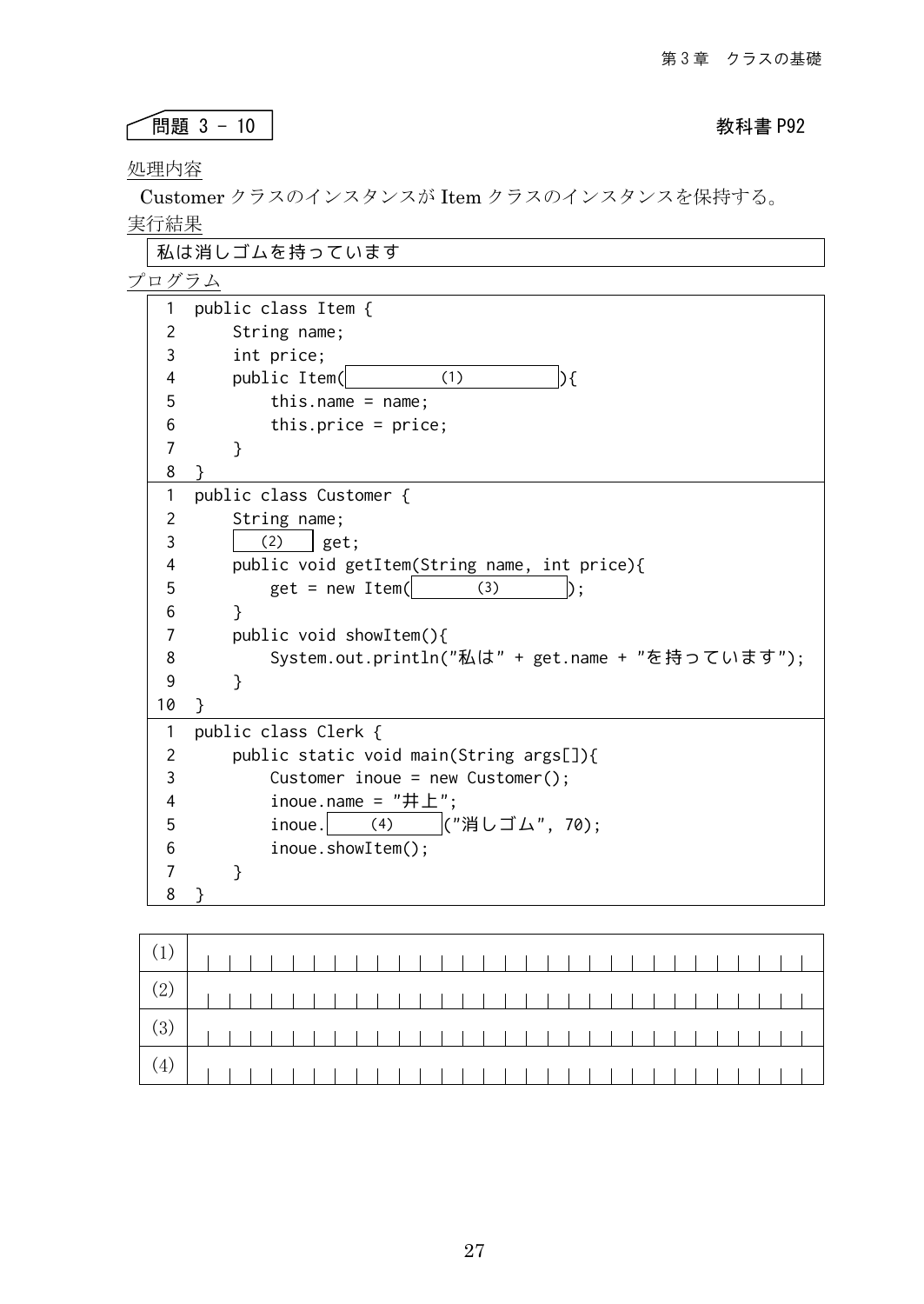# 第4章 配列の利用

$$
\fbox{BB 4 - 1}
$$

処理内容

- ・String 型の一次元配列を宣言し、その後配列オブジェクトを作成する。
- ・作成した配列に、以下の文字列を代入する。

| katou | ehil | kuroda |
|-------|------|--------|

・配列の 2 つ目の要素を出力する。

実行結果

kida

| プログラム          |                                          |
|----------------|------------------------------------------|
|                | public class ArraySample {               |
| $\overline{2}$ | public static void main(String[] args) { |
| 3              | String[] name;                           |
| 4              | (1)<br>$name =$                          |
| 5              | $=$ "katou";<br>(2)                      |
| 6              | $=$ "kida";<br>(3)                       |
| 7              | (4)<br>= "kuroda";                       |
| 8              | System.out.println(name[1]);             |
| 9              |                                          |
| 10             |                                          |
|                |                                          |

教科書 P98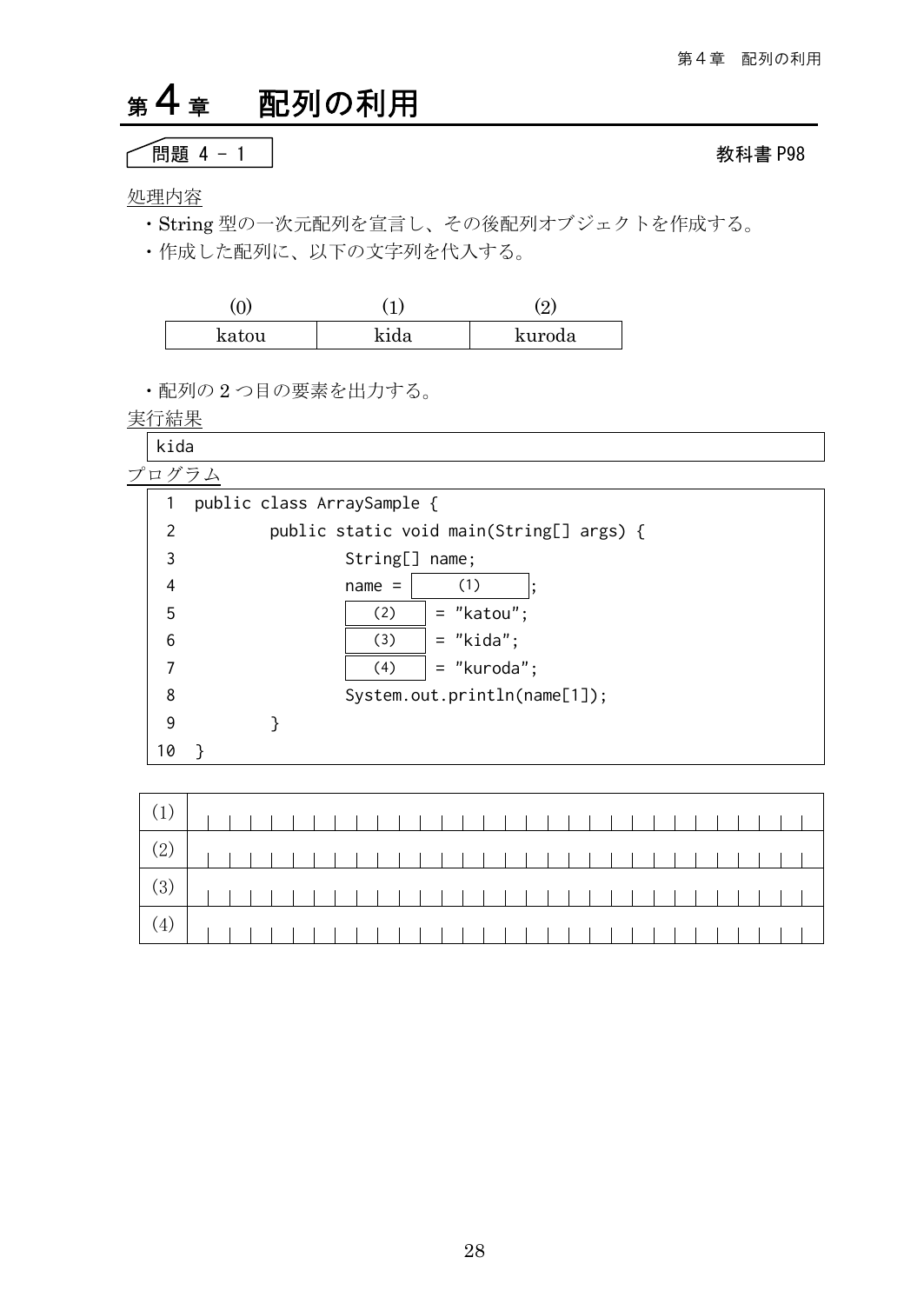## 問題 4 - 2 教科書 P98

処理内容

٢

配列 score に 3 人分の点数を代入し、平均点を計算し表示する。



実行結果

| │3 人の得点を入力して下さい |
|-----------------|
| 50              |
| 60              |
| 90              |
| 平均点:66          |

|    | import java.util.Scanner;                |
|----|------------------------------------------|
| 2  | public class ArraySample {               |
| 3  | public static void main(String[] args) { |
| 4  | $int[] score =$<br>(1)                   |
| 5  | int sum, average;                        |
| 6  | Scanner $sc = new Scanner(System.in);$   |
| 7  | System.out.println("3人の得点を入力して下さい");     |
| 8  | for(int i = 0; (2)  ; i++){              |
| 9  | $(3)$   = sc.nextInt();                  |
| 10 | }                                        |
| 11 | sum = $score[0] + score[1] + score[2];$  |
| 12 | (4)<br>$=$ sum / 3:                      |
| 13 | System.out.println("平均点:" + average);    |
| 14 | sc.close();                              |
| 15 | ł                                        |
| 16 |                                          |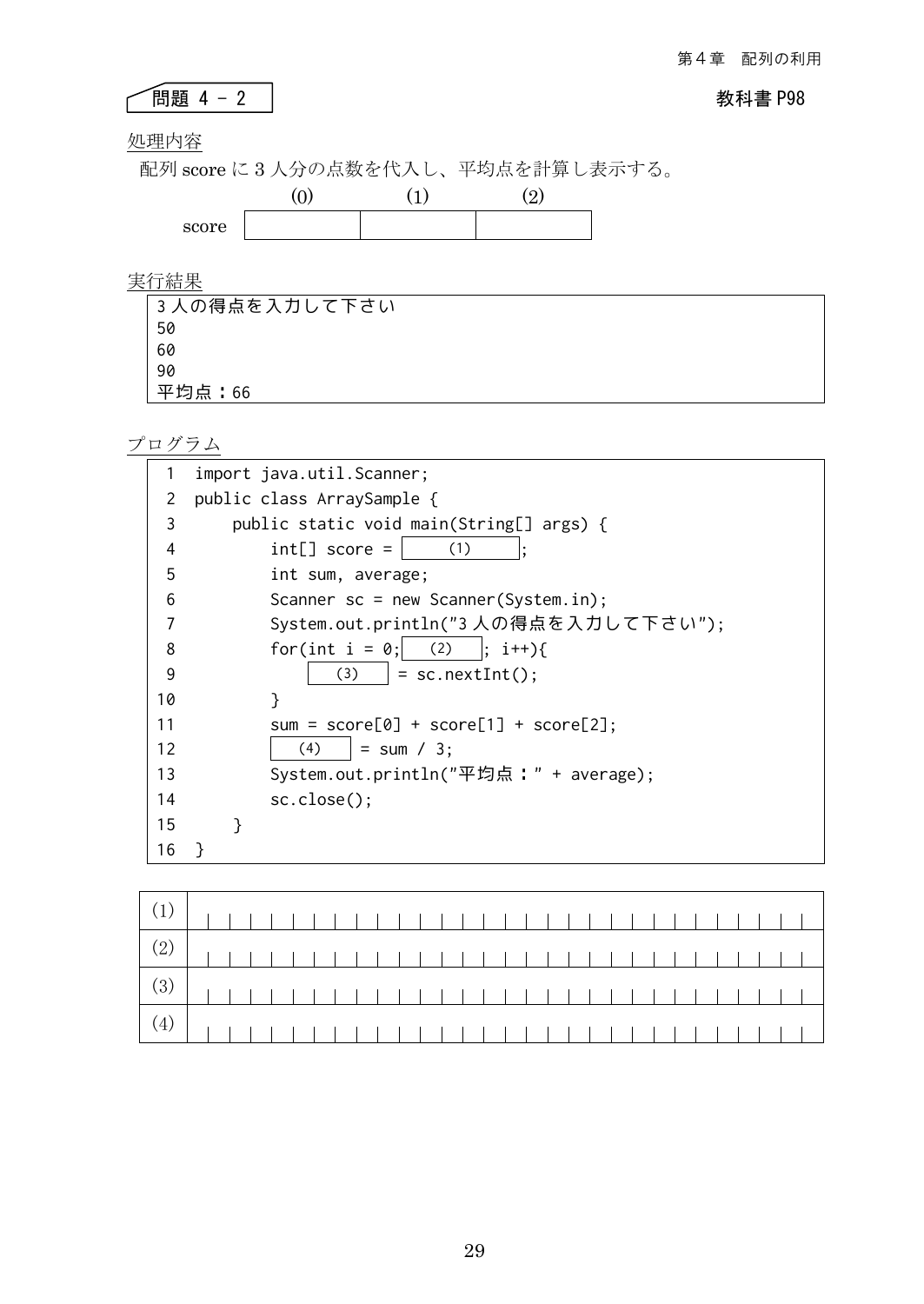## 問題 4 - 3 教科書 P105

処理内容

ſ

配列 code と配列 price に以下のデータを代入し、それらを表示する。

| $\sqsupset$ | $^{\circ}$                        | 02  | 103 |
|-------------|-----------------------------------|-----|-----|
| 価格          | $\cdot$ , Q <sub>(1)</sub><br>--- | '40 | ror |

実行結果

| 101:380円  |  |  |
|-----------|--|--|
| 102:240 円 |  |  |
| 103:520円  |  |  |

|                | public class ArraySample {                            |
|----------------|-------------------------------------------------------|
| $\mathcal{P}$  | public static void main(String[] args) {              |
| 3              | $int[] code = {101, 102, 103};$                       |
| $\overline{4}$ | $int[]$ price =<br>(1)                                |
| 5              | for(int $i = 0$ ; $i <$ code.length; $i^{++}$ ){      |
| 6              | System.out.println( $(2)$   + ":" +<br>(3)<br>+ "円"); |
| 7              |                                                       |
| 8              |                                                       |
| 9              |                                                       |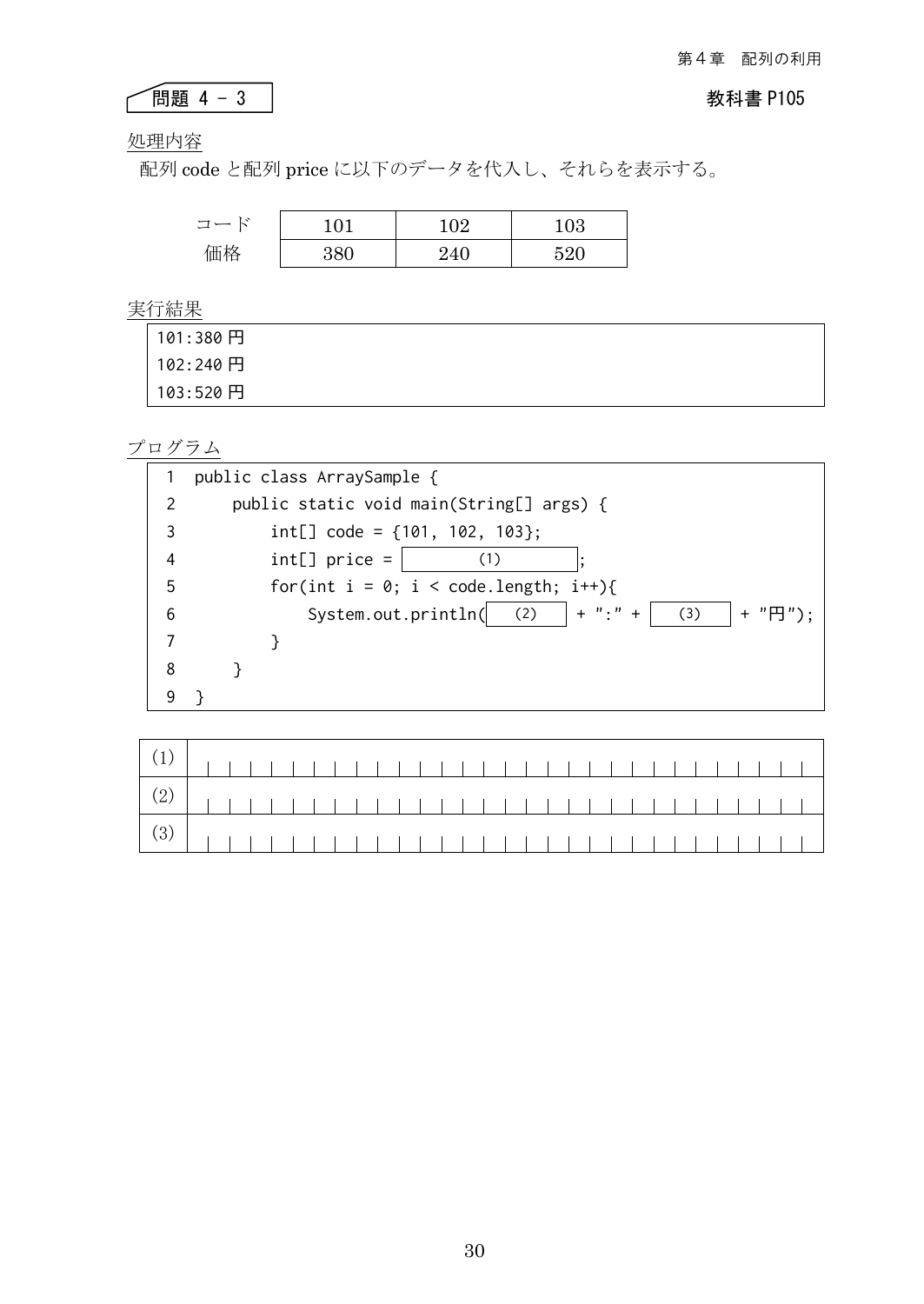# 問題 4 - 4 教科書 P105

処理内容

配列 data の初期値として以下の値を設定し、合計を計算し表示する。



実行結果

sum:285

|               | public class SumSample {                                            |  |
|---------------|---------------------------------------------------------------------|--|
| $\mathcal{P}$ | public static void main(String[] args) {                            |  |
| 3             | int[] data = ${50, 30, 40, 25, 60, 80};$                            |  |
| 4             | (1)<br>int                                                          |  |
| 5             | for(int $i = 0$ ; $i <$ data.<br>(2)<br>$i^{++}$ }{<br>$\mathbf{E}$ |  |
| 6             | (3)<br>$sum + =$                                                    |  |
| 7             |                                                                     |  |
| 8             | System.out.println("sum:" + sum);                                   |  |
| 9             |                                                                     |  |
| 10            |                                                                     |  |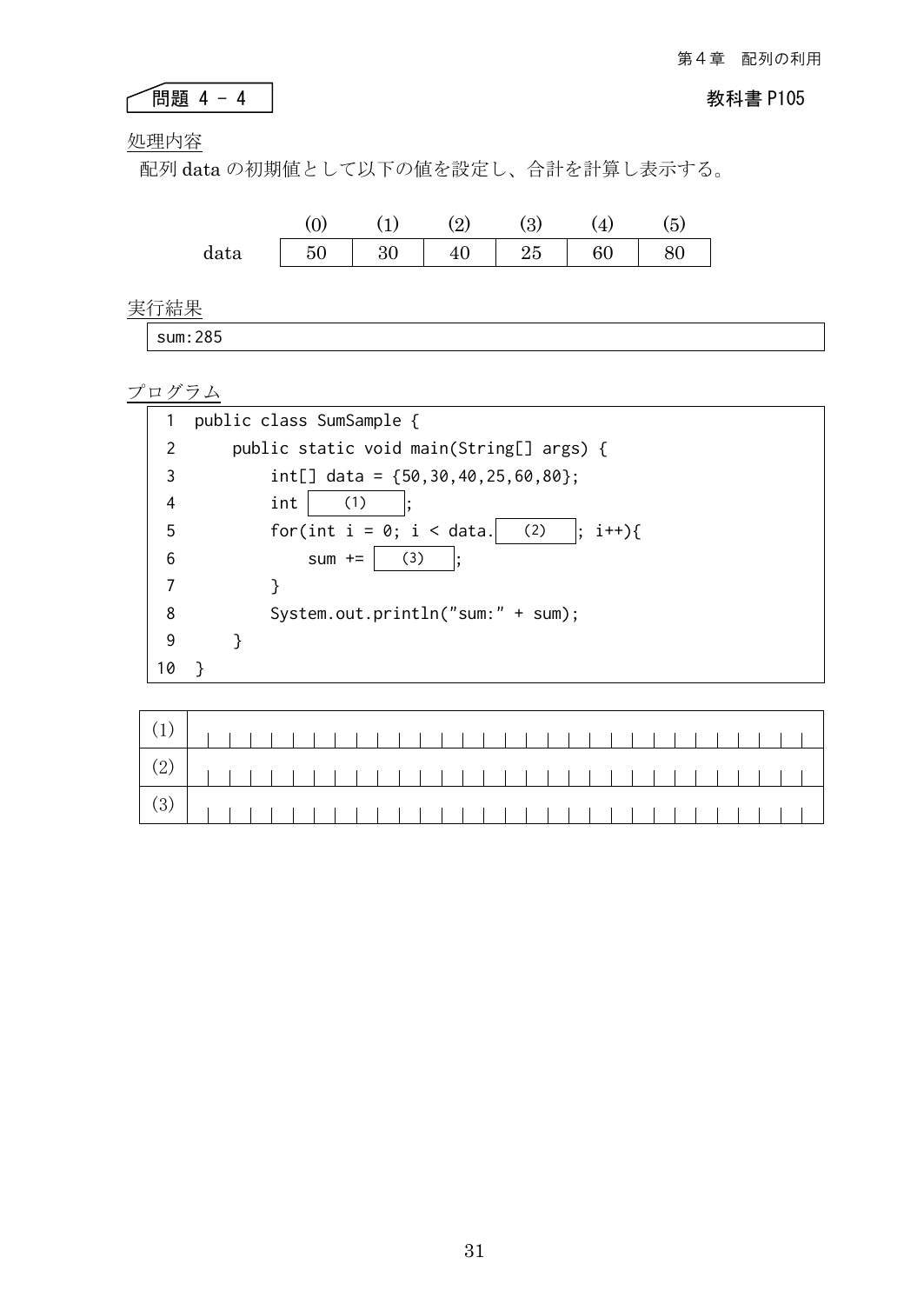# 問題 4 - 5 応用問題

処理内容

Student インスタンスを 3 つ生成し、参照型の変数 class1 にそれらインスタンス の参照を代入する。



実行結果

佐藤:18 才 清水:22 才 鈴木:16 才

| 1          | public class Student {                          |
|------------|-------------------------------------------------|
| 2          | private String name;                            |
| 3          | private int age;                                |
| 4          | public Student(String name, int age){           |
| 5          | this.name = $name;$                             |
| 6          | this.age = $age$ ;                              |
| 7          | $\mathcal{E}$                                   |
| 8          | public void show(){                             |
| 9          | System.out.println(name + " : " + age + "才");   |
| 10         | $\mathcal{F}$                                   |
| 11         | $\mathcal{F}$                                   |
| 1          | public class ReferenceArray {                   |
| 2          | public static void main(String[] args) {        |
| 3          | (1)<br>$class1 = new Student[3];$               |
| 4          | class1[0] = new Student("佐藤", 18);              |
| 5          | class1[1] = new Student("清水", 22);              |
| 6          | class1[2] = new Student("鈴木", 16);              |
| 7          | for(int $i = 0$ ; $i <$ class1.length; $i++)$ { |
| 8          | $:$ show $()$ ;<br>(2)                          |
| 9          | $\mathcal{E}$                                   |
| 10         | }                                               |
| 11         | $\mathcal{F}$                                   |
|            |                                                 |
| $\sqrt{2}$ |                                                 |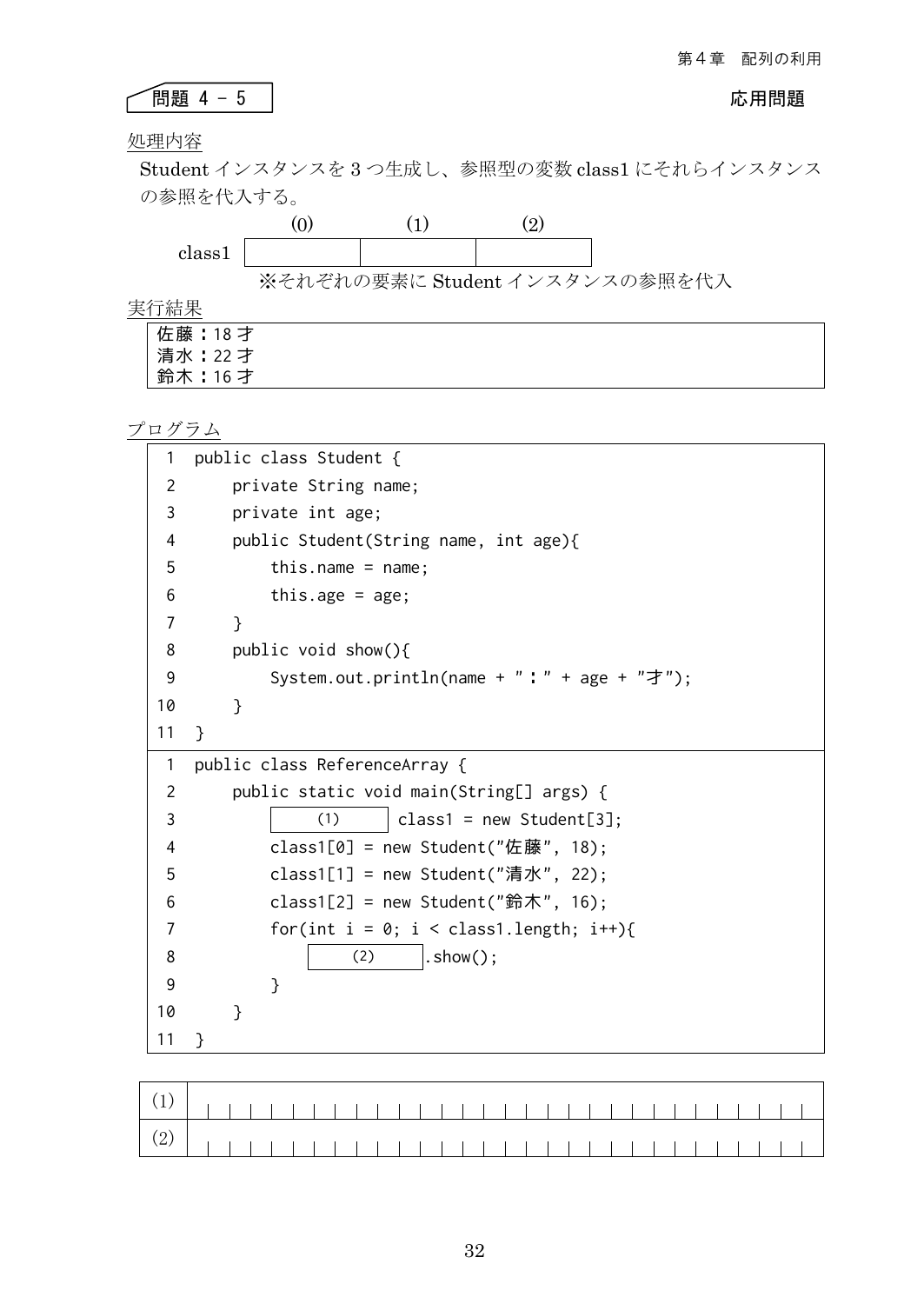### 問題 4 - 6 応用問題

処理内容

Player クラスのインスタンスが Card クラスのインスタンスを配列で保持する。

(0) (1) (2) (3) (4) myCard

※それぞれの要素に Card インスタンスの参照を代入

実行結果

}

public class GameMain {

 $(3)$ ;

}

}

}

| 天11  不       |                                                      |
|--------------|------------------------------------------------------|
|              | カード名:シマウマ 強さ:230                                     |
|              | カード名:ライオン 強さ:400                                     |
|              | カード名:カバ 強さ:360                                       |
| プログラム        |                                                      |
|              | public class Card {                                  |
| 2            | private String name;                                 |
| 3            | private int power;                                   |
| 4            | public Card(String name, int power){                 |
| 5            | this.name = $name;$                                  |
| 6            | this.power = $power$ ;                               |
| 7            | ł                                                    |
| $\,8\,$      | public void show() $\{$                              |
| 9            | System.out.println("カード名:" + name + " 強さ:" + power); |
| 10           | ł                                                    |
| 11           |                                                      |
| $\mathbf{1}$ | public class Player {                                |
| 2            | private String name;                                 |
| 3            | private int cardNumber = $0$ ;                       |
| 4            | $private Card[]$ myCard = new Card[5];               |
| 5            | public Player(String name){                          |
| 6            | this.name = $name$ ;                                 |
| 7            | ł                                                    |
| 8            | public void getCard(String name, int power){         |
| 9            | $myCard[cardNumber] = new$<br>(1)                    |
| 10           | 〔2〕                                                  |
| 11           | ł                                                    |
| 12           | public void myCardShow(){                            |
| 13           | for(int $i = 0$ ; $i <$ cardNumber; $i++)$ {         |

myCard[i].show();

 player.getCard("シマウマ", 230); player.getCard("ライオン", 400); player.getCard("カバ", 360);

 public static void main(String[] args) { Player player = new Player("山本");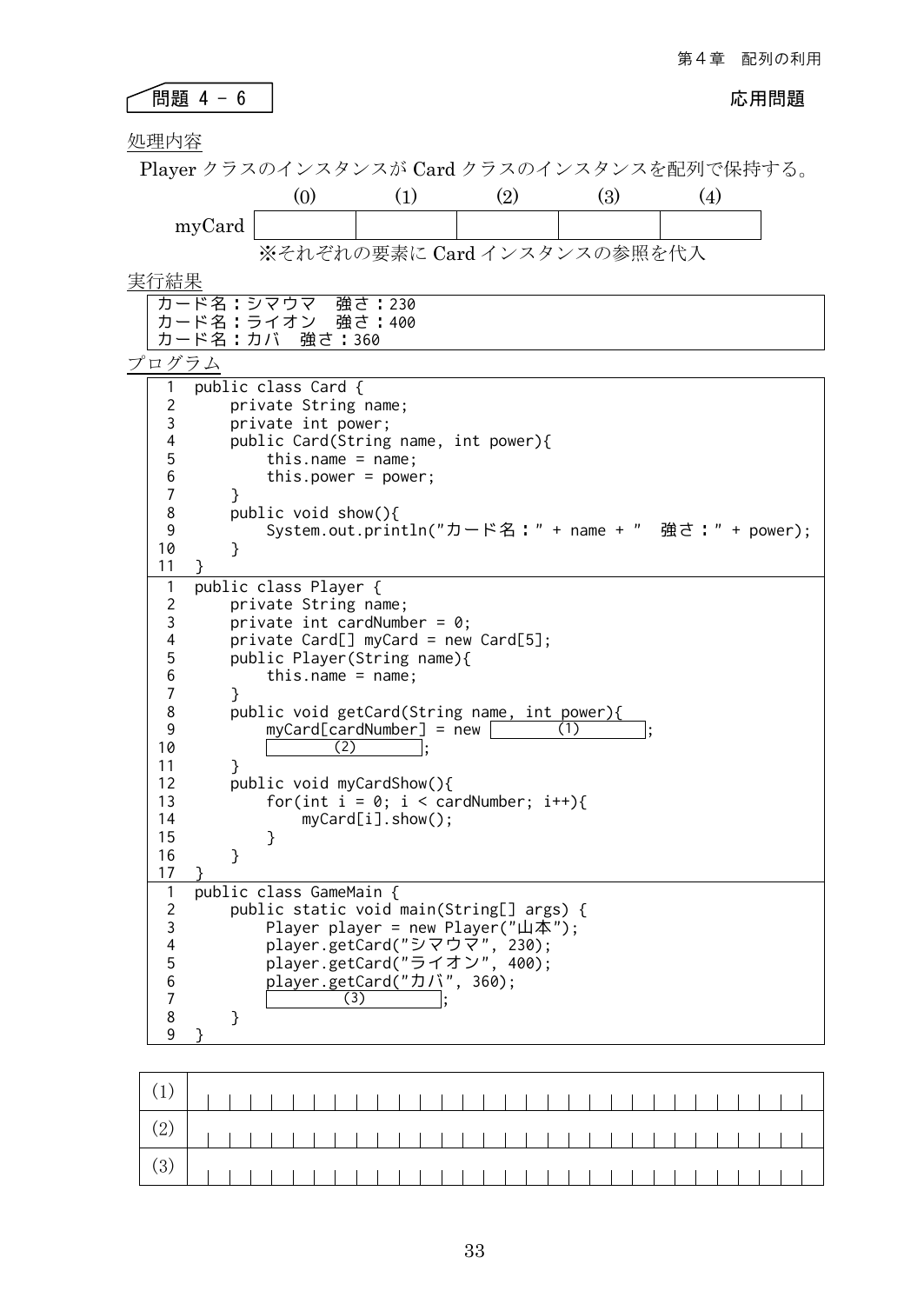# <sup>第</sup>5章 データの集計と平均

$$
\fbox{H5 5 - 1}
$$

問題 5 - 1 2 級範囲

処理内容

売上高を入力し合計を計算する。売上高に 999999 が入力されると、合計を出力 する。

実行結果

| 売上高の入力:300    |  |
|---------------|--|
| 売上高の入力:500    |  |
| 売上高の入力:850    |  |
| 売上高の入力:999999 |  |
| 合計:1650       |  |

| 1  |   | import java.util.Scanner;                |
|----|---|------------------------------------------|
| 2  |   | public class Syuukei {                   |
| 3  |   | public static void main(String[] args) { |
| 4  |   | int uriage;                              |
| 5  |   | (1)                                      |
| 6  |   | Scanner $sc = new Scanner(System.in);$   |
| 7  |   | System.out.print("売上高の入力:");             |
| 8  |   | $urlage = sc.nextInt();$                 |
| 9  |   | while(uriage $!=$ 999999){               |
| 10 |   | goukei $=$<br>(2)                        |
| 11 |   | System.out.print("売上高の入力:");             |
| 12 |   | $urlage = sc.nextInt();$                 |
| 13 |   | ł                                        |
| 14 |   | System.out.printf("合計:%d", goukei);      |
| 15 |   | sc.close();                              |
| 16 | ł |                                          |
| 17 | ł |                                          |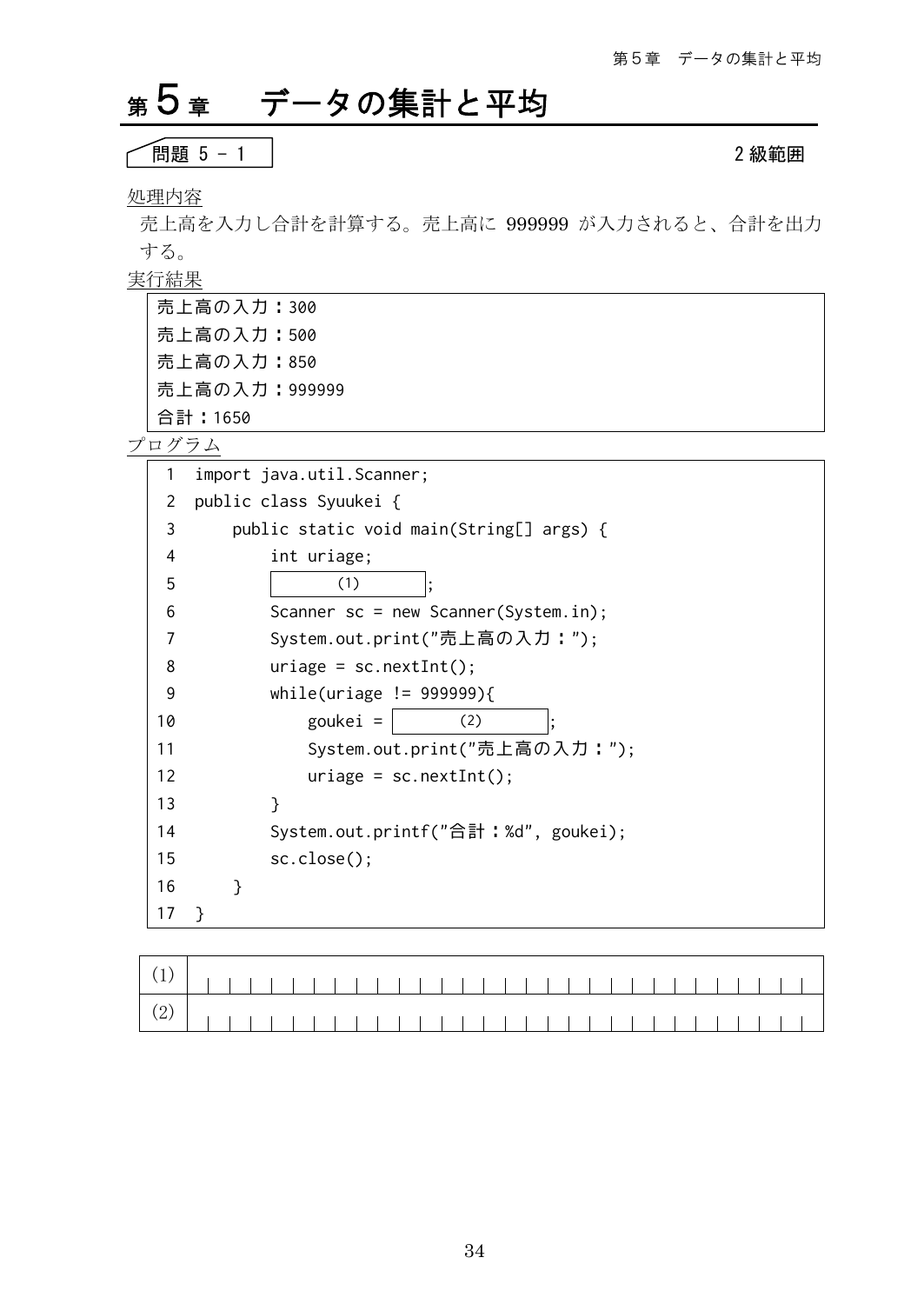### ● 1999年 2012年 12:00 12:00 12:00 12:00 12:00 12:00 12:00 12:00 12:00 12:00 12:00 12:00 12:00 12:00 12:00 12:00 1 ٢

処理内容

売上高を入力し合計を計算する。売上高に 999999 が入力されると、合計と平均 を出力する。

実行結果

| 売上高の入力:300     |  |
|----------------|--|
| 売上高の入力:500     |  |
| 売上高の入力:850     |  |
| 売上高の入力: 999999 |  |
| 合計:1650        |  |
| 平均:550         |  |

| $\mathbf{1}$ | import java.util.Scanner;                |
|--------------|------------------------------------------|
| 2            | public class Syuukei {                   |
| 3            | public static void main(String[] args) { |
| 4            | int uriage;                              |
| 5            | int goukei = $0$ ;                       |
| 6            | int kensu = $0$ ;                        |
| 7            | Scanner $sc = new Scanner(System.in);$   |
| 8            | System.out.print("売上高の入力:");             |
| 9            | $urlage = sc.nextInt();$                 |
| 10           | while(uriage $!=$ 999999){               |
| 11           | (1)                                      |
| 12           | (2)                                      |
| 13           | System.out.print("売上高の入力:");             |
| 14           | $urlage = sc.nextInt()$ ;                |
| 15           | }                                        |
| 16           | System.out.printf("合計:%d\\tml", goukei); |
| 17           | int heikin = goukei / kensu;             |
| 18           | System.out.printf("平均:%d", heikin);      |
| 19           | sc.close();                              |
| 20           | }                                        |
| 21           | }                                        |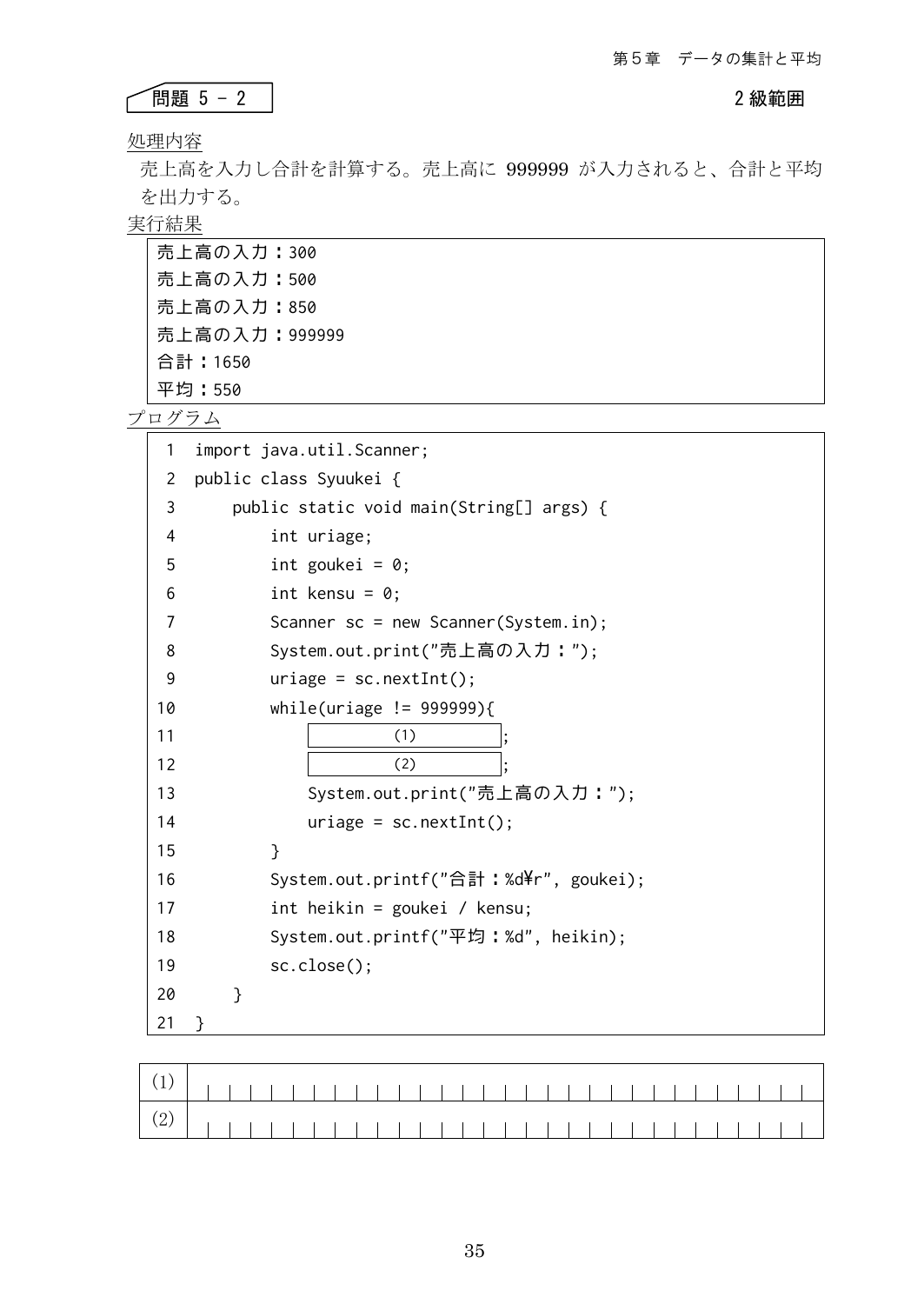### **THE EXECUTE 2 級範囲**

処理内容

売上高を入力し合計を計算する。売上高に 999999 が入力されると、合計と平均 を出力する。

実行結果

| 売上高の入力:300    |  |
|---------------|--|
| 売上高の入力:500    |  |
| 売上高の入力:850    |  |
| 売上高の入力:999999 |  |
| 合計:1650       |  |
| 平均:550        |  |

| 1              | import java.util.Scanner;                |
|----------------|------------------------------------------|
| 2              | public class Syuukei {                   |
| 3              | public static void main(String[] args) { |
| $\overline{4}$ | int uriage;                              |
| 5              | int goukei = $0$ ;                       |
| 6              | int kensu = $0$ ;                        |
| 7              | Scanner $sc = new Scanner(System.in);$   |
| 8              | do                                       |
| 9              | System.out.print("売上高の入力:");             |
| 10             | $urlage = sc.nextInt();$                 |
| 11             | if(<br>(1)                               |
| 12             | break;                                   |
| 13             | goukei = goukei + uriage;                |
| 14             | kensu = kensu + 1;                       |
| 15             | }while(<br>(2)<br>I) :                   |
| 16             | System.out.printf("合計:%d\\r", goukei);   |
| 17             | int heikin = goukei / kensu;             |
| 18             | System.out.printf("平均:%d", heikin);      |
| 19             | sc.close();                              |
| 20             | }                                        |
| 21             | ł                                        |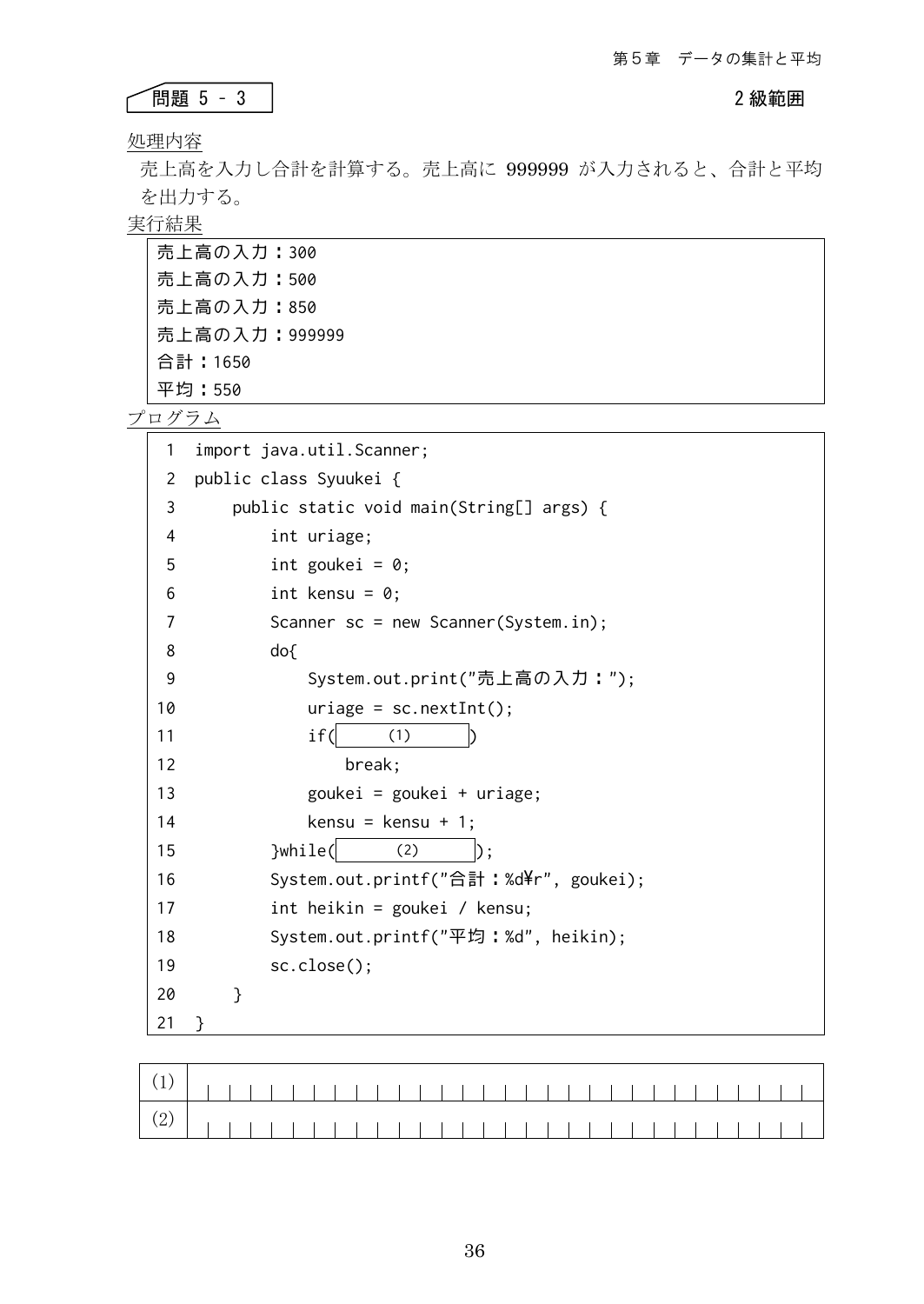### ● 日の 10 2 級範囲 おおとこ おおとこ おおとこ おおおし 2 級範囲 おおとこ おおおおし 2 級範囲

処理内容

٢

売上単価と売上数量を入力し、売上金額を計算し表示する。売上数量が 10 個以上 の場合は売上金額を 1 割引きにする。また、売上単価に 0 が入力されると売上金 額合計を表示しプログラムを終了する。

実行結果

| 売上単価を入力:100   |
|---------------|
| 売上数量を入力:8     |
| 売上金額は 800     |
| 売上単価を入力:200   |
| 売 上数量を入力:10   |
| 売上金額は 1,800   |
| 売上単価を入力:0     |
| 売上金額合計は 2,600 |

| 1              | import java.util.Scanner;                  |  |
|----------------|--------------------------------------------|--|
| $\overline{c}$ | public class SumSample {                   |  |
| 3              | public static void main(String[] args) {   |  |
| 4              | int tanka, suu, kingaku, goukei = 0;       |  |
| 5              | Scanner $sc = new Scanner(System.in);$     |  |
| 6              | System.out.print("売上単価を入力:");              |  |
| 7              | $tanka = sc.nextInt()$ ;                   |  |
| 8              | while(tanka != $\emptyset$ ){              |  |
| 9              | System.out.print("売上数量を入力:");              |  |
| 10             | $suu = sc.nextInt()$ ;                     |  |
| 11             | if(suu $\ge$ 10)                           |  |
| 12             | kingaku = $(int)$ $($<br>(1)               |  |
| 13             | else                                       |  |
| 14             | kingaku = tanka $*$ suu;                   |  |
| 15             | (2)                                        |  |
| 16             | System.out.printf("売上金額は %,d\r", kingaku); |  |
| 17             | System.out.print("売上単価を入力:");              |  |
| 18             | $tanka = sc.nextInt();$                    |  |
| 19             | ł                                          |  |
| 20             | System.out.printf("売上金額合計は %,d", goukei);  |  |
| 21             | $sc.close()$ ;                             |  |
| 22             | ł                                          |  |
| 23             |                                            |  |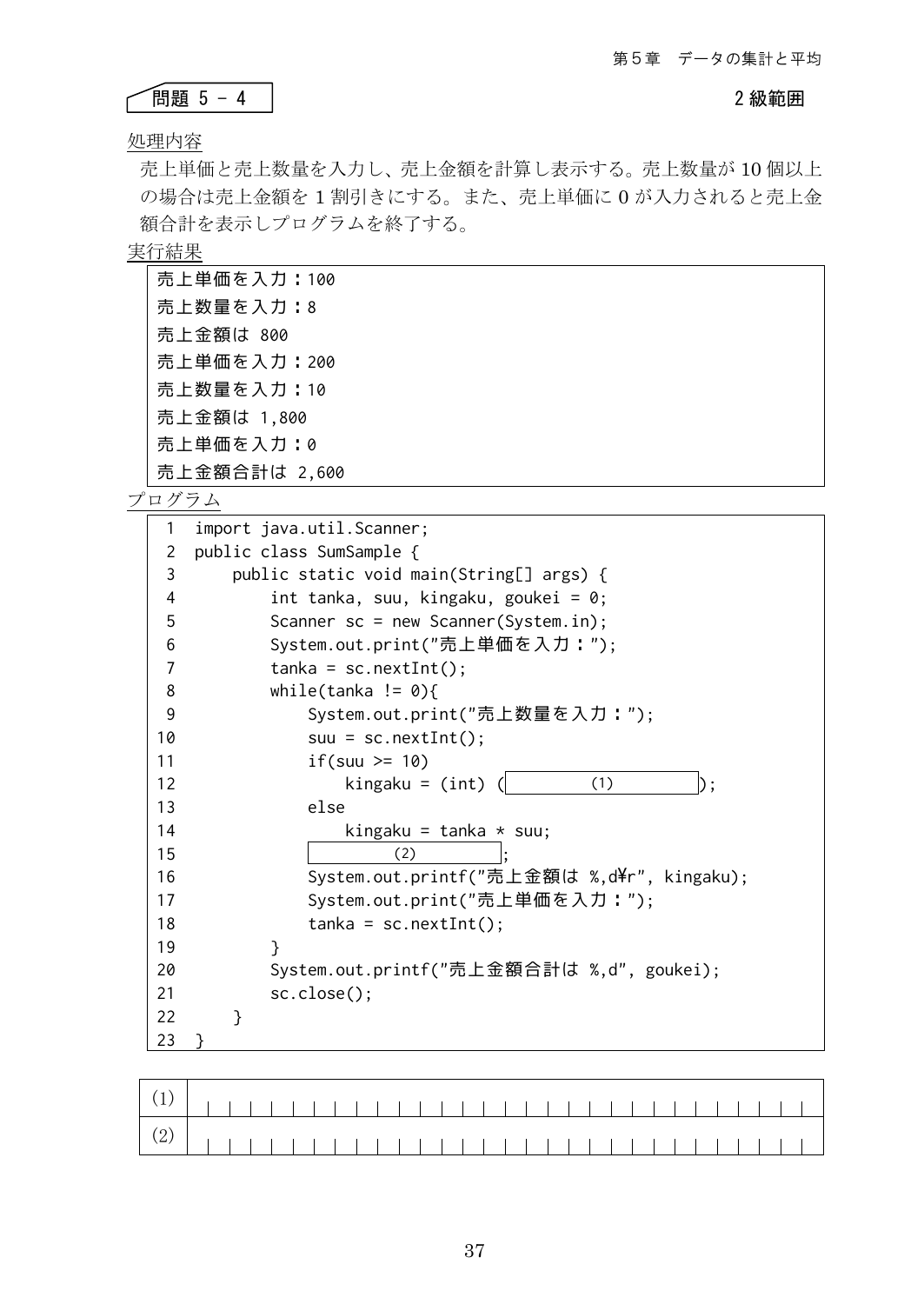### ● ● 同題 5 - 5 2 級範囲

処理内容

世帯当たりの人数と 1 カ月の食費を入力し、一人当たりの 1 か月の食費を計算し 求める。なお、家族の人数に 99 が入力されると結果を出力し終了する。

実行結果

| 家族の人数 3           |  |
|-------------------|--|
| 1か月の食費 15000      |  |
| 家族の人数 4           |  |
| 1か月の食費 14000      |  |
| 家族の人数 99          |  |
| 一人当たりの1か月の食費 4142 |  |
| プログラム             |  |

| 1  | import java.util.Scanner;                       |
|----|-------------------------------------------------|
| 2  | public class CountSample {                      |
| 3  | public static void main(String[] args) {        |
| 4  | int nin, ninkei = 0, syokuhi, syokuhikei = 0;   |
| 5  | int syokuhiAvg;                                 |
| 6  | boolean $flg =  $ (1)                           |
| 7  | Scanner sc = new Scanner(System.in);            |
| 8  | while $(flg)$                                   |
| 9  | System.out.print("家族の人数 ");                     |
| 10 | $nin = sc.nextInt();$                           |
| 11 | $if(nin == 99)$                                 |
| 12 | $fly = false;$                                  |
| 13 | }else{                                          |
| 14 | (2)                                             |
| 15 | System.out.print("1 か月の食費 ");                   |
| 16 | $syokuhi = sc.nextInt();$                       |
| 17 | $syokuhikei =$<br>(3)                           |
| 18 | }                                               |
| 19 | $\mathcal{F}$                                   |
| 20 | syokuhiAvg = syokuhikei / ninkei;               |
| 21 | System.out.print("一人当たりの1か月の食費 " + syokuhiAvg); |
| 22 | sc.close();                                     |
| 23 | }                                               |
| 24 | ን                                               |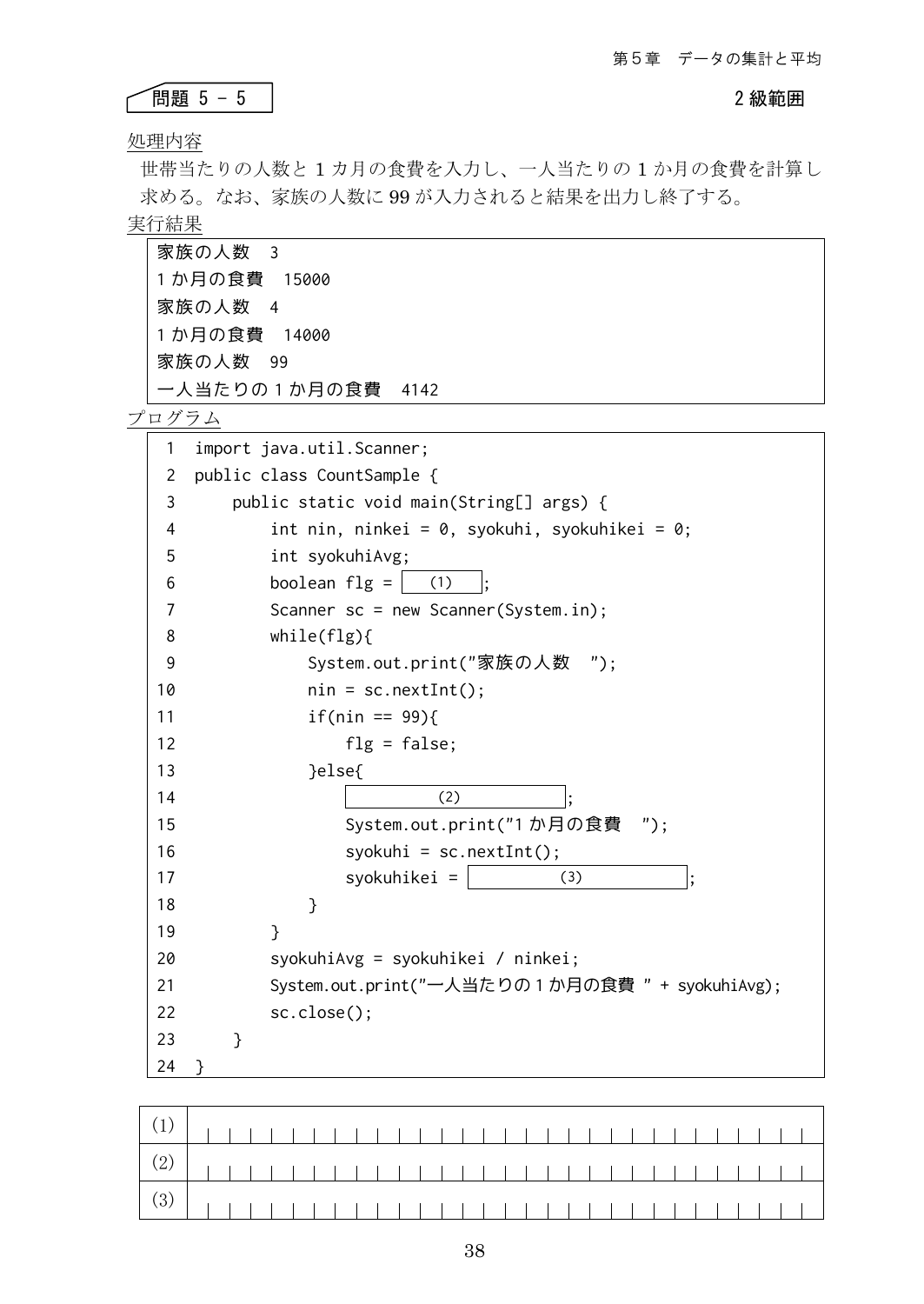● 日題 5-6 2 級範囲 おんじょう おんじん おんじん おんじゅつ おんじゅつ おんじゅつ おんじゅつ おんじゅつ おんじゅつ おんじゅつ おんじょう こうしゃ こうしゅう こうしゅう こうしゃ こうしゅう こうしゃ ٢

処理内容

利用場所コード 1 番の利用時間合計を求める。利用時間と分は 4 桁で入力する。 例)3 時間 45 分利用 → 0345 と入力

実行結果

| 利用場所コードを入力して下さい:1      |
|------------------------|
| 利用時間と分を4桁で入力して下さい:0345 |
| 利用場所コードを入力して下さい:2      |
| 利用時間と分を4桁で入力して下さい:1015 |
| 利用場所コードを入力して下さい:0      |
| 利用場所1番の利用時間合計 225分     |

| 1  | import java.util.Scanner;                            |
|----|------------------------------------------------------|
| 2  | public class Jikan {                                 |
| 3  | public static void main(String[] args) {             |
| 4  | int code, jikan, ji, hun, hunTotal = $0$ ;           |
| 5  | Scanner $sc = new Scanner(System.in);$               |
| 6  | System.out.print("利用場所コードを入力して下さい:");                |
| 7  | $code = sc.nextInt()$ ;                              |
| 8  | while(code != $\emptyset$ ){                         |
| 9  | System.out.print("利用時間と分を 4 桁で入力して下さい:");            |
| 10 | $jikan = sc.nextInt();$                              |
| 11 | if(<br>(1)<br>$\mathcal{A}$                          |
| 12 | $ji = jikan / 100;$                                  |
| 13 | hun = $jikan -$<br>(2)<br>$\vdots$                   |
| 14 | $h$ un $Total = h$ un $Total +$<br>(3)<br>+ hun;     |
| 15 | ł                                                    |
| 16 | System.out.print("利用場所コードを入力して下さい:");                |
| 17 | $code = sc.nextInt()$ ;                              |
| 18 | }                                                    |
| 19 | System.out.printf("利用場所 1 番の利用時間合計 %d 分", hunTotal); |
| 20 | sc.close();                                          |
| 21 | }                                                    |
| 22 | ł                                                    |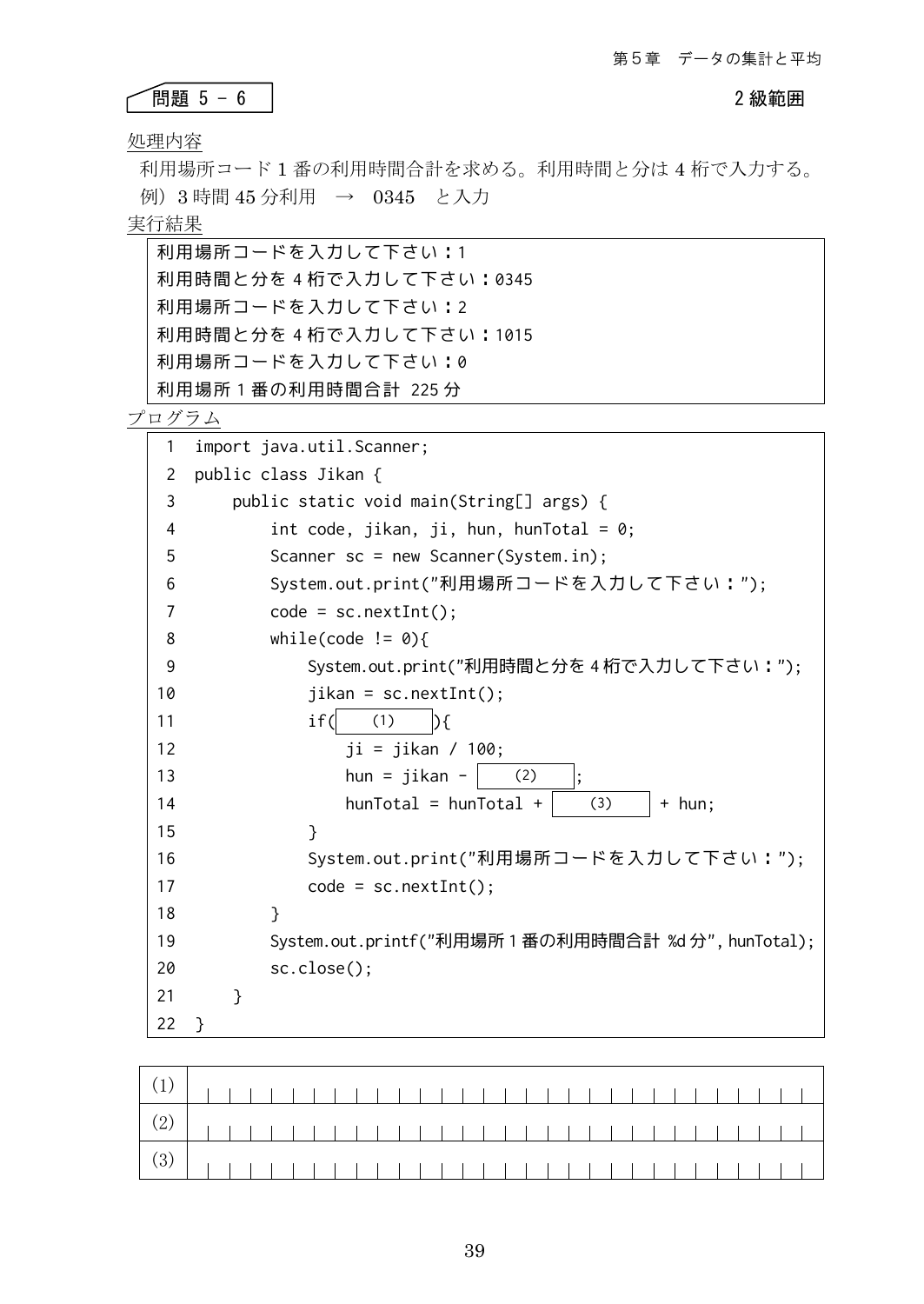### ● ● 同題 5 - 7 2 級範囲

処理内容

点数(0 点以上 100 点以下)を入力し、70 点以上なら「合格です」と表示し、そ うでないなら「不合格です」と表示する。点数に 999 を入力すると処理を終了し、 合格率を表示する。

実行結果

| 点数を入力して下さい 80  |  |
|----------------|--|
| 合格です           |  |
| 点数を入力して下さい 60  |  |
| 不合格です          |  |
| 点数を入力して下さい 95  |  |
| 合格です           |  |
| 点数を入力して下さい 999 |  |
| 合格率 66%        |  |

| 1                       | import java.util.Scanner;                       |
|-------------------------|-------------------------------------------------|
| 2                       | public class Gouhi {                            |
| 3                       | public static void main(String[] args) {        |
| $\overline{\mathbf{4}}$ | int score, ninzu = 0, goukaku = 0, goukakuritu; |
| 5                       | Scanner $sc = new Scanner(System.in);$          |
| 6                       | System.out.print("点数を入力して下さい ");                |
| 7                       | $score = sc.nextInt();$                         |
| 8                       | while(score $!=$ 999){                          |
| 9                       | if(score $>=0$ && score $<=100$ ){              |
| 10                      | (1)                                             |
| 11                      | if(score $\ge$ 70){                             |
| 12                      | System.out.println("合格です");                     |
| 13                      | (2)                                             |
| 14                      | }else{                                          |
| 15                      | System.out.println("不合格です");                    |
| 16                      | }                                               |
| 17                      | }else{                                          |
| 18                      | System.out.println("得点が正しくありません");              |
| 19                      | ł                                               |
| 20                      | System.out.print("点数を入力して下さい ");                |
| 21                      | $score = sc.nextInt();$                         |
| 22                      |                                                 |
| 23                      | (3)<br>= goukaku $*$ 100 / ninzu;               |
| 24                      | System.out.print("合格率 " + goukakuritu + "%");   |
| 25                      | sc.close();                                     |
| 26                      | }                                               |
| 27                      | }                                               |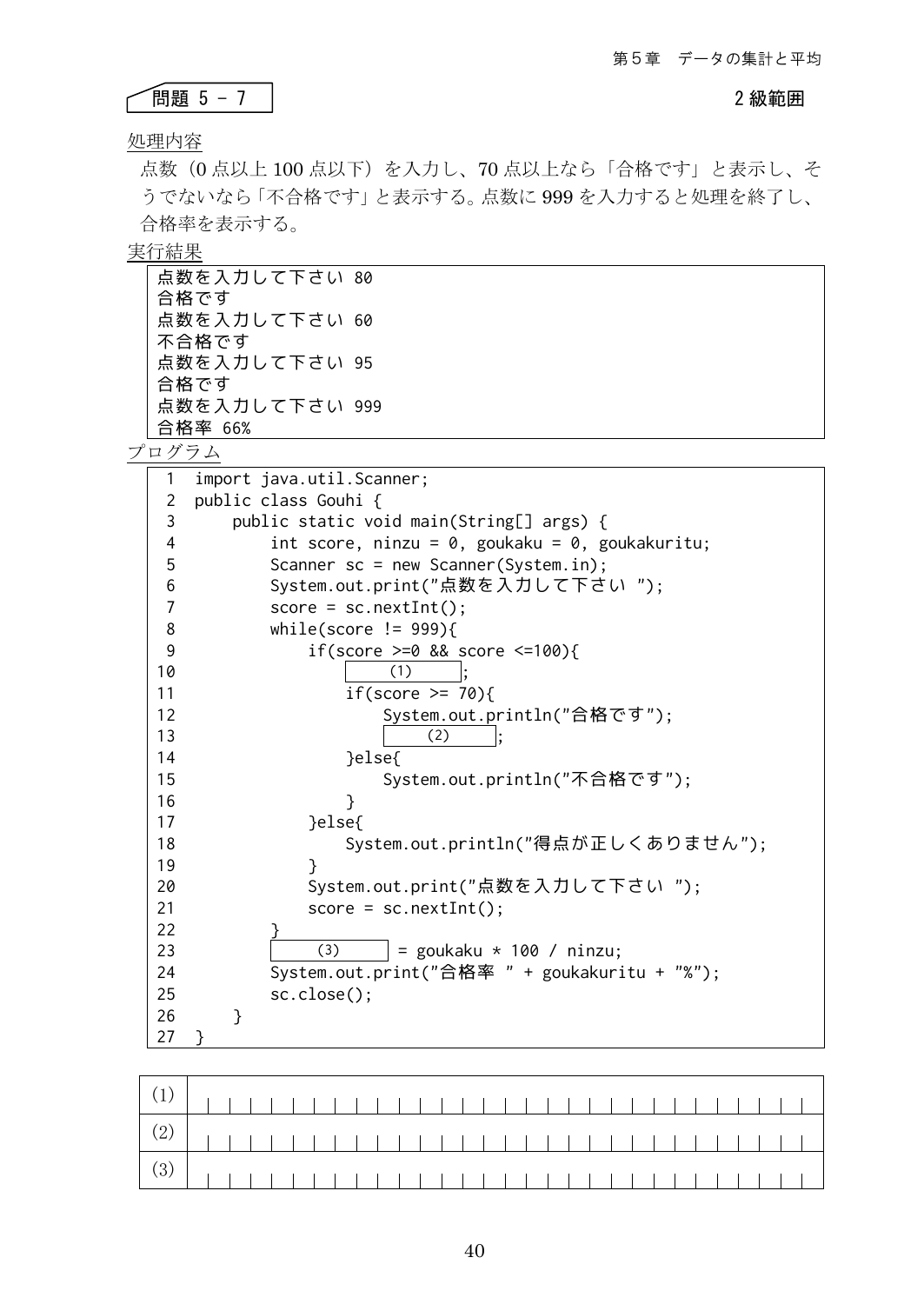### 問題 5 - 8 2 級範囲

処理内容

点数を入力し、70 点以上なら「合格です」と表示し、そうでないなら「不合格で す」と表示する。点数に 999 を入力すると処理を終了し、合格率を表示する。 実行結果

| 点数を入力して下さい 80  |  |
|----------------|--|
| 合格です           |  |
| 点数を入力して下さい 60  |  |
| 不合格です          |  |
| 点数を入力して下さい 95  |  |
| 合格です           |  |
| 点数を入力して下さい 999 |  |
| 合格率 66%        |  |

```
1
 2
 3
 4
 5
 6
 7
 8
 9
10
11
12
13
14
15
16
17
18
19
20
21
22
23
24
25
26
27
28
29
30
31
32
33
    import java.util.Scanner;
    public class GouhiMethod {
       int score, ninzu = 0, goukaku = 0, goukakuritu;
       Scanner sc = new Scanner(System.in);
        public void input(){
            System.out.print("点数を入力して下さい ");
           score = sc.nextInt();
            if(score != 999)
    (1) ;
         }
        public void output1(){
           if(score \ge 70){
                System.out.println("合格です");
                goukaku++;
            }else{
                System.out.println("不合格です");
            }
         }
        public void output2(){
            goukakuritu = goukaku * 100 / ninzu;
            System.out.print("合格率 " + goukakuritu + "%");
        }
        public static void main(String[] args) {
           GouhiMethod gouhi = new GouhiMethod();
                 (2) while(gouhi.score != 999){
                gouhi.output1();
    (2);
     }
    (3);
            gouhi.sc.close();
        }
    }
```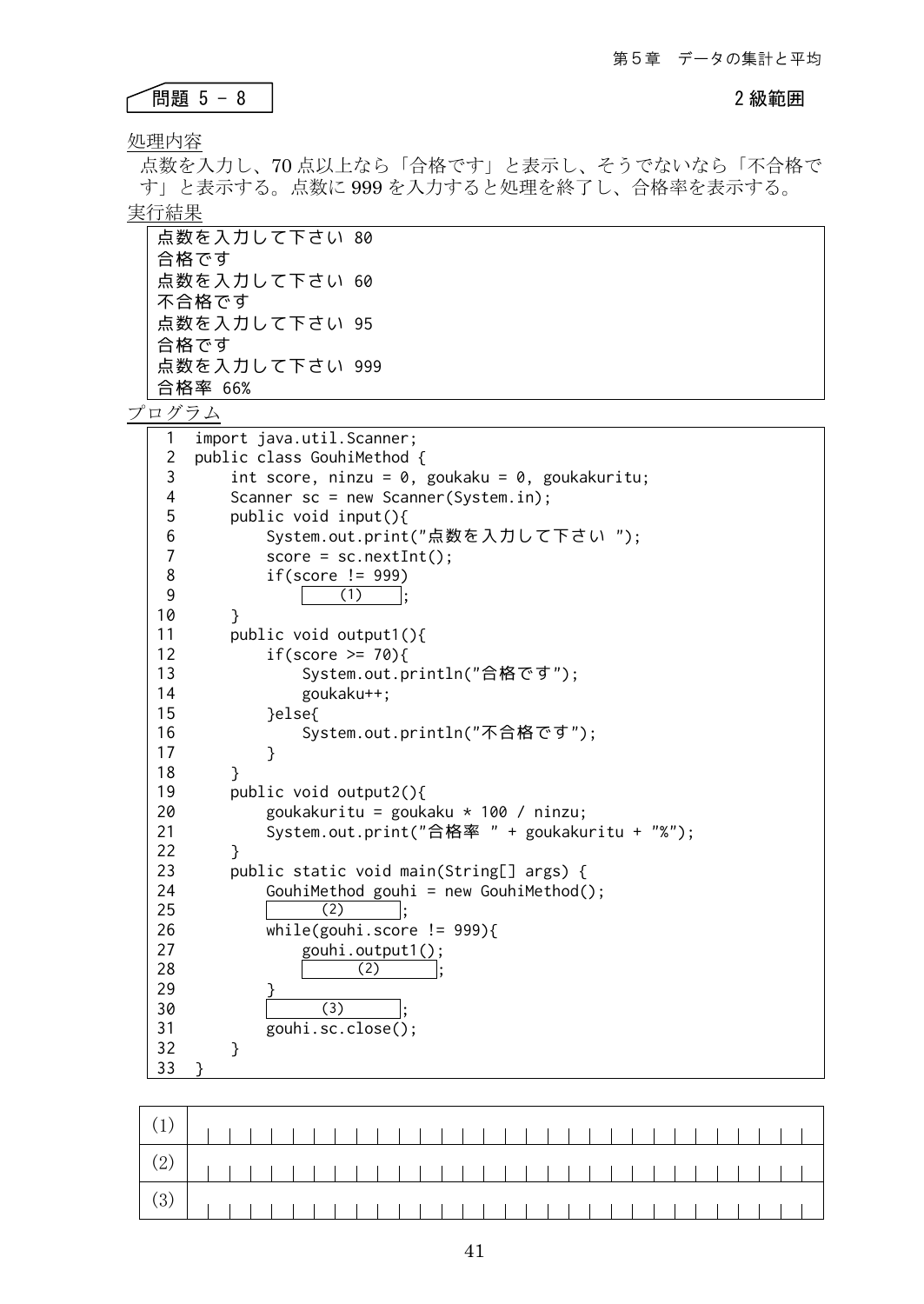# <sup>第</sup>6章 最大値と最小値の算出

問題 6 - 1 2 級範囲

処理内容

得点を入力し、最高点を算出する。

実行結果

| 得点を入力して下さい 70  |  |
|----------------|--|
| 得点を入力して下さい 90  |  |
| 得点を入力して下さい 80  |  |
| 得点を入力して下さい 999 |  |
| 最高点は 90        |  |

| 1  |   | import java.util.Scanner;                |
|----|---|------------------------------------------|
| 2  |   | public class MaxSample {                 |
| 3  |   | public static void main(String[] args) { |
| 4  |   | Scanner $sc = new Scanner(System.in);$   |
| 5  |   | (1)                                      |
| 6  |   | int score;                               |
| 7  |   | System.out.print("得点を入力して下さい ");         |
| 8  |   | $score = sc.nextInt();$                  |
| 9  |   | while(score != $999$ ){                  |
| 10 |   | if(score > max)                          |
| 11 |   | (2)                                      |
| 12 |   | System.out.print("得点を入力して下さい ");         |
| 13 |   | $score = sc.nextInt();$                  |
| 14 |   | }                                        |
| 15 |   | System.out.print("最高点は " + max);         |
| 16 |   | sc.close();                              |
| 17 | } |                                          |
| 18 | } |                                          |
|    |   |                                          |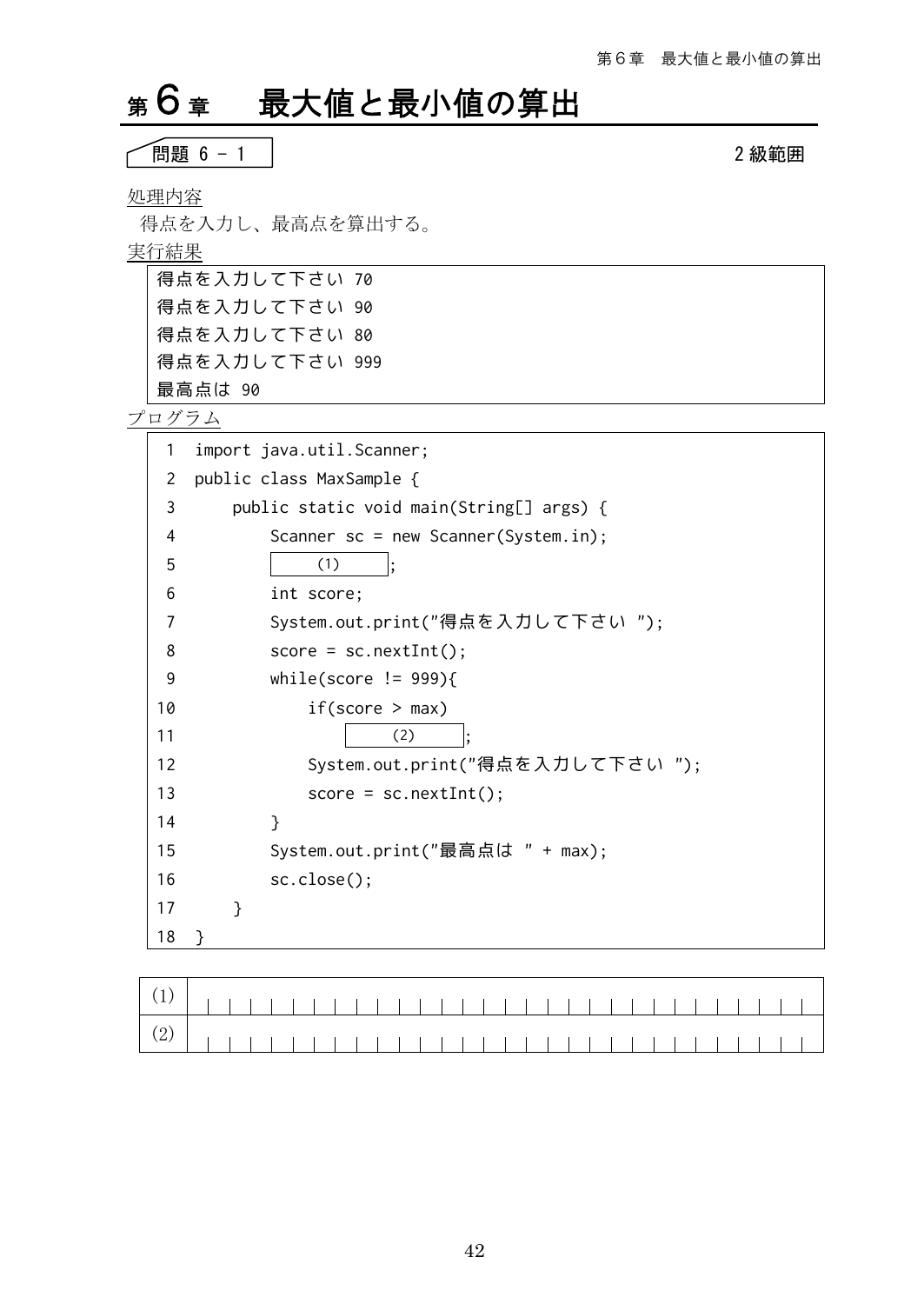問題 6 - 2 2 級範囲 ٢

処理内容

得点を入力し、最高点と最低点を算出する。

実行結果

| 得点を入力して下さい 70  |  |
|----------------|--|
| 得点を入力して下さい 60  |  |
| 得点を入力して下さい 80  |  |
| 得点を入力して下さい 50  |  |
| 得点を入力して下さい 999 |  |
| 最高点 80 最低点 50  |  |

| 1              | import java.util.Scanner;                       |
|----------------|-------------------------------------------------|
| $\overline{2}$ | public class MaxMinSample {                     |
| 3              | public static void main(String[] args) {        |
| 4              | Scanner $sc = new Scanner(System.in);$          |
| 5              | int max = $0$ , min = 100, score;               |
| 6              | System.out.print("得点を入力して下さい ");                |
| 7              | $score = sc.nextInt()$ ;                        |
| 8              | while(score != $999$ ){                         |
| 9              | if(<br>(1)                                      |
| 10             | $max = score;$                                  |
| 11             | if(score < min)                                 |
| 12             | (2)                                             |
| 13             | System.out.print("得点を入力して下さい ");                |
| 14             | $score = sc.nextInt();$                         |
| 15             | }                                               |
| 16             | System.out.print("最高点 " + max + " 最低点 " + min); |
| 17             | sc.close();                                     |
| 18             | ł                                               |
|                |                                                 |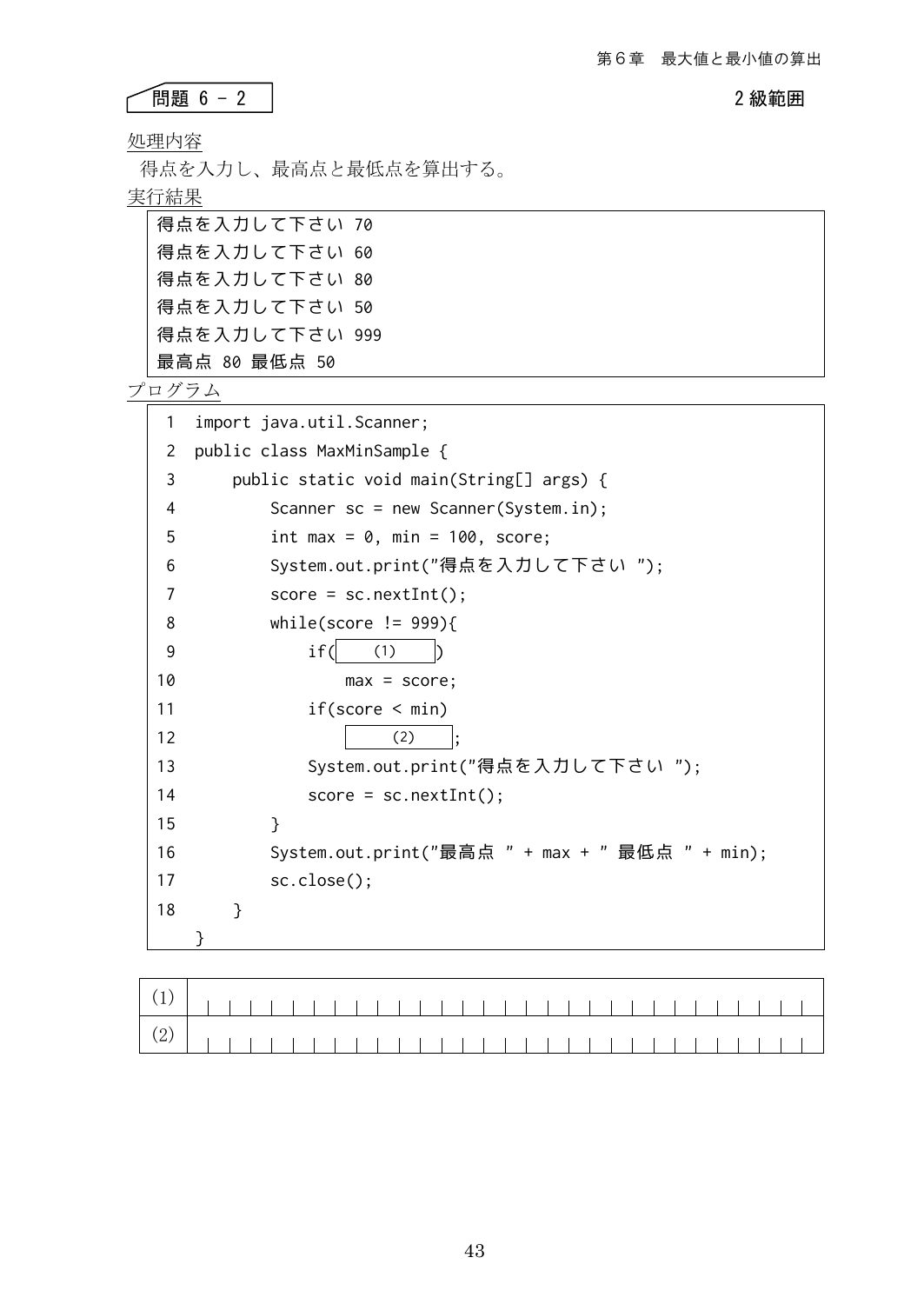### ● 問題 6 - 3 2 級範囲 2 級範囲 ٢

処理内容

名前と得点を入力し、名前に「end」が入力されると入力処理を終了し、最高点を 取得した人の名前を表示する。なお、同点の場合は先に最高点を取得した人の名 前を表示する。

実行結果

| 名前を入力して下さい 橋本  |
|----------------|
| 得点を入力して下さい 80  |
| 名前を入力して下さい 平岡  |
| 得点を入力して下さい 70  |
| 名前を入力して下さい 藤井  |
| 得点を入力して下さい 80  |
| 名前を入力して下さい end |
| 最高点は 橋本 さんです   |

| 1              | import java.util.Scanner;                       |
|----------------|-------------------------------------------------|
| 2              | public class SaikouNamae {                      |
| 3              | public static void main(String[] args) {        |
| 4              | Scanner $sc = new Scanner(System.in);$          |
| 5              | int score, max = $0$ ;                          |
| 6              | String namae, maxNamae = null;                  |
| $\overline{7}$ | System.out.print("名前を入力して下さい ");                |
| 8              | $name = sc.next();$                             |
| 9              | $while(!(\text{name.equals("end"))))$           |
| 10             | System.out.print("得点を入力して下さい ");                |
| 11             | $score = sc.nextInt();$                         |
| 12             | if(<br>(1)<br>$\mathcal{H}$                     |
| 13             | $max = score;$                                  |
| 14             | (2)                                             |
| 15             | }                                               |
| 16             | System.out.print("名前を入力して下さい ");                |
| 17             | $name = sc.next();$                             |
| 18             | }                                               |
| 19             | System.out.print("最高点は " + maxNamae + " さんです"); |
| 20             | $sc.close()$ ;                                  |
| 21             | }                                               |
| 22             |                                                 |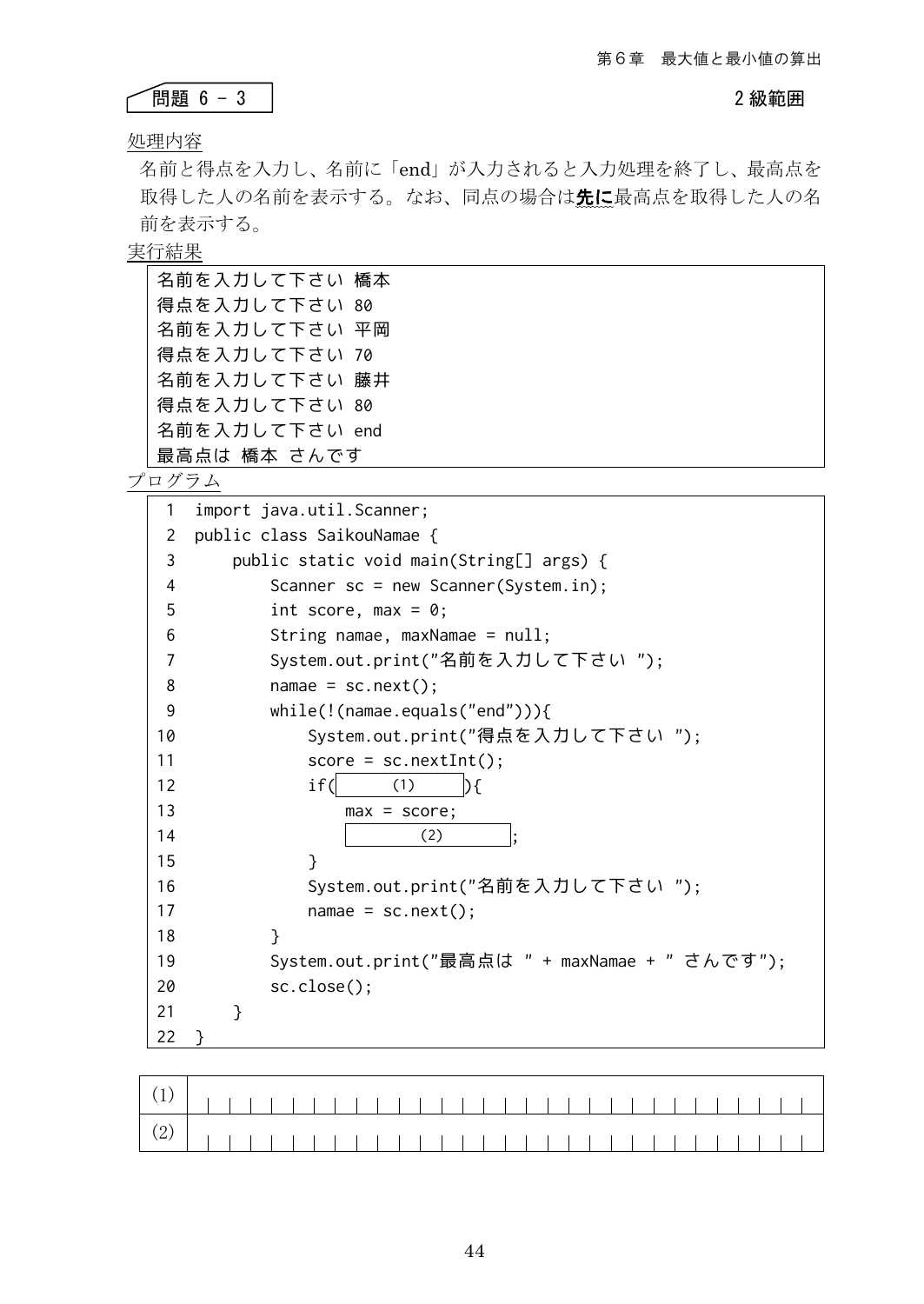### ● 日題 6 - 4 2 級範囲 2 級範囲 Ĺ

処理内容

名前と得点を入力し、名前に「end」が入力されると入力処理を終了し、最高点を 取得した人の名前を表示する。なお、同点の場合は後に最高点を取得した人の名 前を表示する。

実行結果

| 名前を入力して下さい 橋本  |  |
|----------------|--|
| 得点を入力して下さい 80  |  |
| 名前を入力して下さい 平岡  |  |
| 得点を入力して下さい 70  |  |
| 名前を入力して下さい 藤井  |  |
| 得点を入力して下さい 80  |  |
| 名前を入力して下さい end |  |
| 最高点は 藤井 さんです   |  |

| 1              | import java.util.Scanner;                       |
|----------------|-------------------------------------------------|
| 2              | public class SaikouNamae {                      |
| 3              | public static void main(String[] args) {        |
| 4              | Scanner $sc = new Scanner(System.in);$          |
| 5              | int score, max = $0$ ;                          |
| 6              | String namae, maxNamae = $null;$                |
| $\overline{7}$ | System.out.print("名前を入力して下さい ");                |
| 8              | $name = sc.next();$                             |
| 9              | $while(!(\text{name.equals("end"))))$           |
| 10             | System.out.print("得点を入力して下さい ");                |
| 11             | $score = sc.nextInt();$                         |
| 12             | if(<br>(1)                                      |
| 13             | (2)                                             |
| 14             | (3)                                             |
| 15             | }                                               |
| 16             | System.out.print("名前を入力して下さい ");                |
| 17             | $name = sc.next();$                             |
| 18             | }                                               |
| 19             | System.out.print("最高点は " + maxNamae + " さんです"); |
| 20             | sc.close();                                     |
| 21             | }                                               |
| 22             |                                                 |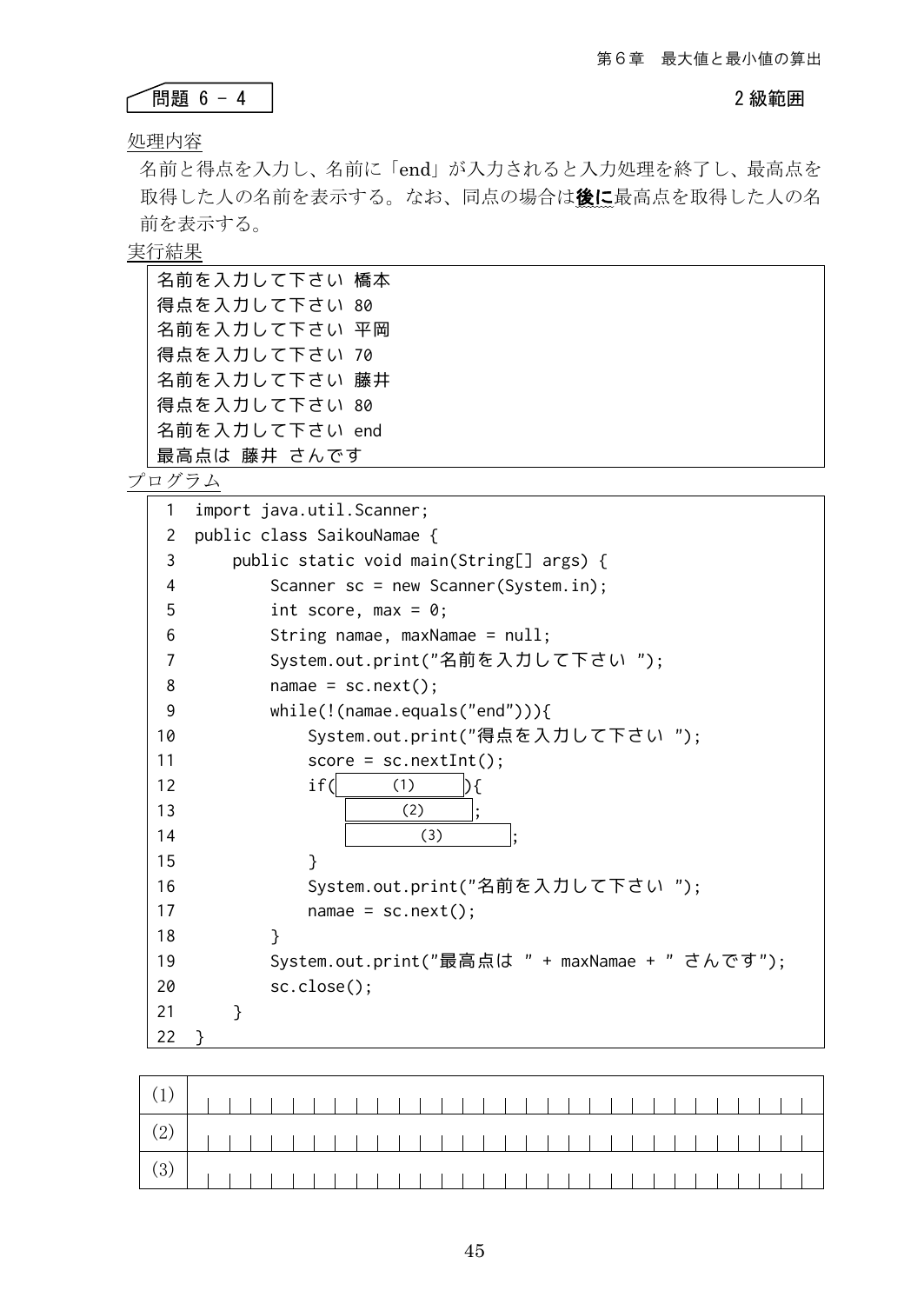### ● 日題 6-5 2 級範囲 おんじょう おんじん おんじん おんじゅつ おんじゅつ おんじゅつ おんじゅつ おんじゅつ おんじゅつ おんじゅつ おんじゅつ おんじょう ٢

処理内容

水泳の 100 メートルのタイムを秒数で入力する。0 を入力すると処理を終了し、 一番速いタイムを表示する。

### 実行結果

| 100mの記録を秒数で入力 100.54 |  |
|----------------------|--|
| 100mの記録を秒数で入力 91.63  |  |
| 100mの記録を秒数で入力 95.63  |  |
| 100mの記録を秒数で入力 0      |  |
| 最速タイムは 91.63 秒です     |  |

| 1  | import java.util.Scanner;                         |
|----|---------------------------------------------------|
| 2  | public class SaisokuKiroku {                      |
| 3  | public static void main(String[] args) {          |
| 4  | (1)                                               |
| 5  | double saisoku = $999.9$ ;                        |
| 6  | Scanner $sc = new Scanner(System.in);$            |
| 7  | System.out.print("100mの記録を秒数で入力 ");               |
| 8  | $\text{kiroku} = \text{sc.nextDouble}()$ ;        |
| 9  | while(kiroku != $0.0$ ){                          |
| 10 | if(<br>(2)                                        |
| 11 | (3)                                               |
| 12 | System.out.print("100mの記録を秒数で入力 ");               |
| 13 | $\text{kiroku} = \text{sc.nextDouble}()$ ;        |
| 14 | ł                                                 |
| 15 | System.out.println("最速タイムは " + saisoku + " 秒です"); |
| 16 | sc.close();                                       |
| 17 | }                                                 |
| 18 |                                                   |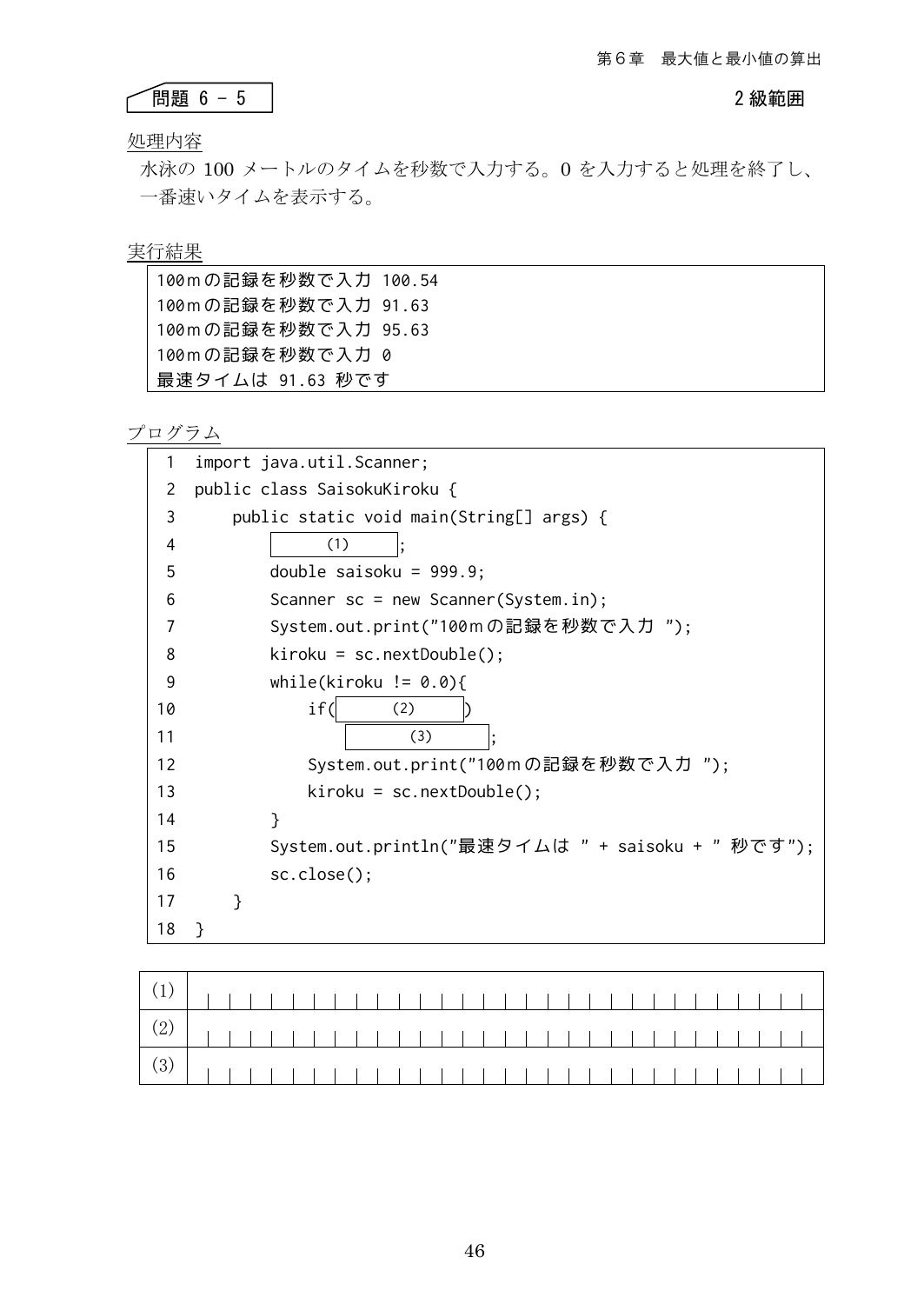問題 6 - 6 2 級範囲

処理内容

ſ

売上数を入力し、最高売上数と最低売上数を算出する。売上数に 999999 が入力 されると処理を終了し、最高売上数と最低売上数を表示する。

実行結果

| 売 上数を入力:160   |
|---------------|
| 売上数を入力:140    |
| 売上数を入力:60     |
| 売 上数を入力:100   |
| 売上数を入力:155    |
| 売上数を入力:999999 |
| 最高売上数 160     |
| 最低売上数 60      |

| 1              | import java.util.Scanner;                   |
|----------------|---------------------------------------------|
| 2              | public class MaxMinMethod {                 |
| $\frac{3}{4}$  | int urisuu, uriMax = 0, uriMin = 999999;    |
|                | Scanner sc = new Scanner(System.in);        |
|                | public MaxMinMethod(){                      |
| $\frac{5}{6}$  | $input()$ ;                                 |
| $\overline{7}$ | ł                                           |
| 8              | public void input(){                        |
| 9              | System.out.print("売上数を入力:");                |
| 10             | $urisuu = sc.nextInt();$                    |
| 11             | <sup>}</sup>                                |
| 12             | public void hantei(){                       |
| 13             | $if(urisuu != 999999)$                      |
| 14             | if(urisuu > uriMax)                         |
| 15             | (1)                                         |
| 16             | if(urisuu < uriMin)                         |
| 17             | (2)                                         |
| 18             | ł                                           |
| 19             | public void output(){                       |
| 20             | System.out.println("最高売上数 " + uriMax);      |
| 21             | System.out.println("最低売上数 " + uriMin);      |
| 22             | ł                                           |
| 23             | public static void main(String[] args) {    |
| 24             | $MaxMinMethod$ maxMin = new MaxMinMethod(); |
| 25             | while(maxMin.urisuu != $999999$ ){          |
| 26             | (3)                                         |
| 27             | maxMin.input();                             |
| 28             |                                             |
| 29             | (4)                                         |
| 30             | maxMin.sc.close();                          |
| 31             | }                                           |
| 32             |                                             |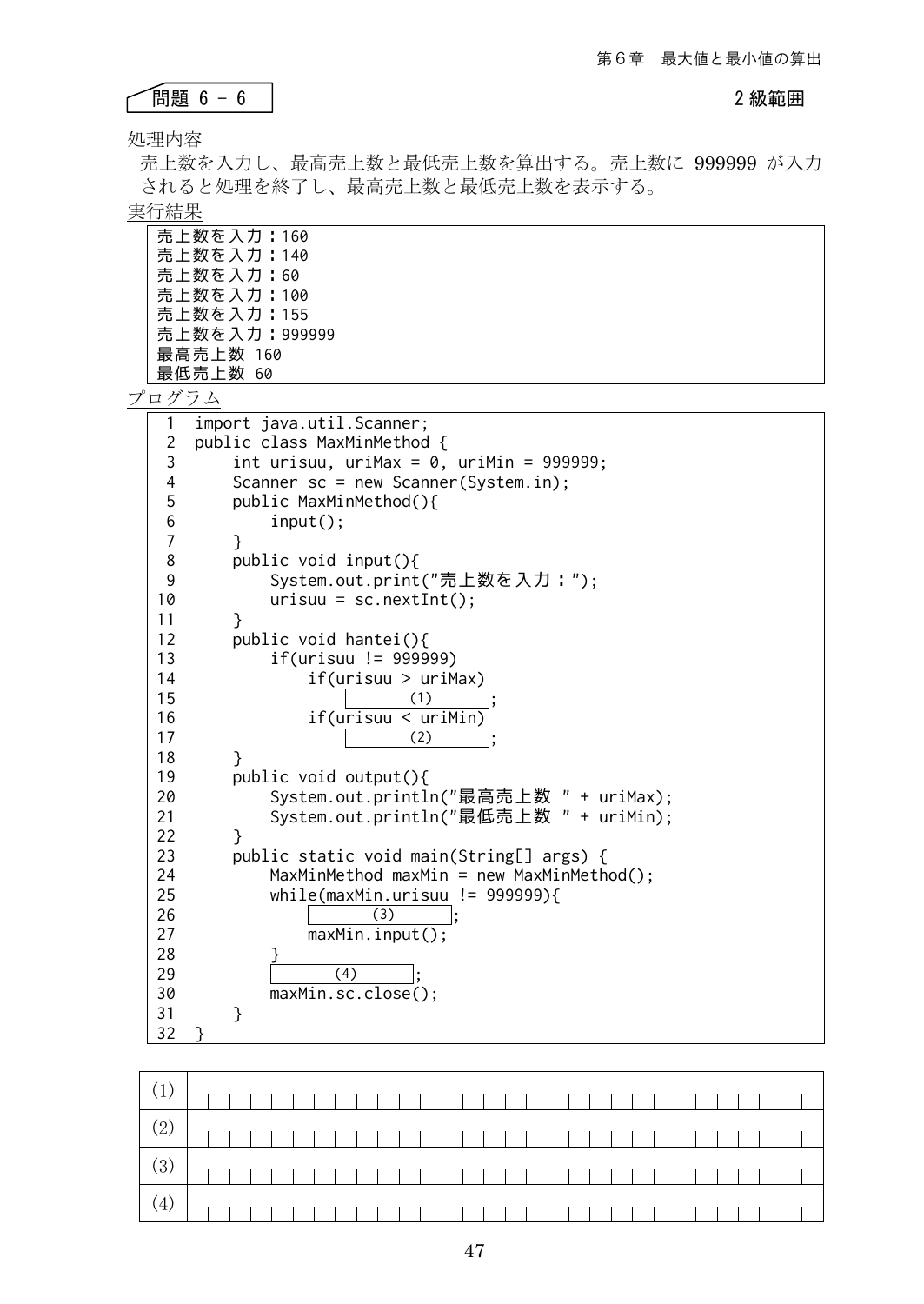# <sup>第</sup>7章 配列を用いた集計

$$
\fbox{H5,1--1}
$$

### 問題 7 - 1 教科書 P103(2 級範囲)

### 処理内容

1~5の希望番号を配列 option に集計する。0が入力されると集計結果を表示し て終了する。

実行結果

| 希望番号を入力して下さい(1~5) |  |  |  |  |  |
|-------------------|--|--|--|--|--|
|                   |  |  |  |  |  |
|                   |  |  |  |  |  |
|                   |  |  |  |  |  |
|                   |  |  |  |  |  |
|                   |  |  |  |  |  |
|                   |  |  |  |  |  |
| 0                 |  |  |  |  |  |
|                   |  |  |  |  |  |

| 1  | import java.util.Scanner;                        |  |
|----|--------------------------------------------------|--|
| 2  | public class TotalSample {                       |  |
| 3  | public static void main(String[] args) {         |  |
| 4  | $int[]$ option = new int[5];                     |  |
| 5  | (1)                                              |  |
| 6  | Scanner $sc = new Scanner(System.in);$           |  |
|    | System.out.println("希望番号を入力して下さい(1~5)");         |  |
| 8  | while((inputNo = sc.nextInt()) != $\emptyset$ ){ |  |
| 9  | option[<br>(2)<br>$1++:$                         |  |
| 10 | ł                                                |  |
| 11 | for(int $i = 0$ ; $i <$ option.length; $i++)$ {  |  |
| 12 | $  + "4t"$ ;<br>System.out.print(<br>(3)         |  |
| 13 | ł                                                |  |
| 14 | sc.close();                                      |  |
| 15 | ł                                                |  |
| 16 |                                                  |  |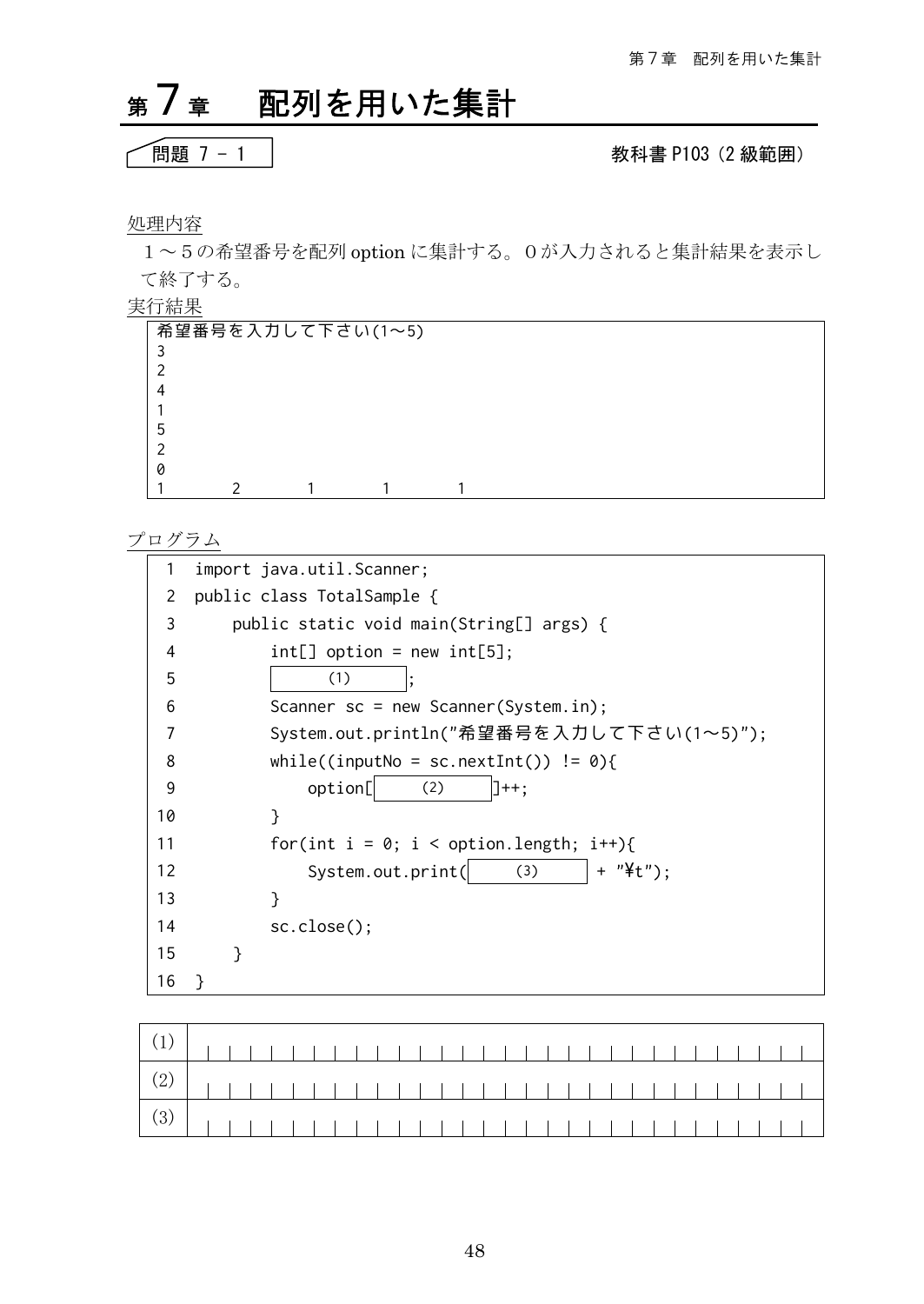### 問題 7 - 2 教科書 P103(2 級範囲)

### 処理内容

٢

コードと売上高を 1 件ずつ入力し、配列 totalSales に売上高を集計する。コード に 999 が入力されると合計と平均を表示して終了する。なお、コードは 0~9 で配 列 totalSales の添字に対応している。

### 実行結果

| コードと売上高を入力:       |  |
|-------------------|--|
|                   |  |
| 320               |  |
| 4                 |  |
| 550               |  |
| 3                 |  |
| 800               |  |
|                   |  |
| 230               |  |
| 999               |  |
| 合計: 1900 平均: 475  |  |
| $\wedge$ $\cdots$ |  |

| 1              | import java.util.Scanner;                             |
|----------------|-------------------------------------------------------|
| 2              | public class TotalSample {                            |
| 3              | public static void main(String[] args) {              |
| 4              | $int[]$ totalSales = new $int[10];$                   |
| 5              | int sum = $0$ , count = $0$ ;                         |
| 6              | int code, sales;                                      |
| $\overline{7}$ | int avg;                                              |
| 8              | Scanner $sc = new Scanner(System.in);$                |
| 9              | System.out.println("コードと売上高を入力:");                    |
| 10             | $while$ ( $\Box$<br>(1)<br>= sc.nextInt()) $!=$ 999){ |
| 11             | (2)<br>$=$ sc.nextInt();                              |
| 12             | (3)<br>totalSales[<br>IT.<br>$+=$ sales;              |
| 13             | sum $+=$ sales;                                       |
| 14             | $count++;$                                            |
| 15             | }                                                     |
| 16             | (4)<br>$avg =$                                        |
| 17             | System.out.println("合計:" + sum + " 平均:" + avg);       |
| 18             | $sc.close()$ ;                                        |
| 19             | ł                                                     |
| 20             |                                                       |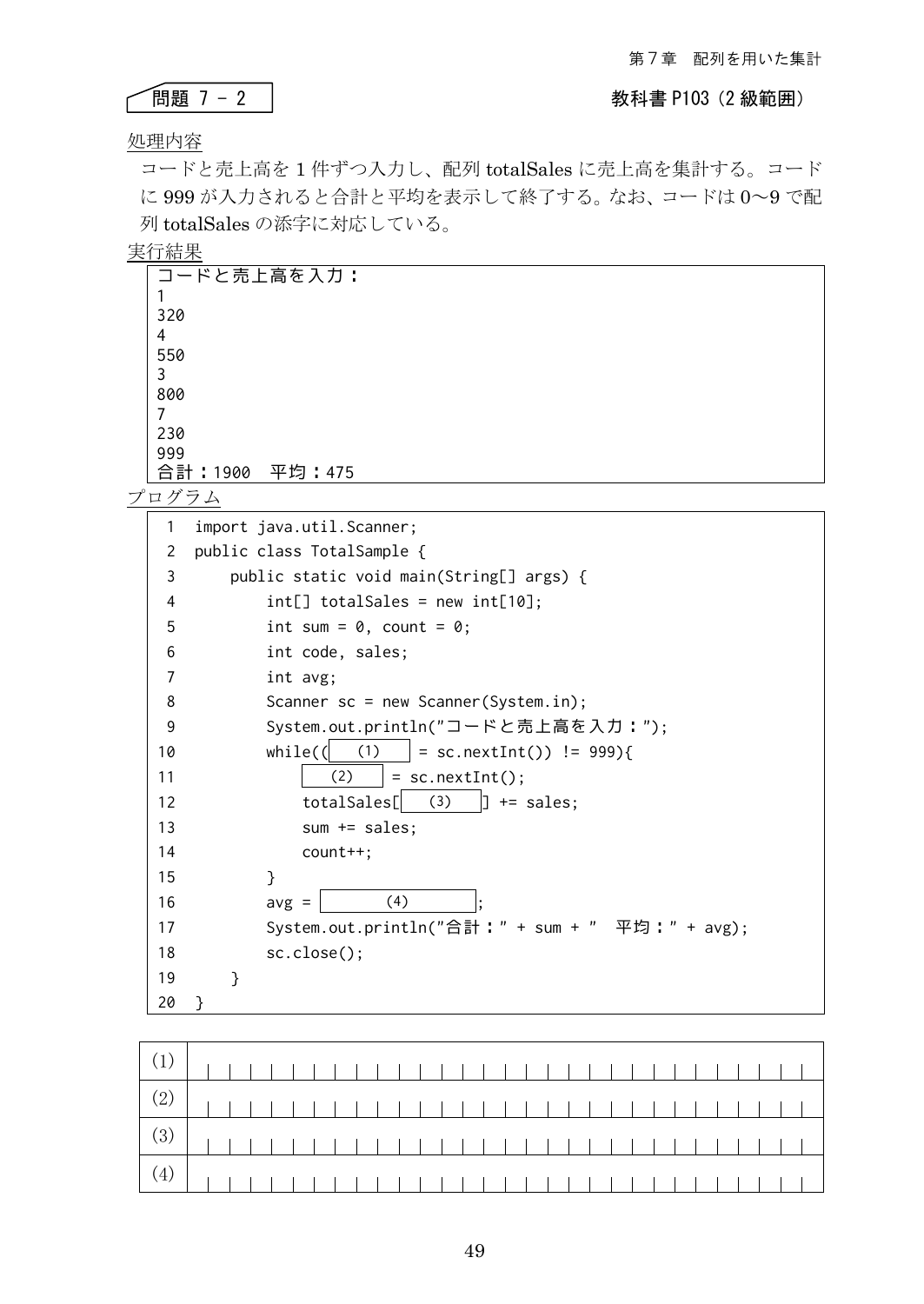### ● **問題 7 - 3 No. 2 級範囲** 2 本科書 P103 (2 級範囲)

### 処理内容

٢

コードと売上高を入力し、売上高を配列 sales に集計する。配列 sales はコードと 添字で対応している。入力が終わると売上高を合計に占める割合とともに表示す る。

実行結果

|    |            | 0~3 のコードを入力(99 で終了):0  |
|----|------------|------------------------|
|    | 売上高を入力:300 |                        |
|    |            | 0~3のコードを入力 (99 で終了):2  |
|    | 売上高を入力:400 |                        |
|    |            | 0~3のコードを入力 (99 で終了):3  |
|    | 売上高を入力:500 |                        |
|    |            | 0~3 のコードを入力(99 で終了):99 |
| 0  | 300        | 25%                    |
| 1  | 0          | 0%                     |
| 2  | 400        | 33%                    |
| 3  | 500        | 41%                    |
| 合計 | 1200       |                        |

| 1                     | import java.util.Scanner;                             |
|-----------------------|-------------------------------------------------------|
| $\mathbf{2}^{\prime}$ | public class SalesTest {                              |
| 3                     | public static void main(String[] args) {              |
| 4                     | int code, inputSales, sum = $0$ ;                     |
| 5                     | int[] sales = $\{0, 0, 0, 0\}$ ;                      |
| 6                     | Scanner $sc = new Scanner(System.in);$                |
| 7                     | System.out.print("0~3 のコードを入力(99 で終了): ");            |
| 8                     | while((code = sc.nextInt()) != $99$ ){                |
| 9                     | System.out.print("売上高を入力:");                          |
| 10                    | $inputsales = sc.nextInt()$ ;                         |
| 11                    | sales $[$ (1) $]$ += inputSales;                      |
| 12                    | (2)                                                   |
| 13                    | System.out.print("0~3のコードを入力 (99 で終了):");             |
| 14                    | ł                                                     |
| 15                    | int percent;                                          |
| 16                    | for(int $i = 0$ ; $i <$ sales.length; $i++)$ {        |
| 17                    | percent = sales[i] $*$ 100 / sum;                     |
| 18                    | System.out.printf("%d\t%d\t%d%%\n",i,sales[i],<br>(3) |
| 19                    | ł                                                     |
| 20                    | System.out.println("合計¥t" + sum);                     |
| 21                    | $sc.close()$ ;                                        |
| 22                    | ł                                                     |
| 23                    |                                                       |

| $\left( \begin{array}{c} (2) \end{array} \right)$ |  |  |  |  |  |  |  |  |  |  |  |  |  |  |  |  |
|---------------------------------------------------|--|--|--|--|--|--|--|--|--|--|--|--|--|--|--|--|
|                                                   |  |  |  |  |  |  |  |  |  |  |  |  |  |  |  |  |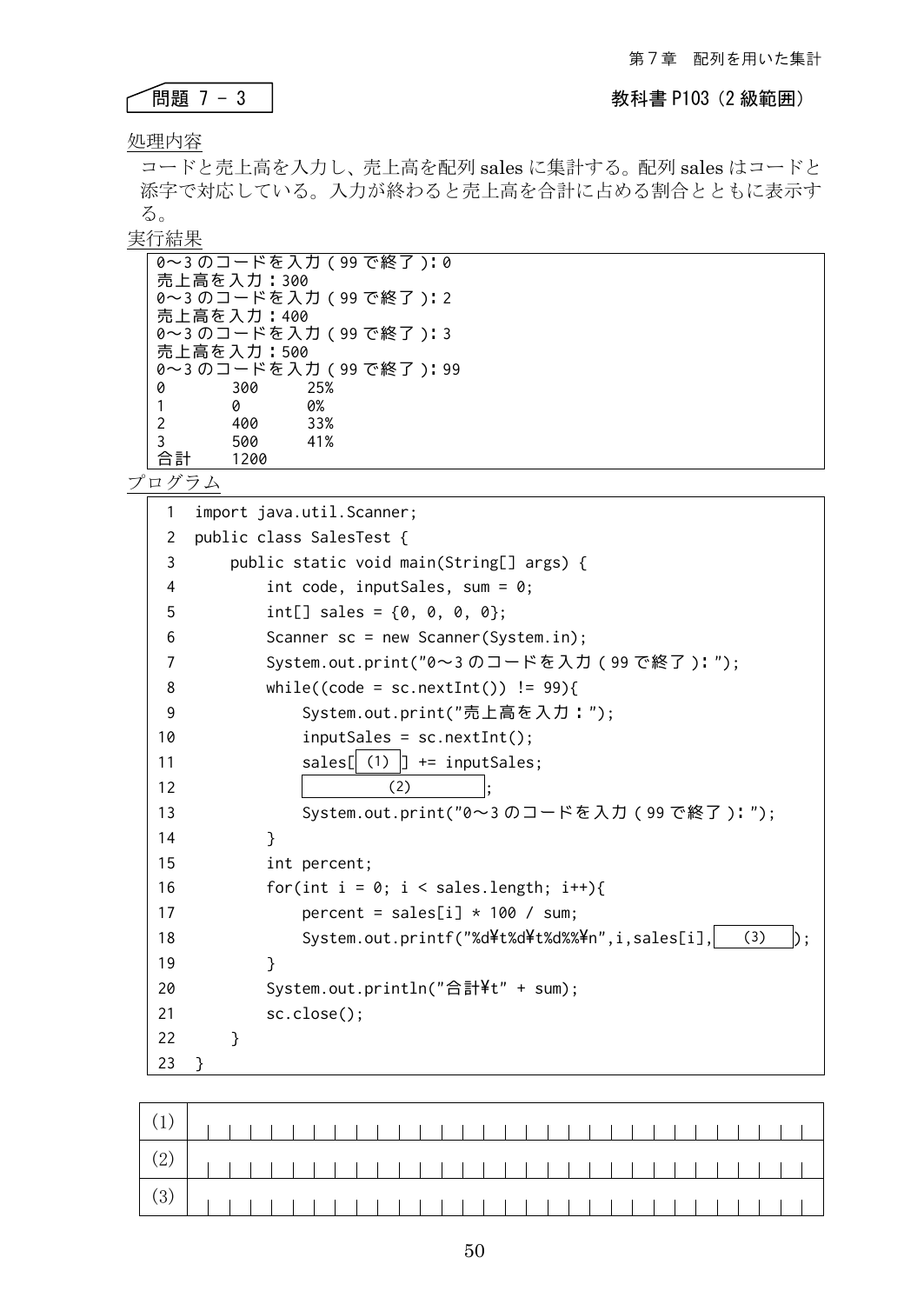### ٢

## → 1 - 4 社会の制度 7 - 4 社会の制度の基本を含むことによる。<br>その103(2 級範囲)

処理内容

5 桁の売上コードを入力し、支店ごとに売上高を集計する。売上コードの左端 1 桁が支店コードを表し、残りの 4 桁が売上高を表す。なお、支店コードは 1~3 で ある。支店別の売上高は配列 sitenSales に集計する。

### 実行結果

|               | 5桁の売上コードを入力して下さい:15320 |
|---------------|------------------------|
|               | 5桁の売上コードを入力して下さい:23800 |
|               | 5桁の売上コードを入力して下さい:32000 |
|               | 5桁の売上コードを入力して下さい:21000 |
|               | 5桁の売上コードを入力して下さい:99999 |
| 1             | 5320                   |
| $\mathcal{P}$ | 4800                   |
| 3             | 2000                   |

| 1              | import java.util.Scanner;                              |  |
|----------------|--------------------------------------------------------|--|
| 2              | public class CodeSample {                              |  |
| 3              | public static void main(String[] args) {               |  |
| 4              | int code, sitenCode, sales;                            |  |
| 5              | $int[]$ sitenSales = {0, 0, 0};                        |  |
| 6              | Scanner $sc = new Scanner(System.in);$                 |  |
| $\overline{7}$ | System.out.print("5 桁の売上コードを入力して下さい:");                |  |
| 8              | $code = sc.nextInt();$                                 |  |
| 9              | while(code $!=$ 99999){                                |  |
| 10             | sitenCode = $code / 10000;$                            |  |
| 11             | sales = $code$ -<br>(1)                                |  |
| 12             | $+=$ sales;<br>(2)                                     |  |
| 13             | System.out.print("5 桁の売上コードを入力して下さい:");                |  |
| 14             | (3)                                                    |  |
| 15             | ł                                                      |  |
| 16             | for(int i = 0; i < sitenSales.length; i++){            |  |
| 17             | System.out.println( $i + 1 +$ "\'**' + sitenSales[i]); |  |
| 18             | }                                                      |  |
| 19             | sc.close();                                            |  |
| 20             | ł                                                      |  |
| 21             | ł                                                      |  |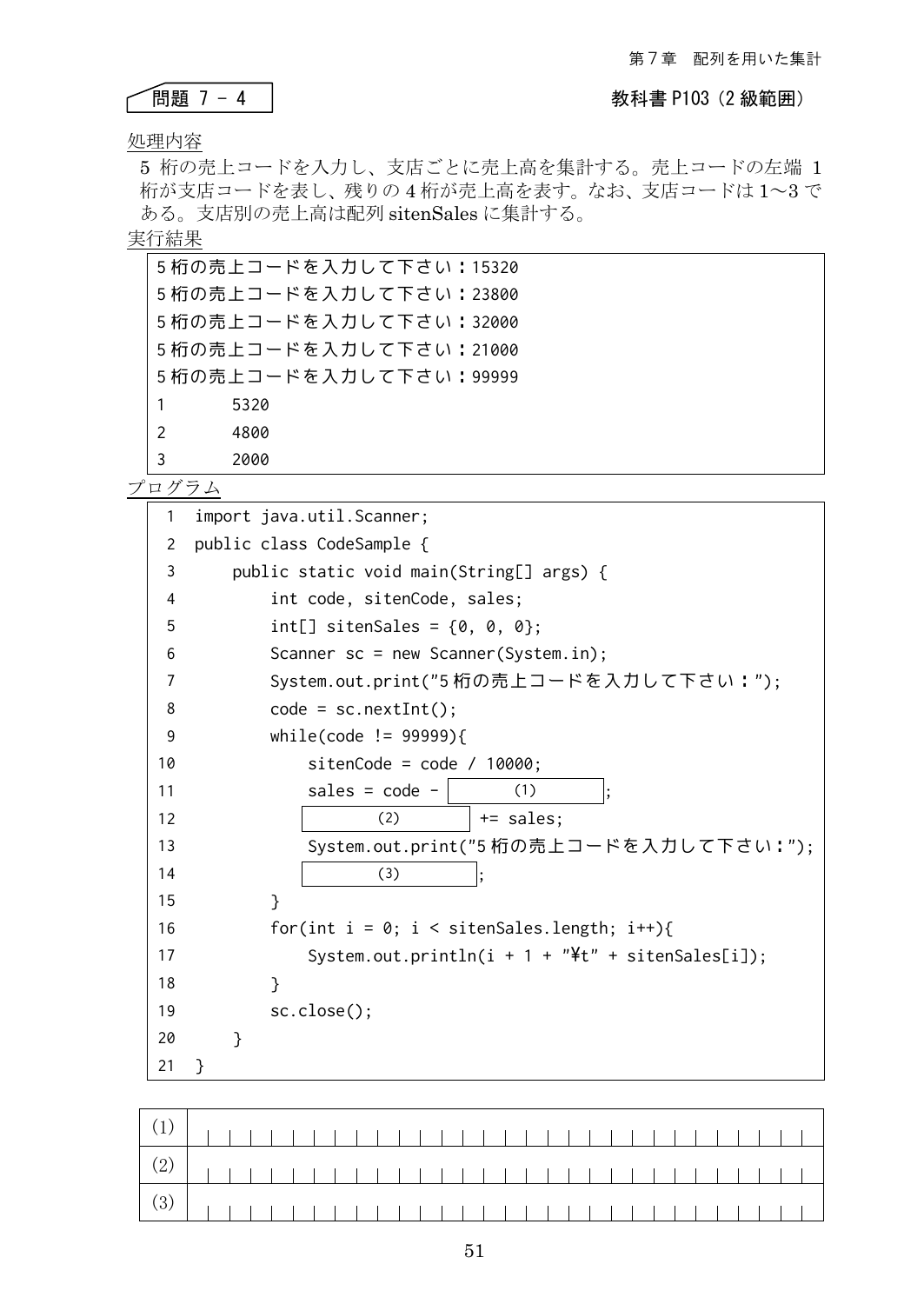### **◆ 問題 7 - 5 2000 インストリック インストリック キャラン 教科書 P103 (2 級範囲)**

処理内容

金額を入力すると、その金額を支払うのに必要な金種と枚数を表示する。 実行結果

| 金額を入力:98765 |  |     |
|-------------|--|-----|
| 10,000円     |  | 9 枚 |
| 5,000円      |  | 1枚  |
| 1,000円      |  | 3枚  |
| 500円        |  | 1枚  |
| 100円        |  | 2枚  |
| 50円         |  | 1枚  |
| 10円         |  | 1枚  |
| 5円          |  | 1枚  |
| 1 円         |  | 0 枚 |

| 1  | import java.util.Scanner;                                       |
|----|-----------------------------------------------------------------|
| 2  | public class KinsyuKeisan {                                     |
| 3  | public static void main(String[] args) {                        |
| 4  | int[] kinsyu = $\{10000, 5000, 1000, 500, 100, 50, 10, 5, 1\};$ |
| 5  | int[] number = $\{0, 0, 0, 0, 0, 0, 0, 0, 0\}$ ;                |
| 6  | int kingaku;                                                    |
| 7  | Scanner $sc = new Scanner(System.in);$                          |
| 8  | System.out.print("金額を入力:");                                     |
| 9  | $kingaku = sc.nextInt()$ ;                                      |
| 10 | for(int $i = 0$ ; $i <$ kinsyu.length; $i++)$ {                 |
| 11 | $number[i] = kingaku /  $<br>(1)                                |
| 12 | kingaku = kingaku - $(2)$<br>* kinsyu[i];                       |
| 13 | <sup>}</sup>                                                    |
| 14 | for(int $i = 0$ ; $i <$ kinsyu.length; $i++)$ {                 |
| 15 | System.out.printf("%, 6d $\overline{H}$ ", kinsyu[i]);          |
| 16 | System.out.println(number[i] + "枚");                            |
| 17 | ł                                                               |
| 18 | $sc.close()$ ;                                                  |
| 19 | ł                                                               |
| 20 |                                                                 |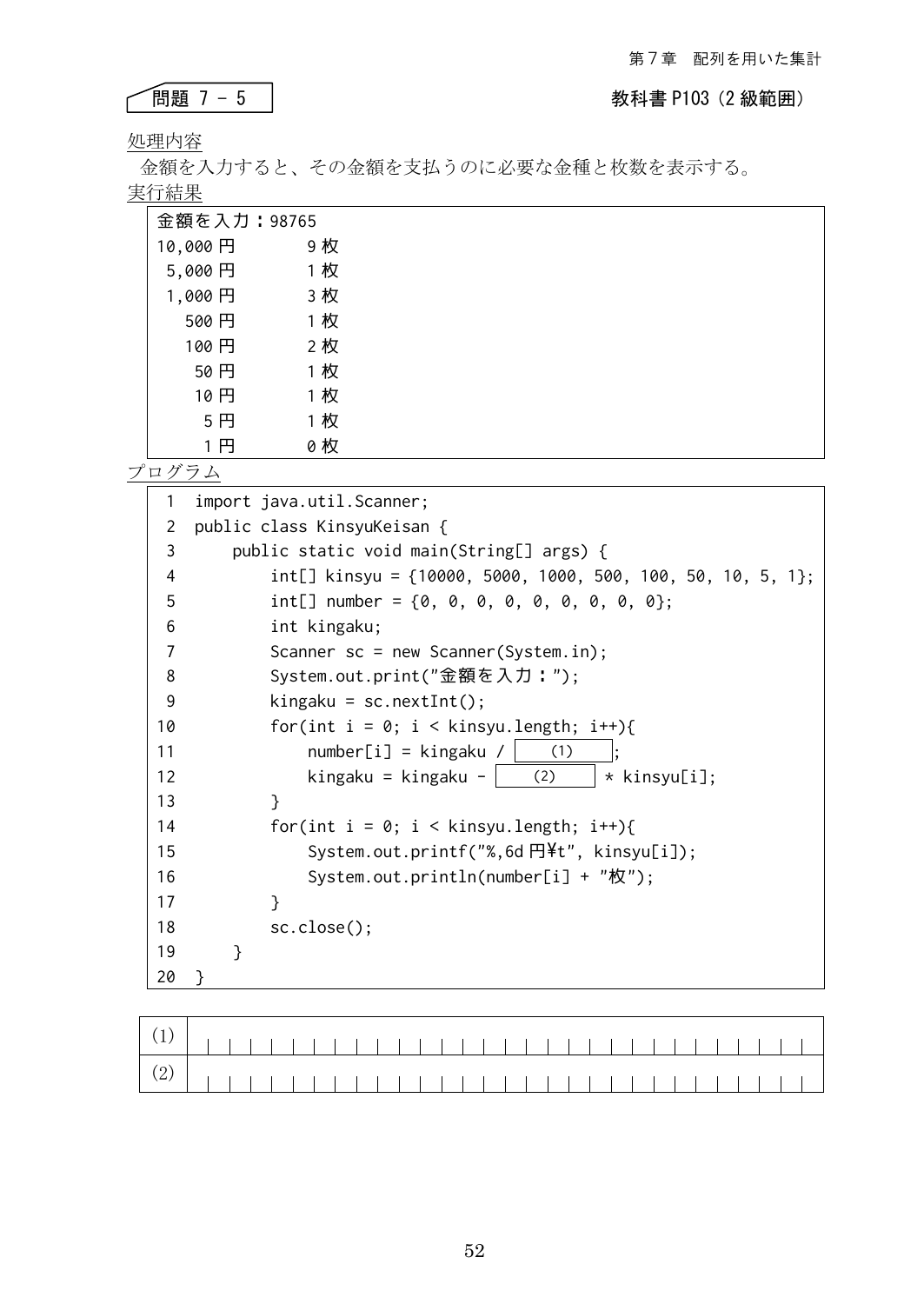問題 7 - 6 2 級範囲 

処理内容

参加者の年齢を入力し、下記の配列に集計する。なお、参加者は 20 歳以上である。 年齢に 999 を入力すると集計結果を出力する。

|               |     |     | $\left[ 2\right]$ | 3                |       |
|---------------|-----|-----|-------------------|------------------|-------|
| syuukei       |     |     |                   |                  |       |
|               | 20代 | 30代 | 40代               | $50 \text{ } \#$ | 60代以上 |
| 「結果           |     |     |                   |                  |       |
| 参加者の年齢を入力: 25 |     |     |                   |                  |       |
| 参加者の年齢を入力: 52 |     |     |                   |                  |       |

|  | 参加者の年齢を入力: 25 |      |        |  |
|--|---------------|------|--------|--|
|  | 参加者の年齢を入力: 52 |      |        |  |
|  | 参加者の年齢を入力:34  |      |        |  |
|  | 参加者の年齢を入力:70  |      |        |  |
|  | 参加者の年齢を入力:63  |      |        |  |
|  | 参加者の年齢を入力: 44 |      |        |  |
|  | 参加者の年齢を入力:999 |      |        |  |
|  | 20代 30代 40代   | 50 代 | 60 代以上 |  |
|  | 1人 1人 1人      | 1 人  | 2 人    |  |

| 1                | import java.util.Scanner;                             |
|------------------|-------------------------------------------------------|
| 2                | public class NenreiSyuukei {                          |
| 3                | public static void main(String[] args) {              |
| 4                | int sankasya, nendai;                                 |
| 5                | int[] syuukei = $\{0, 0, 0, 0, 0\}$ ;                 |
| 6                | Scanner $sc = new Scanner(System.in);$                |
| $\boldsymbol{7}$ | System.out.print("参加者の年齢を入力:");                       |
| $\,8\,$          | $sankasya = sc.nextInt();$                            |
| $\mathsf 9$      | while(sankasya != $999$ ){                            |
| 10               | nendai = sankasya / 10;                               |
| 11               | if(nendai $\ge$ = 6)                                  |
| 12               | (1)                                                   |
| 13               | else                                                  |
| 14               | (2)                                                   |
| 15               | syuukei[nendai]++;                                    |
| 16               | System.out.print("参加者の年齢を入力:");                       |
| 17               | $sankasya = sc.nextInt();$                            |
| 18               | ł                                                     |
| 19               | System.out.println("20代¥t30代¥t40代¥t50代¥t60代以上");      |
| 20               | for(int $i = 0$ ; $i <$ syuukei.length; $i++)$ {      |
| 21               | System.out.print( (3) $ $ + " $\lambda$ \intumble 1); |
| 22               | }                                                     |
| 23               | sc.close();                                           |
| 24               | ł                                                     |
| 25               |                                                       |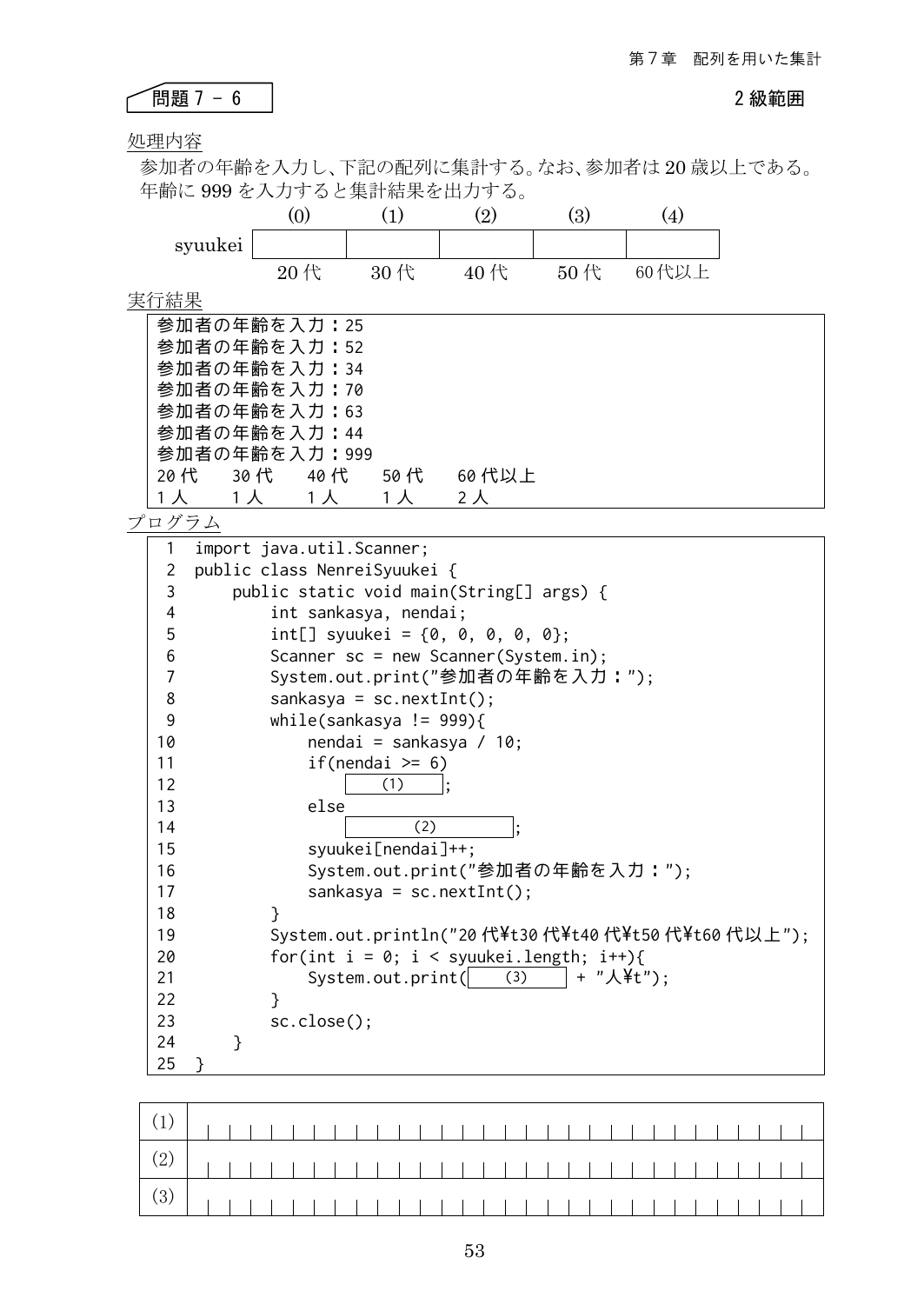# <sup>第</sup>8章 線形探索

### ├──問題 8 - 1 2級範囲 のような ついてん こうしょう 2級範囲 のはない

### 処理内容

コードを入力し、そのコードに該当する価格を表示する。なお、配列 code と配 列 price は添字で対応している。配列 code に存在しないコードは入力されないも のとする。

|       | (0)      |     | (2) | $\left( 3\right)$ | $\left( 4\right)$ |
|-------|----------|-----|-----|-------------------|-------------------|
| code  | 101      | 103 | 104 | 202               | 205               |
|       |          |     |     |                   |                   |
|       | $^{(0)}$ |     | (2) | (3)               | .4)               |
| price | 250      | 320 | 480 | 420               | 500               |

実行結果

| 丨コードを入力して下さい 104 |  |
|------------------|--|
| 価格は 480 です       |  |

| 1              | import java.util.Scanner;                      |  |
|----------------|------------------------------------------------|--|
| 2              | public class LineSearch {                      |  |
| 3              | public static void main(String[] args) {       |  |
| 4              | int inputCode;                                 |  |
| 5              | int[] code = $\{101, 103, 104, 202, 205\};$    |  |
| 6              | int[] price = $\{250, 320, 480, 420, 500\};$   |  |
| $\overline{7}$ | Scanner $sc = new Scanner(System.in);$         |  |
| 8              | System.out.print("コードを入力して下さい ");              |  |
| 9              | $inputCode = sc.nextInt()$ ;                   |  |
| 10             | int $i = 0$ ;                                  |  |
| 11             | while(<br>(1)<br>$\mathcal{H}$                 |  |
| 12             | $i++$ :                                        |  |
| 13             | }                                              |  |
| 14             | System.out.print("価格は " +  <br>+ "です");<br>(2) |  |
| 15             | sc.close();                                    |  |
| 16             | ł                                              |  |
| 17             | ł                                              |  |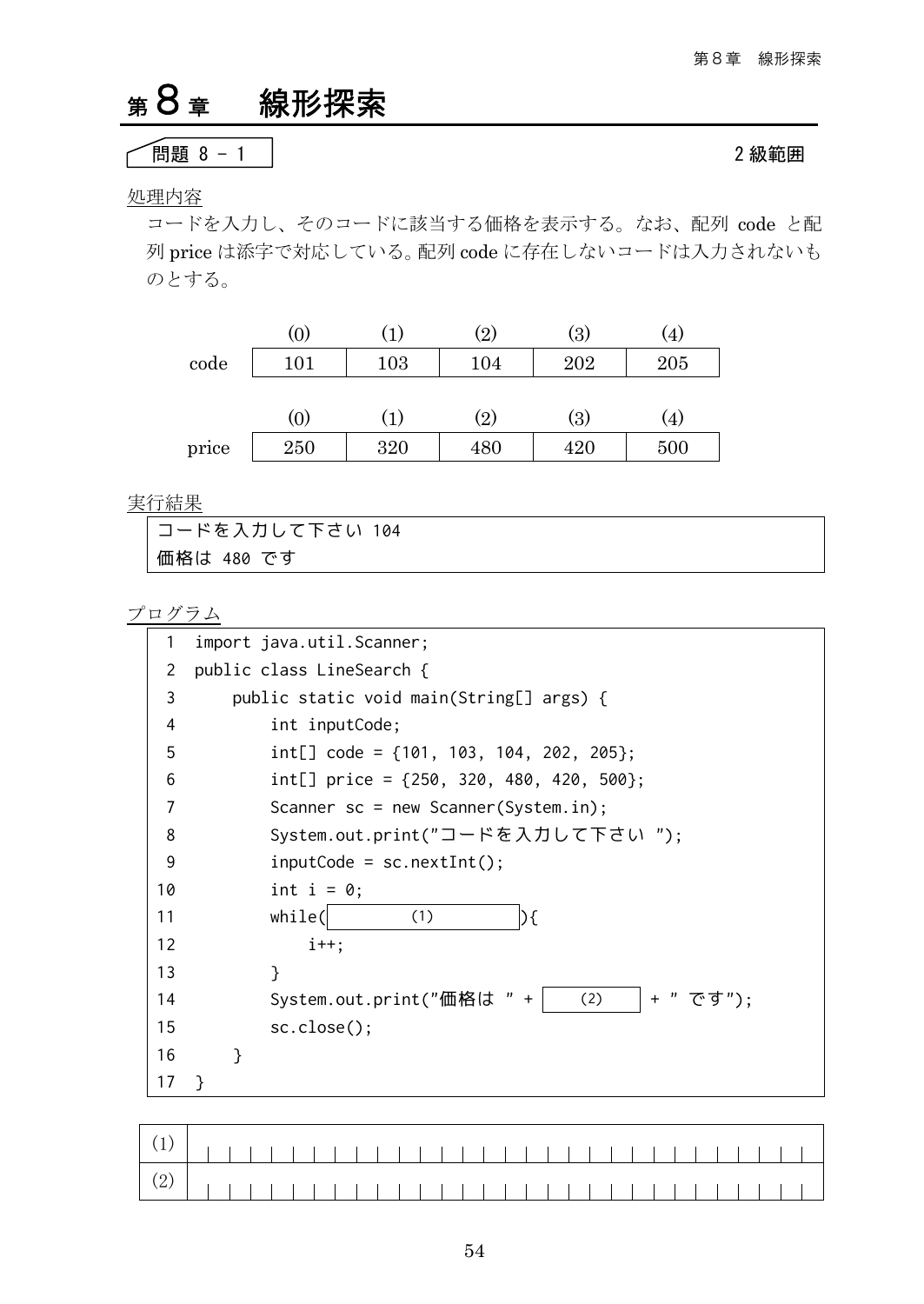# ● ● 19 2 2 2 2 級範囲 めんじょう インタン 2 級範囲 めんじょう 2 級範囲

### 処理内容

コードを入力し、そのコードに該当する価格を表示する。なお、配列 code と配 列 priceは添字で対応している。配列 codeに存在しないコードは入力された場合、 「コードが見つかりません」と出力する。

|       | (0) |                  | $\rm(2)$ | $\left( 3\right)$ | $\left( 4\right)$ |
|-------|-----|------------------|----------|-------------------|-------------------|
| code  | 101 | 103              | 104      | 202               | 205               |
|       |     |                  |          |                   |                   |
|       | (0) | $\left(1\right)$ | (2)      | $\left( 3\right)$ | .4)               |
| price | 250 | 320              | 480      | 420               | 500               |

### 実行結果

| コードを入力して下さい 106 |  |
|-----------------|--|
| コードが見つかりません     |  |

存在しないコードが入力された場合の出力結果

```
プログラム
```

| 1  | import java.util.Scanner;                      |
|----|------------------------------------------------|
| 2  | public class Banhei {                          |
| 3  | public static void main(String[] args) {       |
| 4  | int inputCode;                                 |
| 5  | int[] code = $\{101, 103, 104, 202, 205, 0\};$ |
| 6  | int[] price = $\{250, 320, 480, 420, 500\};$   |
| 7  | Scanner $sc = new Scanner(System.in);$         |
| 8  | System.out.print("コードを入力して下さい ");              |
| 9  | $inputCode = sc.nextInt();$                    |
| 10 | (1)                                            |
| 11 | int $i = 0$ ;                                  |
| 12 | while(inputCode != $code[i])$ {                |
| 13 | (2)                                            |
| 14 | ł                                              |
| 15 | $if(i != 5)$                                   |
| 16 | System.out.print("価格は " + price[i] + " です");   |
| 17 | else                                           |
| 18 | System.out.print("コードが見つかりません");               |
| 19 | $sc.close()$ ;                                 |
| 20 | }                                              |
| 21 | ł                                              |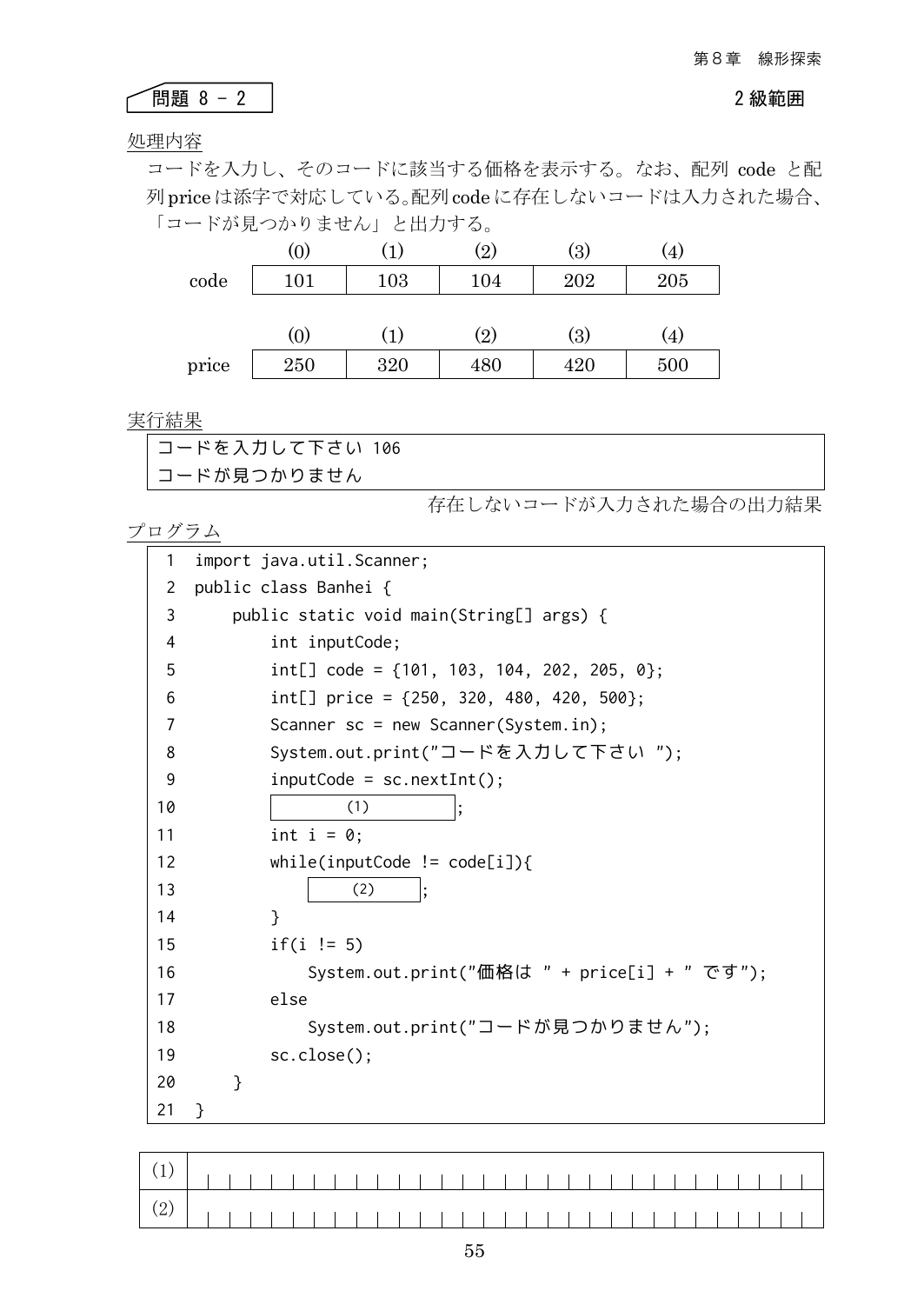### ● 日の 2 級範囲 おおとこ おおとこ おおとこ おおとこ 2 級範囲 おおとこ 2 級範囲 ٢

### 処理内容

荷物の重さをグラムで入力し、該当する価格を表示する。グラム数と価格は以下 の通りである。なお、9999999 グラムを超える荷物は取り扱わない。

| 重量          | $1 \sim 100g$   | $101 \sim 300g$ | $301 - 500g$ | $501 \sim 800$ g | $801g$ 以上 |
|-------------|-----------------|-----------------|--------------|------------------|-----------|
| 価格          | 320円            | 450円            | 680円         | 820円             | 1000円     |
|             |                 |                 |              |                  |           |
|             | (0)             | (1)             | (2)          | (3)              | (4)       |
| weight      | 100             | 300             | 500          | 800              | 9999999   |
|             |                 |                 |              |                  |           |
|             | (0)             | (1)             | (2)          | (3)              | (4)       |
| price       | 320             | 450             | 680          | 820              | 1000      |
| 実行結果        |                 |                 |              |                  |           |
|             | 重量を入力して下さい 300  |                 |              |                  |           |
| 価格は 450 です  |                 |                 |              |                  |           |
|             | 重量を入力して下さい 1500 |                 |              |                  |           |
| 価格は 1000 です |                 |                 |              |                  |           |
|             | 重量を入力して下さい 0    |                 |              |                  |           |
| (プログラム終了)   |                 |                 |              |                  |           |

| 1                 | import java.util.Scanner;                         |
|-------------------|---------------------------------------------------|
| 2                 | public class HaniSearch {                         |
| 3                 | public static void main(String[] args) {          |
| 4                 | (1)                                               |
| 5                 | int[] weight = $\{100, 300, 500, 800, 9999999\};$ |
| 6                 | int[] price = $\{320, 450, 680, 820, 1000\};$     |
| 7                 | Scanner $sc = new Scanner(System.in);$            |
| 8                 | System.out.print("重量を入力して下さい ");                  |
| 9                 | $inputWeight = sc.nextInt();$                     |
| 10                | while(inputWeight != $\emptyset$ ){               |
| 11                | int $i = 0$ ;                                     |
| $12 \overline{ }$ | while(<br>(2)                                     |
| 13                | $i++$ :                                           |
| 14                | ł                                                 |
| 15                | System.out.println("価格は " + price[i] + " です");    |
| 16                | System.out.print("重量を入力して下さい ");                  |
| 17                | $inputWeight = sc.nextInt();$                     |
| 18                | ł                                                 |
| 19                | $sc.close()$ ;                                    |
| 20                |                                                   |
| 21                |                                                   |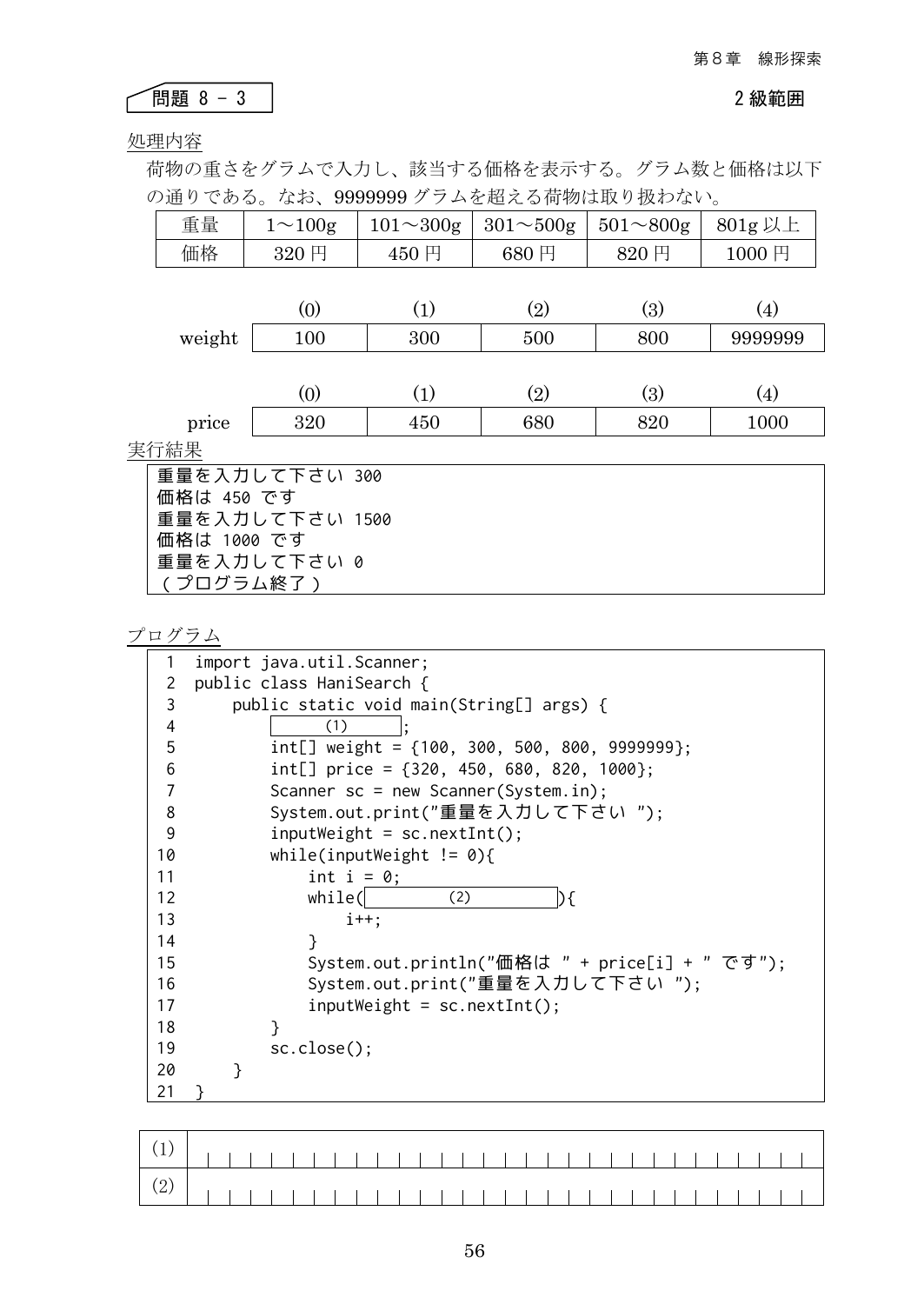|--|--|

処理内容

売り上げた商品のコードを入力し売上数を集計する。コードに 999 が入力される と集計結果を出力する。なお、存在しないコードは入力されない。また、配列 code と配列 uriagesuu は添字で対応している。

実行結果

| コードを入力して下さい 102 |
|-----------------|
| コードを入力して下さい 103 |
| コードを入力して下さい 102 |
| コードを入力して下さい 101 |
| コードを入力して下さい 999 |
| コード 101 売上数 1   |
| コード 102 売上数 2   |
| コード 103 売上数 1   |
| コード 104 売上数 0   |
| コード 105 売上数 0   |
| プログラム           |

| 1                       | import java.util.Scanner;                         |
|-------------------------|---------------------------------------------------|
| 2                       | public class Syuukei {                            |
| 3                       | public static void main(String[] args) {          |
| $\overline{\mathbf{4}}$ | int inputCode;                                    |
| 5                       | $int[] code = {101, 102, 103, 104, 105};$         |
| 6                       | int[] uriagesuu = $\{0, 0, 0, 0, 0\}$ ;           |
| $\overline{7}$          | Scanner $sc = new Scanner(System.in);$            |
| 8                       | System.out.print("コードを入力して下さい ");                 |
| 9                       | $inputCode = sc.nextInt();$                       |
| 10                      | while(inputCode $!=$ 999){                        |
| 11                      | (1)                                               |
| 12                      | while(inputCode != $code[i])$ {                   |
| 13                      | (2)                                               |
| 14                      |                                                   |
| 15                      | (3)                                               |
| 16                      | System.out.print("コードを入力して下さい ");                 |
| 17                      | $inputCode = sc.nextInt();$                       |
| 18                      | ł                                                 |
| 19                      | for(int $i = 0$ ; $i <$ code.length; $i^{++}$ ){  |
| 20                      | System.out.print(" $\Box$ - $\beta$ " + code[i]); |
| 21                      | System.out.println(" 売上数 " + uriagesuu[i]);       |
| 22                      | }                                                 |
| 23                      | sc.close();                                       |
| 24                      | }                                                 |
| 25                      | }                                                 |

| $\left[\begin{array}{c c} (2) & \cdots & \cdots \end{array}\right]$ |  |  |  |  |  |  |  |  |  |  |  |  |  |  |  |  |
|---------------------------------------------------------------------|--|--|--|--|--|--|--|--|--|--|--|--|--|--|--|--|
|                                                                     |  |  |  |  |  |  |  |  |  |  |  |  |  |  |  |  |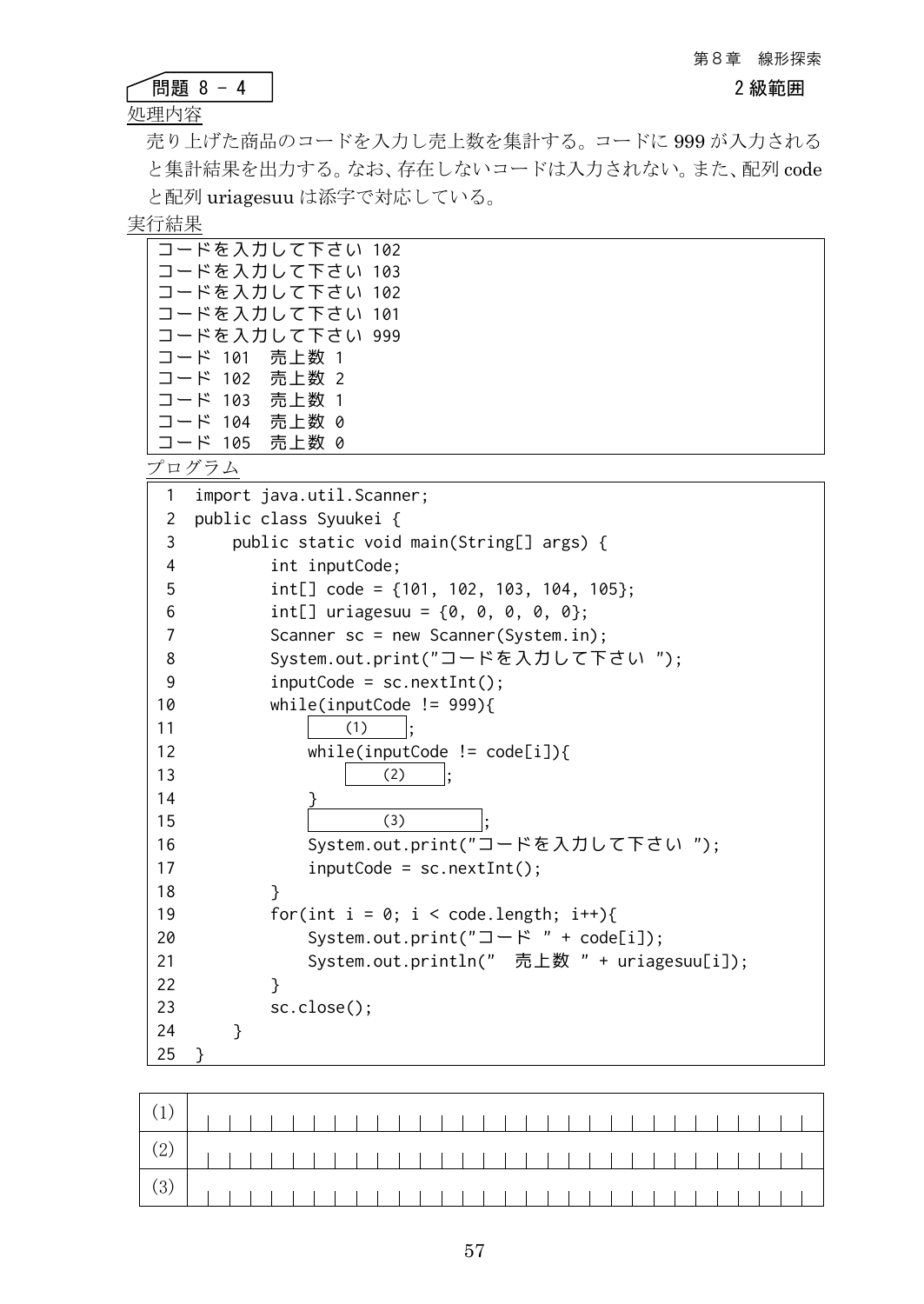問題 8 - 5 2 級範囲

| в |  |  |
|---|--|--|

処理内容

売り上げた商品のコードを入力し売上数を集計する。コードに 999 が入力されると集 計結果を出力する。なお、存在しないコードは入力されない。また、配列 code と配 列 uriagesuu は添字で対応している。

実行結果

| コードを入力して下さい 102 |
|-----------------|
| コードを入力して下さい 103 |
| コードを入力して下さい 102 |
| コードを入力して下さい 101 |
| コードを入力して下さい 999 |
| コード 101 売上数 1   |
| コード 102 売上数 2   |
| コード 103 売上数 1   |
| コード 104 売上数 0   |
| コード 105 売上数 0   |
|                 |

| 1                        | import java.util.Scanner;                         |
|--------------------------|---------------------------------------------------|
| $\overline{c}$           | public class SyuukeiMethod {                      |
| 3                        | int inputCode, i;                                 |
| $\overline{\mathcal{A}}$ | $int[] code = {101, 102, 103, 104, 105};$         |
| 5                        | int[] uriagesuu = $\{0, 0, 0, 0, 0\}$ ;           |
| $\boldsymbol{6}$         | Scanner sc = new Scanner(System.in);              |
| $\overline{7}$           | public void input(){                              |
| $\,8\,$                  | System.out.print("コードを入力して下さい ");                 |
| $\mathsf 9$              | $inputCode = sc.nextInt();$                       |
| 10                       | $\mathcal{E}$                                     |
| 11                       | public void tansaku(){                            |
| 12                       | $i = 0;$                                          |
| 13                       | while(inputCode != $code[i])$ {                   |
| 14                       | $i^{++}$ ;                                        |
| 15                       | }                                                 |
| 16                       | }                                                 |
| 17                       | public void output(){                             |
| 18                       | for(int $j = 0$ ; $j <$ code.length; $j++)$ {     |
| 19                       | System.out.print(" $\Box$ - $\beta$ " + code[j]); |
| 20                       | System.out.println(" 売上数 " + uriagesuu[j]);       |
| 21                       | }                                                 |
| 22                       | }                                                 |
| 23                       | public static void main(String[] args) {          |
| 24                       | SyuukeiMethod $sm = new SyuukeiMethod()$ ;        |
| 25                       | $sm.input()$ ;                                    |
| 26                       | (1)<br>while(<br>$\mathcal{E}$                    |
| 27                       | $sm.tansaku()$ ;                                  |
| 28                       | (2)                                               |
| 29                       | $sm.input()$ ;                                    |
| 30                       | $\mathcal{E}$                                     |
| 31                       | $sm.output()$ ;                                   |
| 32                       | sm.sc.close();                                    |
| 33                       | }                                                 |
| 34                       |                                                   |

| $(2)$ $(1)$ |  |  |  |  |  |  |  |  |  |  |  |  |  |  |  |
|-------------|--|--|--|--|--|--|--|--|--|--|--|--|--|--|--|
|             |  |  |  |  |  |  |  |  |  |  |  |  |  |  |  |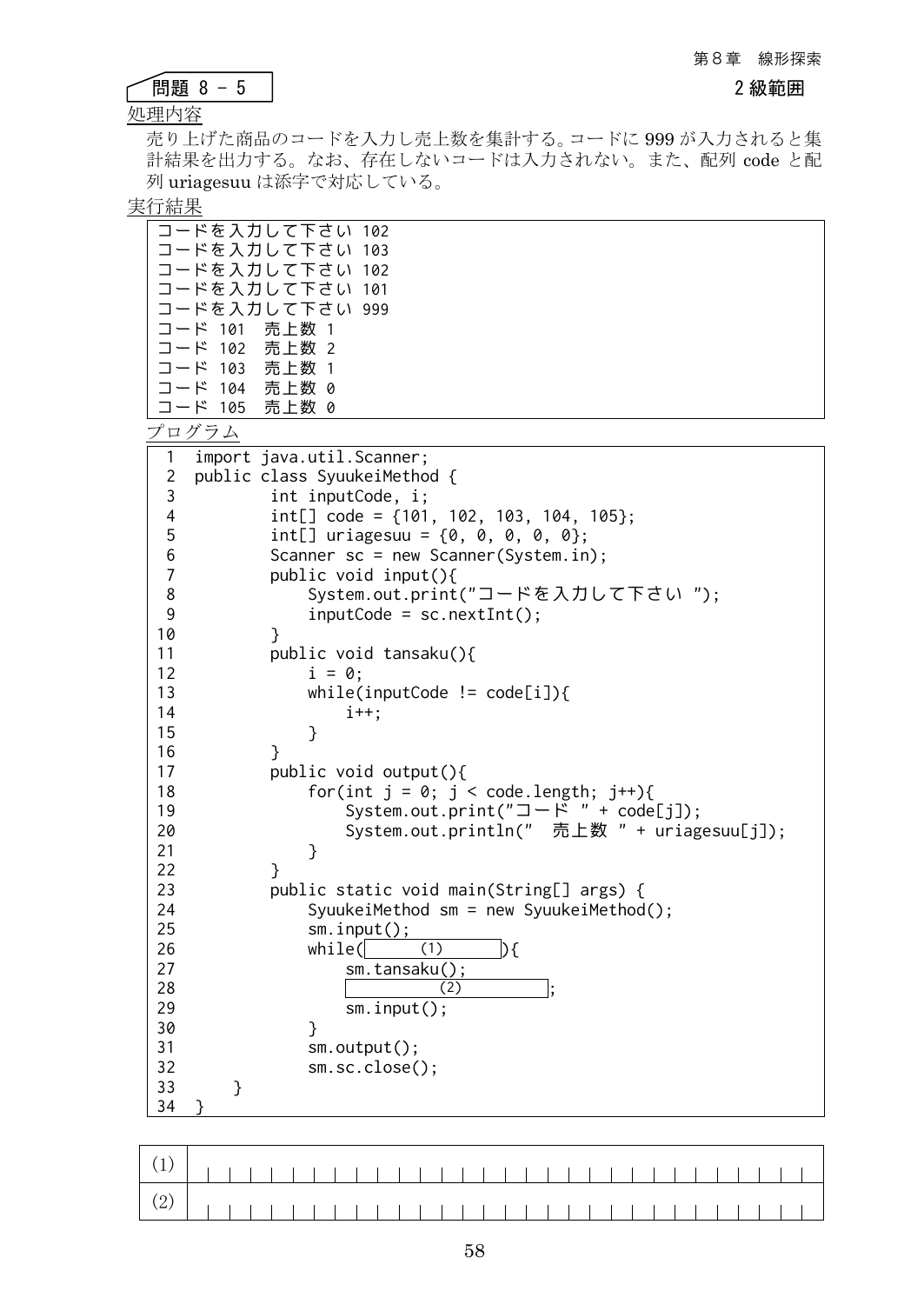2級範囲

|--|--|--|--|--|

処理内容

売り上げた商品名と売上数を入力し集計する。集計後、売上が一番多い商品名と売上 数を表示する。なお、存在しない商品名は入力されない。また、売上数は同一になら ないものとする。配列 hinmei と配列 uriage は添字で対応している。

実行結果

|                         | 商品名を入力して下さい うどん<br>売上数を入力して下さい 15<br>商品名を入力して下さい たこ焼き<br>売上数を入力して下さい 20<br>商品名を入力して下さい うどん<br>売上数を入力して下さい 30<br>商品名を入力して下さい 唐揚げ<br>売上数を入力して下さい 10<br>商品名を入力して下さい end<br>売上が一番多い商品は うどん です<br>売上数は 45 です<br>プログラム |
|-------------------------|------------------------------------------------------------------------------------------------------------------------------------------------------------------------------------------------------------------|
| 1<br>$\mathbf{2}$       | import java.util.Scanner;<br>public class Syokudou {                                                                                                                                                             |
| 3                       | public static void main(String[] args) {                                                                                                                                                                         |
| $\overline{\mathbf{4}}$ | String inputMei;                                                                                                                                                                                                 |
| 5                       | int inputUriage;                                                                                                                                                                                                 |
| 6                       | String[] hinmei = {"焼きそば", "うどん", "たこ焼き", "唐揚げ"};                                                                                                                                                                |
| $\overline{7}$          | int[] uriage = $\{0, 0, 0, 0\}$ ;                                                                                                                                                                                |
| 8                       | Scanner $sc = new Scanner(System.in);$                                                                                                                                                                           |
| 9                       | System.out.print("商品名を入力して下さい ");                                                                                                                                                                                |
| 10                      | $inputMei = sc.next();$                                                                                                                                                                                          |
| 11<br>12                | while(!inputMei.equals("end")){<br>System.out.print("売上数を入力して下さい ");                                                                                                                                             |
| 13                      | $inputUnique = sc.nextInt()$ ;                                                                                                                                                                                   |
| 14                      | int $i = 0$ ;                                                                                                                                                                                                    |
| 15                      | while(!inputMei.equals(hinmei[i])){                                                                                                                                                                              |
| 16                      | (1)                                                                                                                                                                                                              |
| 17                      |                                                                                                                                                                                                                  |
| 18                      | (2)                                                                                                                                                                                                              |
| 19                      | System.out.print("商品名を入力して下さい ");                                                                                                                                                                                |
| 20                      | $inputMei = sc.next();$                                                                                                                                                                                          |
| 21                      |                                                                                                                                                                                                                  |
| 22                      | int max = $\theta$ :                                                                                                                                                                                             |
| 23<br>24                | String maxMei = $null;$<br>for(int $i = 0$ ; $i <$ hinmei.length; $i++)$ {                                                                                                                                       |
| 25                      | if(<br>(3)<br>$\mathcal{D}\mathcal{F}$                                                                                                                                                                           |
| 26                      | $max = uriage[i];$                                                                                                                                                                                               |
| 27                      | (4)                                                                                                                                                                                                              |
| 28                      | $\mathcal{F}$                                                                                                                                                                                                    |
| 29                      | }                                                                                                                                                                                                                |
| 30                      | System.out.println("売上が一番多い商品は" + maxMei + " です");                                                                                                                                                               |
| 31                      | System.out.println("売上数は " + max + " です");                                                                                                                                                                       |
| 32                      | $sc.close()$ ;                                                                                                                                                                                                   |
| 33                      | }                                                                                                                                                                                                                |
| 34                      | ł                                                                                                                                                                                                                |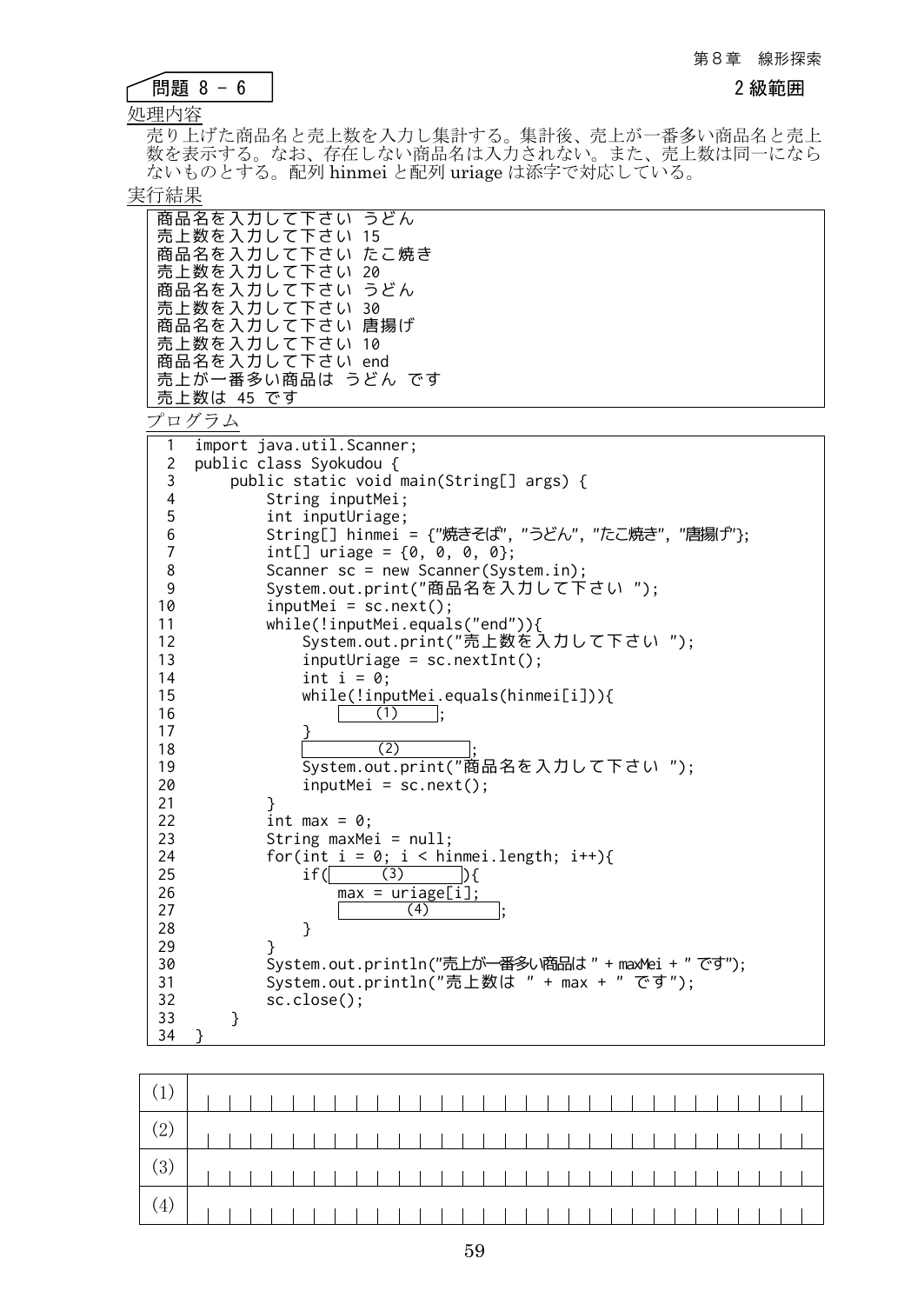# <sup>第</sup>9章 ファイル入出力

$$
\fbox{BBig}9-1
$$

教科書 P139

処理内容

FileReader クラスを利用し、ファイル「data.txt」を読み込み表示する。

| 入力フ<br>$\Lambda$ <sup><math>\mu</math></sup> data.txt<br>$\rightarrow$ | 行結里       |
|------------------------------------------------------------------------|-----------|
| 新井<br>優志                                                               | 新井<br>優志  |
| 62                                                                     | 62        |
| 吉岡<br>亮太                                                               | 吉岡<br>亮太  |
| 74                                                                     | 74        |
| 吉野<br>ひより                                                              | 吉野<br>ひより |
| 97                                                                     | 97        |
|                                                                        |           |

プログラム

1 2 3 public class FileReaderSample { 4 5 6 7 8 9 10 11 12 13 } import java.io.FileReader; import java.io.IOException; public static void main(String[] args) throws IOException { FileReader fr = new FileReader("c: $\forall$ 4data.txt");  $int$  = fr.read(); while(moji  $!= -1$ ){ System.out.print((char)moji);  $moji = fr.read();$  } fr.close(); }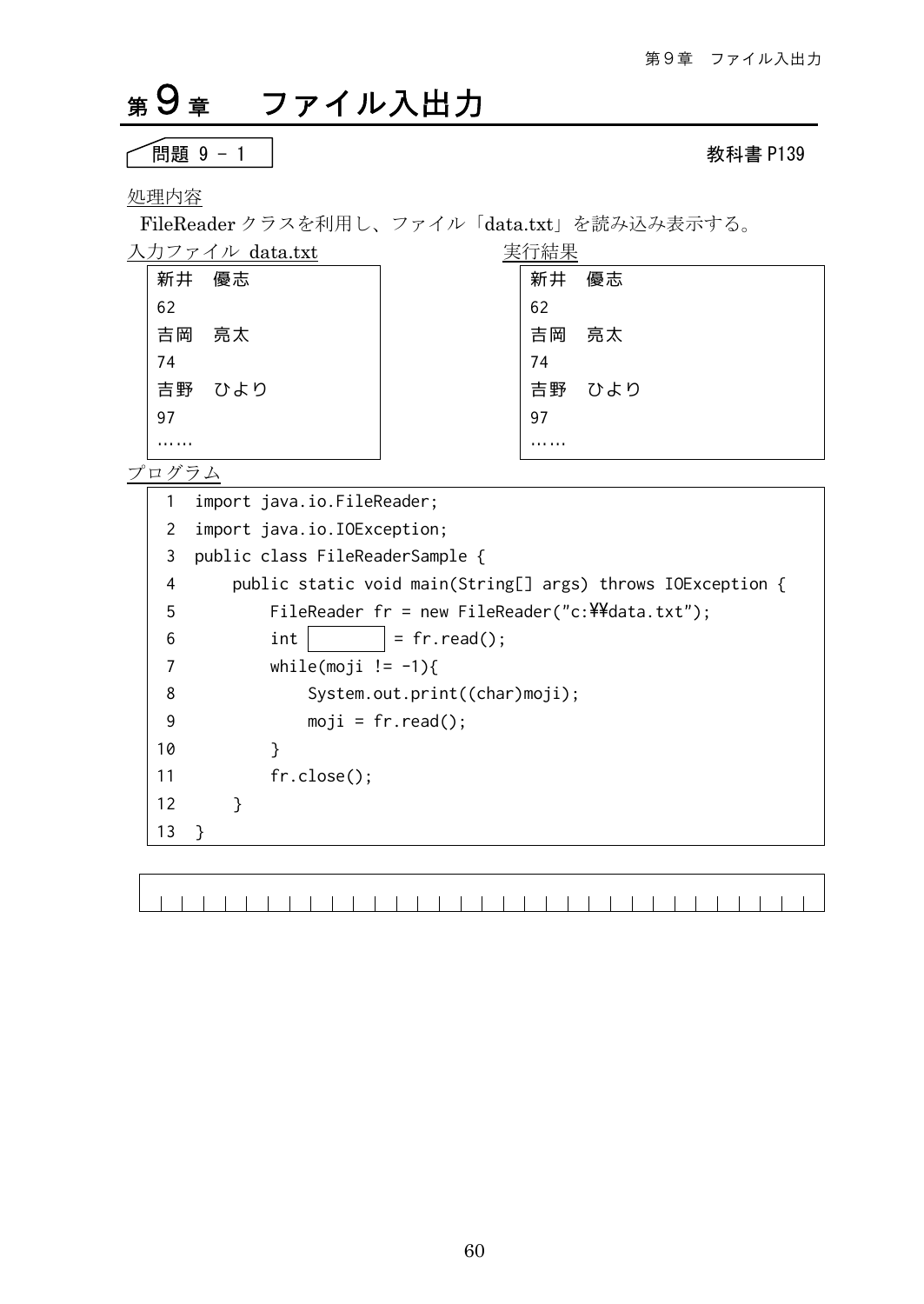### 問題 9 - 2 教科書 P139

処理内容

BufferedReader クラスを利用し、ファイル「data.txt」を読み込み表示する。 入力ファイル data.txt 実行結果

| ノベンシン | $\cdots$<br>ua va va v | ノヘエコ ホロノト |     |    |
|-------|------------------------|-----------|-----|----|
| 新井    | 優志                     | 新井        | 優志  | 62 |
| 62    |                        | 吉岡        | 亮太  | 74 |
| 吉岡    | 亮太                     | 吉野        | ひより | 97 |
| 74    |                        | 安藤        | 美香  | 42 |
| 吉野    | ひより                    | 堀         | 由佳  | 90 |
| 97    |                        | 片岡        | 和也  | 78 |
|       |                        |           |     |    |

プログラム

1 2 import java.io.FileReader; 3 import java.io.IOException; 4 5 6 7 8 9 10 11 12 13 14 15 16 17 import java.io.BufferedReader; public class FileInput { public static void main(String[] args) throws IOException { String score; FileReader fr = new FileReader("c: $\forall$ 4data.txt"); BufferedReader br = new BufferedReader( $(1)$ ); String name =  $\text{br.}$  (2) while(name  $!=$  null){  $score = br.$  (2) System.out.println(name +  $"$ It" + score);  $name = br.$  (2) } br.close(); fr.close(); } }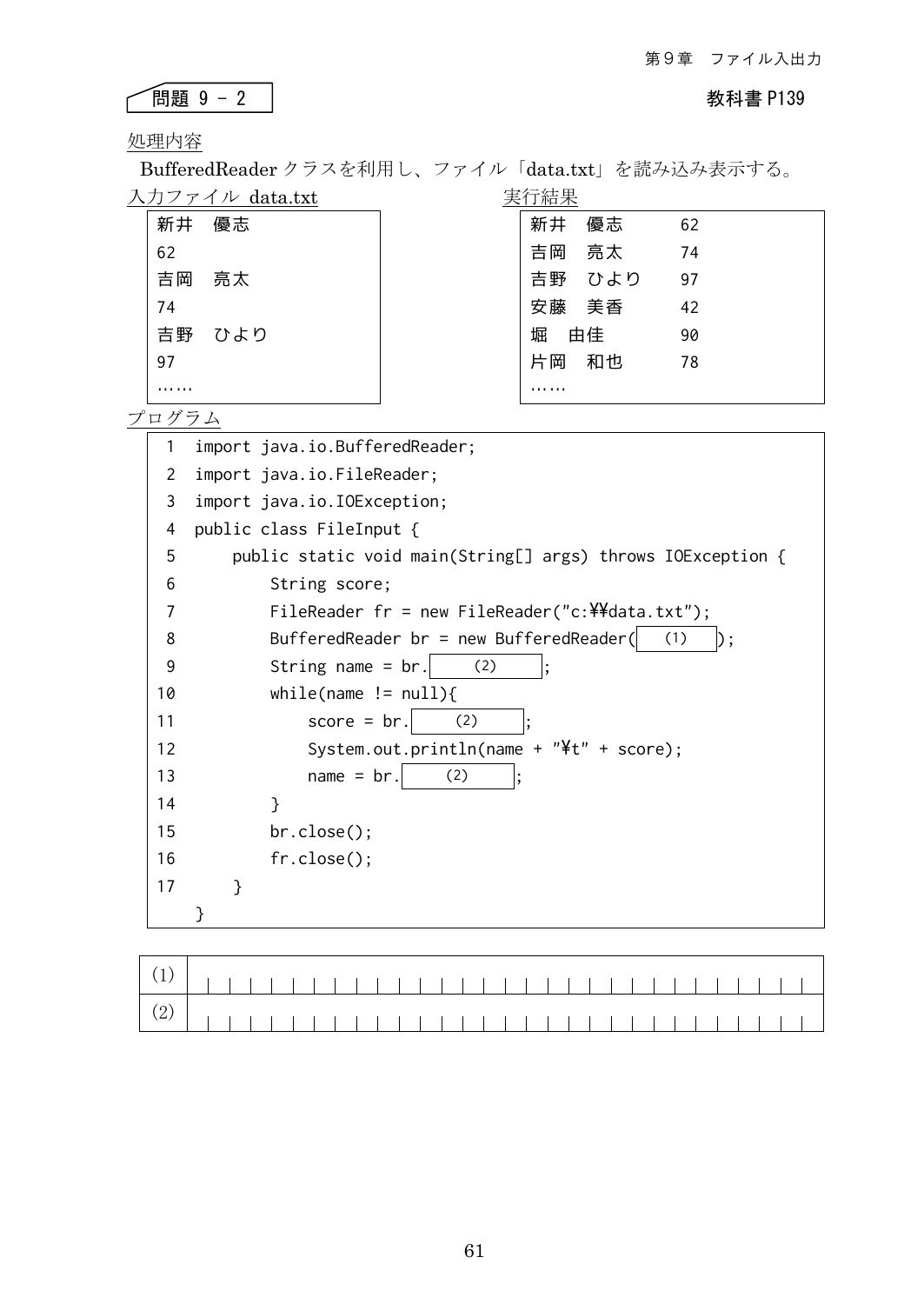### ● <mark>問題 9 - 3</mark> N<br>■ 初科書 P139 ٢

処理内容

CSV ファイル「data.csv」を読み込み表示する。

入力ファイル data.csv 実行結果

| 新井 優志,62  | 新井       | 優志     | 62   |
|-----------|----------|--------|------|
| 吉岡 亮太, 74 | □ 吉岡  亮太 |        | -74  |
| 吉野 ひより,97 |          | 吉野 ひより | - 97 |
|           |          |        |      |

| 1              | import java.io.BufferedReader;                                             |
|----------------|----------------------------------------------------------------------------|
| $\overline{c}$ | import java.io.FileReader;                                                 |
| 3              | import java.io.IOException;                                                |
| 4              | public class CsvTest {                                                     |
| 5              | public static void main(String[] args){                                    |
| 6              | BufferedReader<br>(1)<br>$= null;$                                         |
| 7              | try $\{$                                                                   |
| 8              | $br$ = new BufferedReader(new FileReader("c: $\frac{24}{100}$ data.csv")); |
| 9              | String line;                                                               |
| 10             | while(<br>$=$ br.readLine()) $!=$ null){<br>(2)                            |
| 11             | String[] str = line.split(",");                                            |
| 12             | String $(3)$<br>$= str[0];$                                                |
| 13             | (4)<br>$=$ Integer.parseInt(str[1]);<br>int                                |
| 14             | System.out.println(name + $"4t"$ + score);                                 |
| 15             | }                                                                          |
| 16             | br.close();                                                                |
| 17             | } catch (IOException e) {                                                  |
| 18             | System.out.println("入出力例外が発生しました");                                        |
| 19             | }                                                                          |
| 20             | }                                                                          |
| 21             |                                                                            |

| <u>(3)                             </u> |  |  |  |  |  |  |  |  |  |  |  |  |  |  |  |  |
|-----------------------------------------|--|--|--|--|--|--|--|--|--|--|--|--|--|--|--|--|
|                                         |  |  |  |  |  |  |  |  |  |  |  |  |  |  |  |  |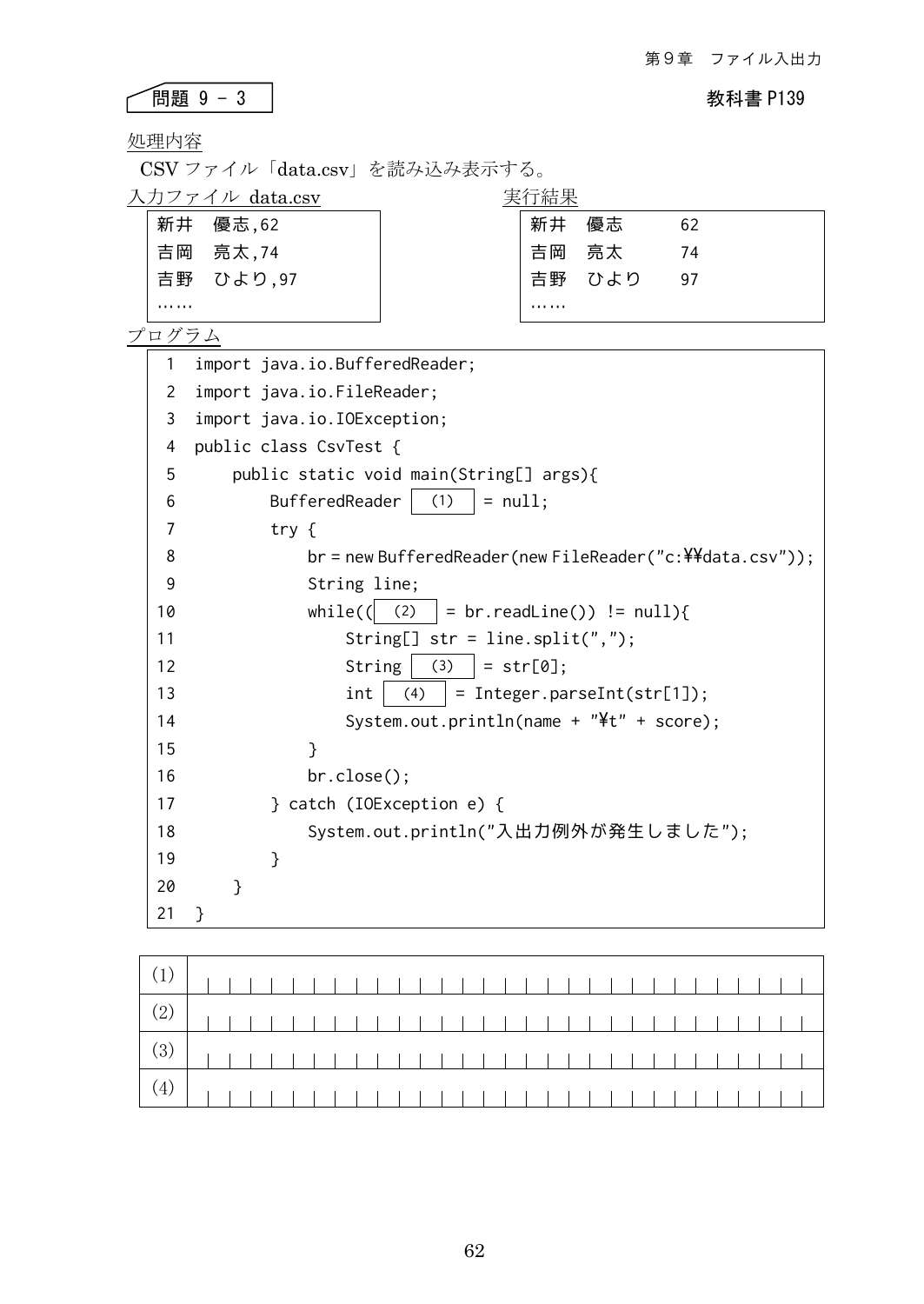### 問題 9 - 4 教科書 P139

### 処理内容

FileWriter クラスを利用し、A~Z までの文字をファイル「moji.txt」に書き込む。 なお、A の文字コードは 65 であり、Z の文字コードは 90 である。

### 出力ファイル moji.txt

### ABCDEFGHIJKLMNOPQRSTUVWXYZ

|    | import java.io.FileWriter;                                    |  |  |  |  |  |  |  |  |  |  |  |  |  |  |
|----|---------------------------------------------------------------|--|--|--|--|--|--|--|--|--|--|--|--|--|--|
| 2  | import java.io.IOException;                                   |  |  |  |  |  |  |  |  |  |  |  |  |  |  |
| 3  | public class FileWriterSample {                               |  |  |  |  |  |  |  |  |  |  |  |  |  |  |
| 4  | public static void main(String[] args) throws IOException {   |  |  |  |  |  |  |  |  |  |  |  |  |  |  |
| 5  | FileWriter fw = new FileWriter("c: $\frac{24}{100}$ ji.txt"); |  |  |  |  |  |  |  |  |  |  |  |  |  |  |
| 6  | for(int i = 65; i < 91; i++){                                 |  |  |  |  |  |  |  |  |  |  |  |  |  |  |
| 7  | .write(i);                                                    |  |  |  |  |  |  |  |  |  |  |  |  |  |  |
| 8  | ł                                                             |  |  |  |  |  |  |  |  |  |  |  |  |  |  |
| 9  | fw.close();                                                   |  |  |  |  |  |  |  |  |  |  |  |  |  |  |
| 10 |                                                               |  |  |  |  |  |  |  |  |  |  |  |  |  |  |
| 11 |                                                               |  |  |  |  |  |  |  |  |  |  |  |  |  |  |
|    |                                                               |  |  |  |  |  |  |  |  |  |  |  |  |  |  |
|    |                                                               |  |  |  |  |  |  |  |  |  |  |  |  |  |  |
|    |                                                               |  |  |  |  |  |  |  |  |  |  |  |  |  |  |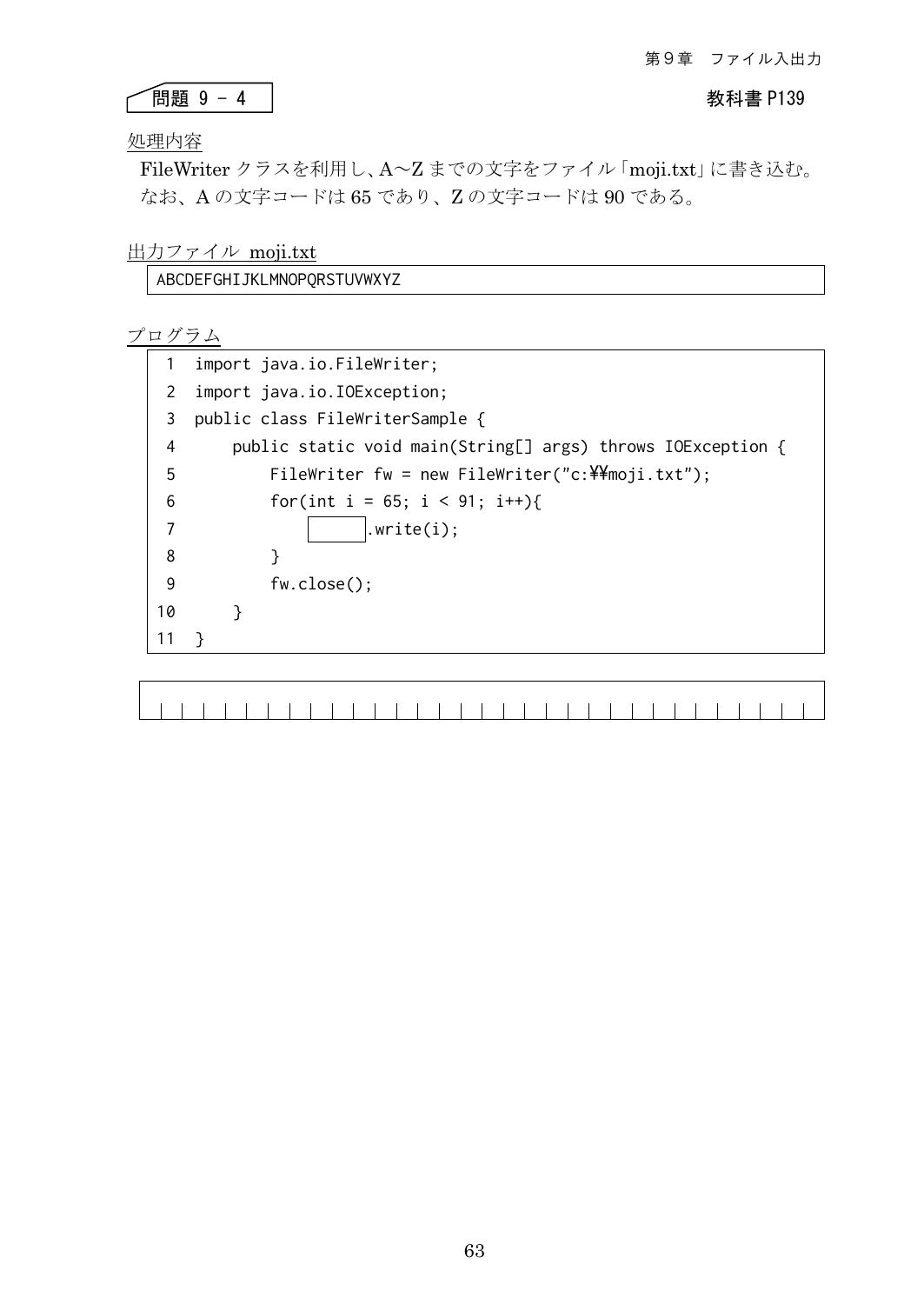### ● 有限題 9 - 5 社会の インタントリック インタントリック あいちゃく 教科書 P139

処理内容

٢

BufferedWriter クラスを利用し、変数に代入されている商品名をファイル 「syouhin.txt」に書き込む。

### 出力ファイル syouhin.txt

| お好み焼き焼きそば |  |
|-----------|--|
| たこ焼き      |  |

| 1              | import java.io.BufferedWriter;                                     |  |  |  |  |  |  |  |  |  |  |  |  |  |
|----------------|--------------------------------------------------------------------|--|--|--|--|--|--|--|--|--|--|--|--|--|
| $\overline{2}$ | import java.io.FileWriter;                                         |  |  |  |  |  |  |  |  |  |  |  |  |  |
| 3              | import java.io.IOException;                                        |  |  |  |  |  |  |  |  |  |  |  |  |  |
| 4              | public class OutputTest {                                          |  |  |  |  |  |  |  |  |  |  |  |  |  |
| 5              | public static void main(String[] args) throws IOException {        |  |  |  |  |  |  |  |  |  |  |  |  |  |
| 6              | FileWriter fw = new FileWriter("c: $\frac{24}{100}$ syouhin.txt"); |  |  |  |  |  |  |  |  |  |  |  |  |  |
| 7              | BufferedWriter bw = new BufferedWriter(fw);                        |  |  |  |  |  |  |  |  |  |  |  |  |  |
| 8              | String syouhin1 = "お好み焼き";                                         |  |  |  |  |  |  |  |  |  |  |  |  |  |
| 9              | String syouhin2 = "焼きそば";                                          |  |  |  |  |  |  |  |  |  |  |  |  |  |
| 10             | String syouhin3 = "たこ焼き";                                          |  |  |  |  |  |  |  |  |  |  |  |  |  |
| 11             | bw.write(syouhin1, 0, syouhin1.length());                          |  |  |  |  |  |  |  |  |  |  |  |  |  |
| 12             | bw.write( $(1)$ , 0, syouhin2.length());                           |  |  |  |  |  |  |  |  |  |  |  |  |  |
| 13             | $bw.newLine()$ ;                                                   |  |  |  |  |  |  |  |  |  |  |  |  |  |
| 14             | bw.write(syouhin3, 0,<br>(2)                                       |  |  |  |  |  |  |  |  |  |  |  |  |  |
| 15             | $bw.close()$ ;                                                     |  |  |  |  |  |  |  |  |  |  |  |  |  |
| 16             | fw.close();                                                        |  |  |  |  |  |  |  |  |  |  |  |  |  |
| 17             | }                                                                  |  |  |  |  |  |  |  |  |  |  |  |  |  |
| 18             |                                                                    |  |  |  |  |  |  |  |  |  |  |  |  |  |
|                |                                                                    |  |  |  |  |  |  |  |  |  |  |  |  |  |